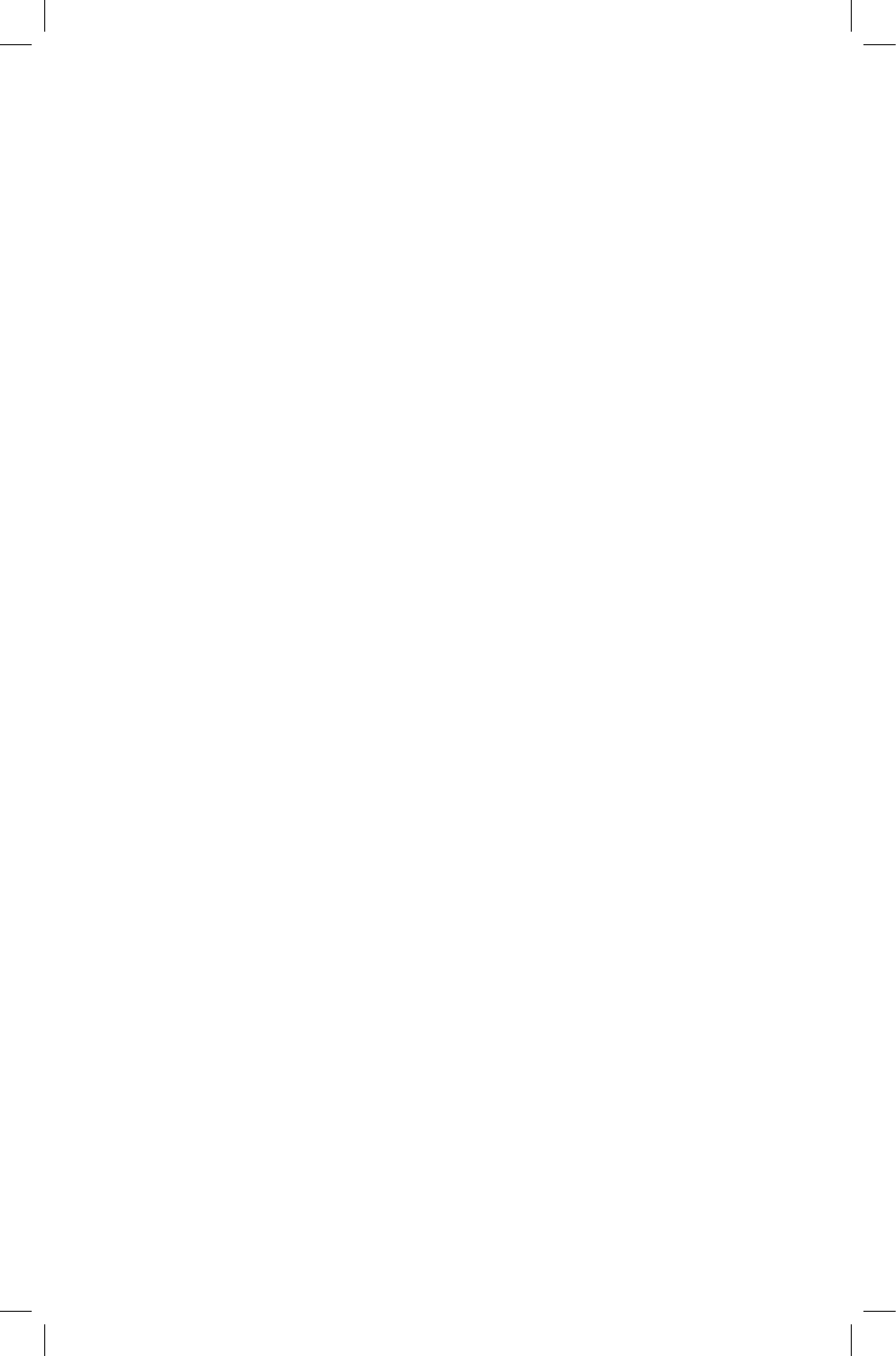# **Contents**

| 1 Preface                                                   | 1              |
|-------------------------------------------------------------|----------------|
| 1.1 Academic Vision                                         | 1              |
| 1.2 Postgraduate Programmes                                 | 2              |
| 2 Admission                                                 | 3              |
| 2.1 Academic Session                                        | 3              |
| 2.2 Admission Calendar                                      | 3              |
| 2.3 Eligibility for Admission and Reservation of Seats      | 3              |
| 2.3.1 Ph.D. in Sciences                                     | 4              |
| 2.4 Admission Procedure                                     | $\overline{4}$ |
| 3 Withdrawal from the Program                               | 6              |
| <b>4 Financial Assistance</b>                               | 7              |
| <b>5</b> Academic Administration                            | 8              |
| 5.1 PGCI                                                    | 8              |
| 5.2 PGCS                                                    | 9              |
| 6 Registration                                              | 10             |
| 6.1 Late Registration                                       | 11             |
| 6.2 Academic Advising                                       | 12             |
| 6.3 Semester Load Requirements                              | 12             |
| 6.4 Summer-Term Registration                                | 12             |
| 6.5 Adding/Dropping of Courses and Withdrawing from Courses | 12             |
| <b>7 Leave Rules</b>                                        | 14             |
| 7.1 Attendance and Leave                                    | 14             |
| 7.2 Vacation and Casual Leave                               | 14             |
| 7.3 Medical Leave                                           | 15             |
| 7.4 Maternity Leave                                         | 15             |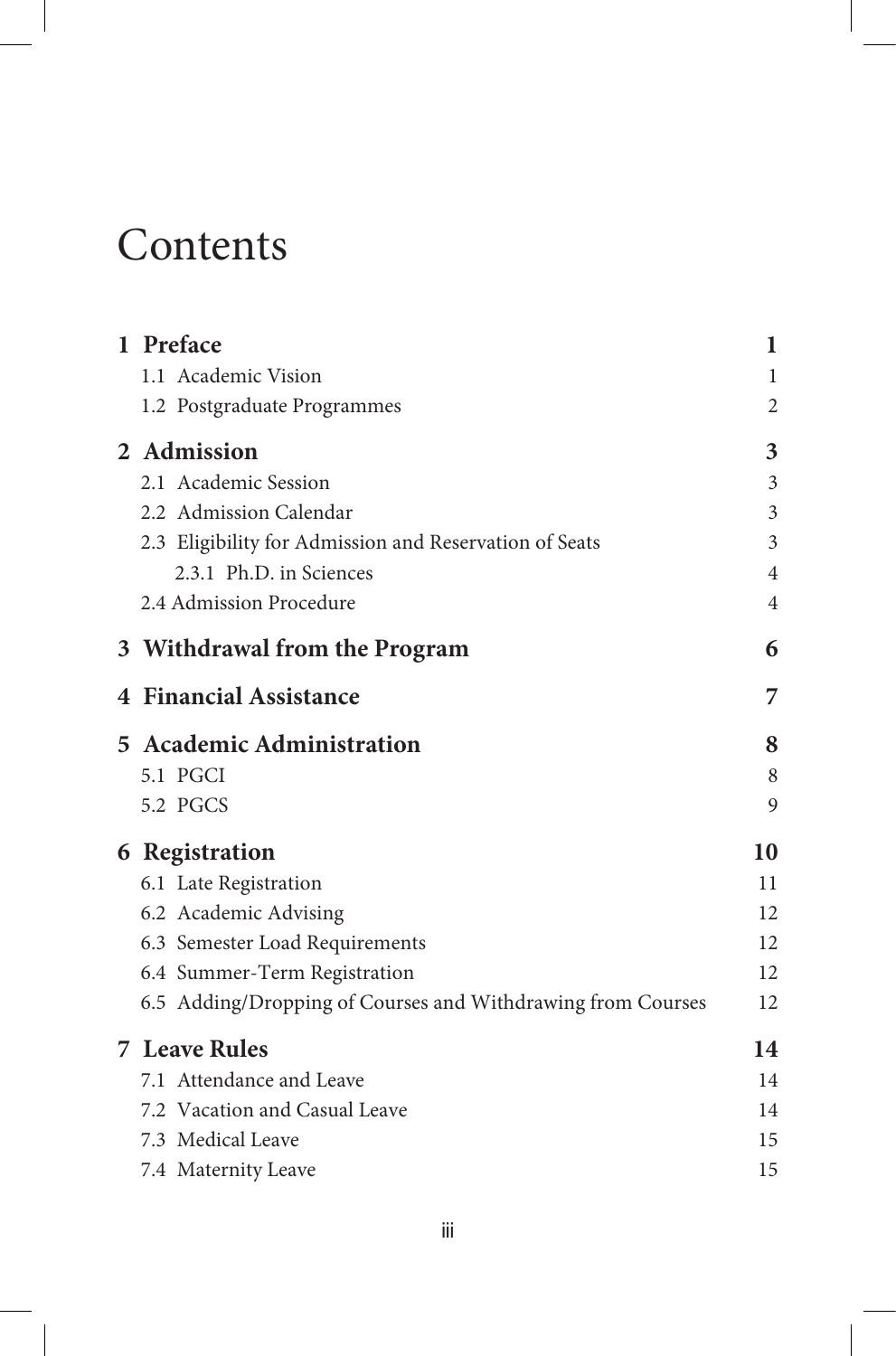| 7.5 Semester Leave                                               | 15 |
|------------------------------------------------------------------|----|
| 7.6 Medical Certificate                                          | 15 |
| 7.7 Absence for a Minimum of 4 Weeks on Sanctioned Leave         | 16 |
| 7.8 Absence without Sanctioned Leave                             | 16 |
| 8 Academic Work Outside NISER                                    | 17 |
| 9 Academic Requirements                                          | 18 |
| 9.1 Extension of Programme                                       | 18 |
| 9.2 Audit Courses                                                | 19 |
| 9.3 Advance Standing at NISER                                    | 19 |
| 9.4 Residence Outside NISER                                      | 19 |
| 9.5 Credits, Grades, Semester and Cumulative Grade Point Average | 19 |
| 9.5.1 Computation of the SGPA and CGPA                           | 21 |
| 9.6 Academic Performance Requirement                             | 22 |
| 10 Comprehensive Examination                                     | 24 |
| 11 Allotment of Students and Supervisors                         | 26 |
| 12 State of the Art Seminars                                     | 27 |
| 13 Thesis and Thesis Examination                                 | 28 |
| 13.1 Appointment of Thesis Supervisors of Ph. D. Students        | 28 |
| 13.2 Open Seminar of Ph. D. Students                             | 29 |
| 13.3 Constitution of Committee/Board for Thesis and Oral         |    |
| Examination                                                      | 29 |
| 13.3.1 Ph. D. Thesis Board                                       | 29 |
| 13.3.2 Ph. D. Oral Board                                         | 30 |
| 13.3.3 Submission of Thesis                                      | 31 |
| 13.4 Submission of Thesis                                        | 31 |
| 13.5 Processing of Thesis                                        | 31 |
| 13.5.1 Ph. D. Thesis Evaluation by the Thesis Board              | 31 |
| 13.5.2 Ph. D. Oral Examination                                   | 33 |
| <b>14 Graduation Requirements</b>                                | 35 |
| <b>15 Continuous Monitoring</b>                                  | 36 |
| 15.1 Continuous Monitoring of the Student                        | 36 |
| 15.2 Change of Guide                                             | 36 |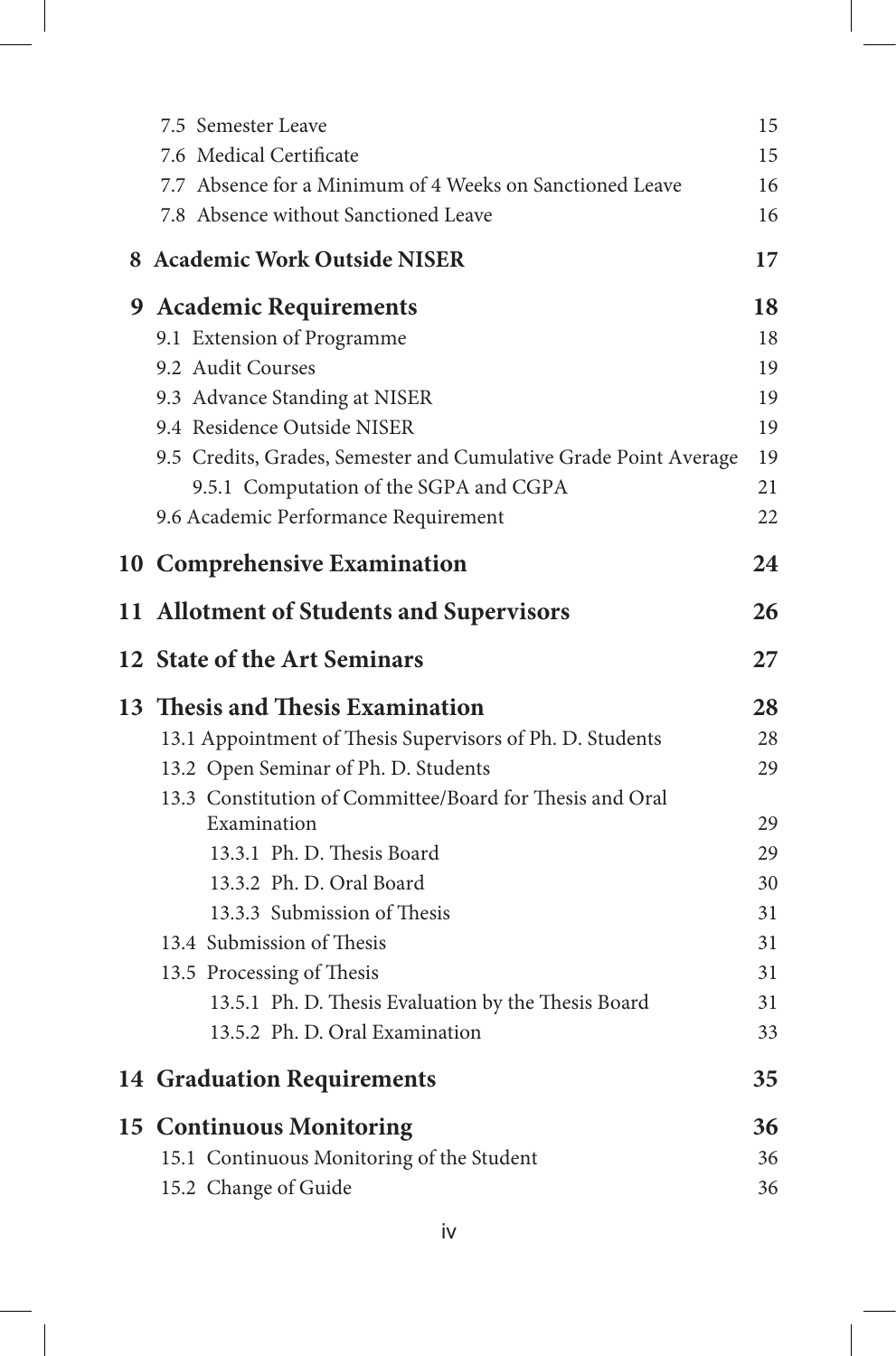| 15.3 Attending the Conferences                | 37 |
|-----------------------------------------------|----|
| 15.4 Project Assistants                       | 38 |
| 16 Code of Conduct                            | 39 |
| 16.1 Disciplinary Actions and Related Matters | 39 |
| 17 Hostel Rules                               | 41 |
| 17.1 Hostel Management Committee              | 41 |
| 17.2 General Behavior                         | 42 |
| 17.3 Rules and Regulations                    | 43 |
| 17.4 General Maintenance                      | 44 |
| 17.5 Mess                                     | 44 |
| 18 Amendments                                 | 46 |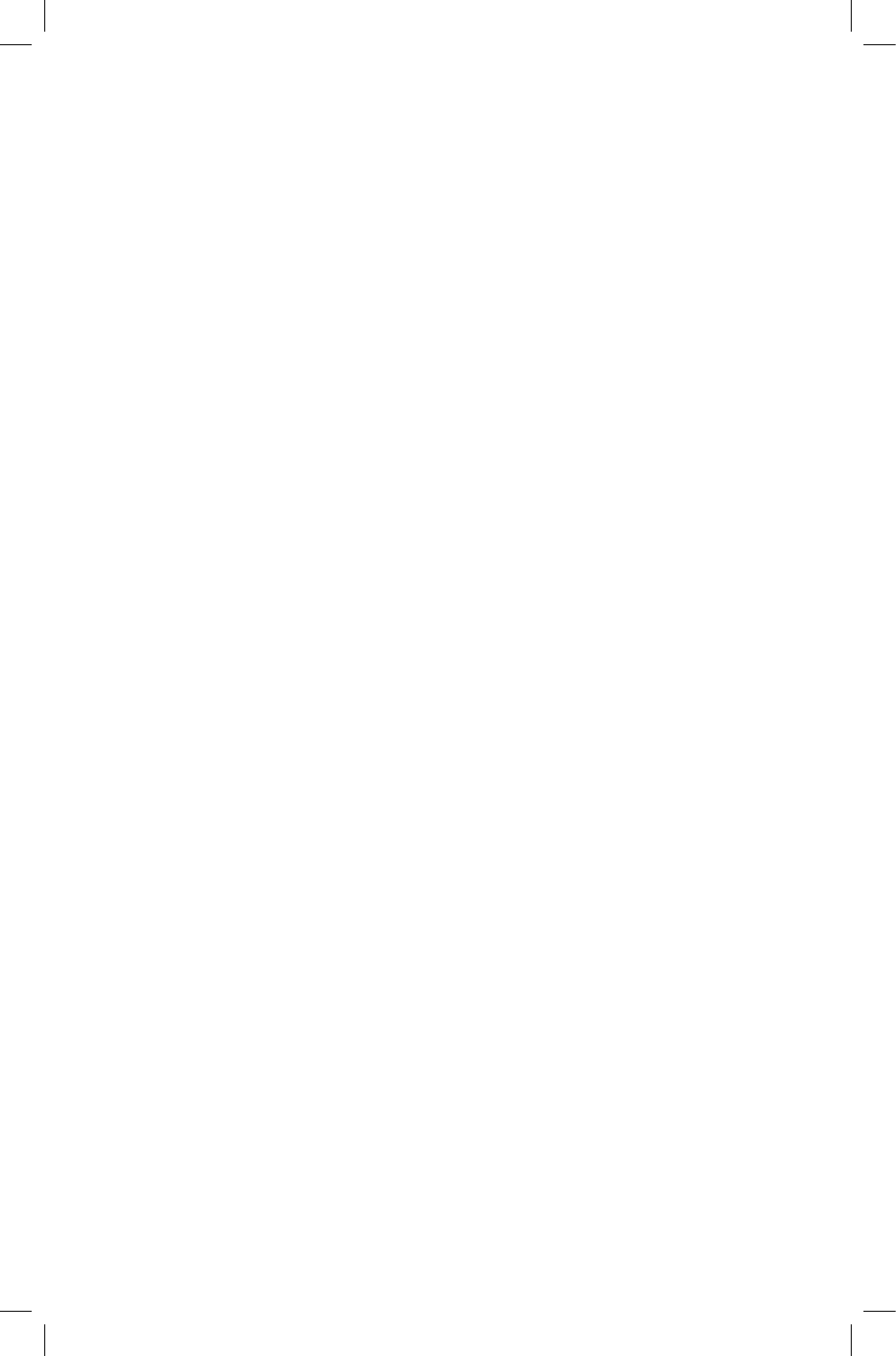## **1 PREFACE**

National Institute of Science Education and Research (NISER) was established in 2007. It is envisioned to be a unique, premier research institution in India that operates under the umbrella of the Department of Atomic Energy (D.A.E) and strives to become a center of Excellence in science education and research in basic sciences viz., Biology, Chemistry, Mathematics and Physics and in related areas. This apart, NISER is planning to introduce two more schools in the disciplines of Computer Sciences and Earth and Planetary Sciences.

There is a noticeable decline among bright students taking to studies and research in Basic Sciences.

In response to this impending national need to reverse this trend, NISER has set forth an ambitious vision of teaching and research in the four basic sciences to prepare students for high quality research and channelize them into promising career path through linkages with research institutions and industries that are engaged in Research and Development.

The aim of this distinguished institute is to attract bright, motivated students, nurture them to become world class scientists for the country who will take up challenging research and teaching assignments in universities, D.A.E institutes, research and development laboratories and various industries.

NISER, envisions research as a catalyst for expanding and diversifying the country's economy; enhancing the education of its citizens and the training of its work force.

In striving towards this vision, NISER will distinguish itself as a premier institute that embraces scholarly excellence, innovation, creativity inclusiveness, and merit.

#### **1.1 Academic Vision**

• NISER strongly believes in research-based education which will place students in a discovery-oriented environment, expose them to the cutting edge of knowledge, and give them intellectual and problem-solving skills that will prepare them for leadership roles in every aspect of the nation-building of an emerging India.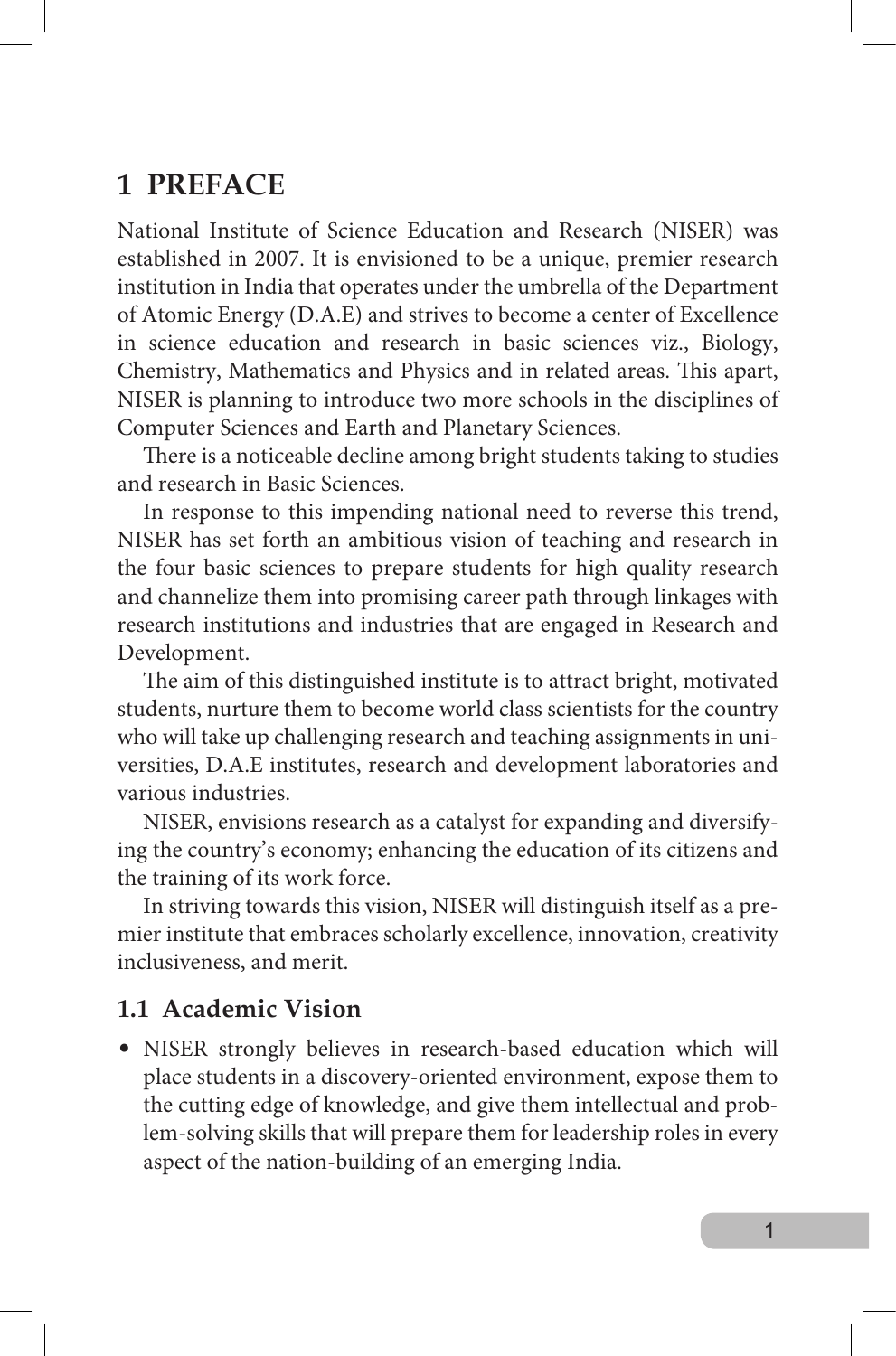- In addition to individual research projects of each faculty, NISER puts emphasis on arriving at "theme projects" for each school. That is, there will be one major project in each school which will reflect the spirit and composition of the school. This theme project will revolve around the emerging frontiers of the subject and will open new and hitherto unexplored vistas.
- NISER will also establish state of the art facilities in areas such as accelerated physics, materials chemistry, marine biology, financial mathematics to name a few to facilitate multidisciplinary research involving several groups within the institute and outside.
- NISER wants to establish Research parks which would act as nodal center for the scientific institute and industries to interact and innovate to bring about new technologies that are based on the research in NISER with opportunities for faculty and students to participate in International work.
- In due course, NISER will institute IPR, Consultancy Cell, Research and Development Cell.
- NISER will strongly collaborate with the neighboring institutes in Bhubaneswar and other D.A.E institutes to synergize efforts for mutual benefit and to create opportunities for NISER students to contribute and widen their career opportunities.

#### **1.2 Postgraduate Programmes**

All the Schools of NISER are offering Ph.D. programme in their respective disciplines.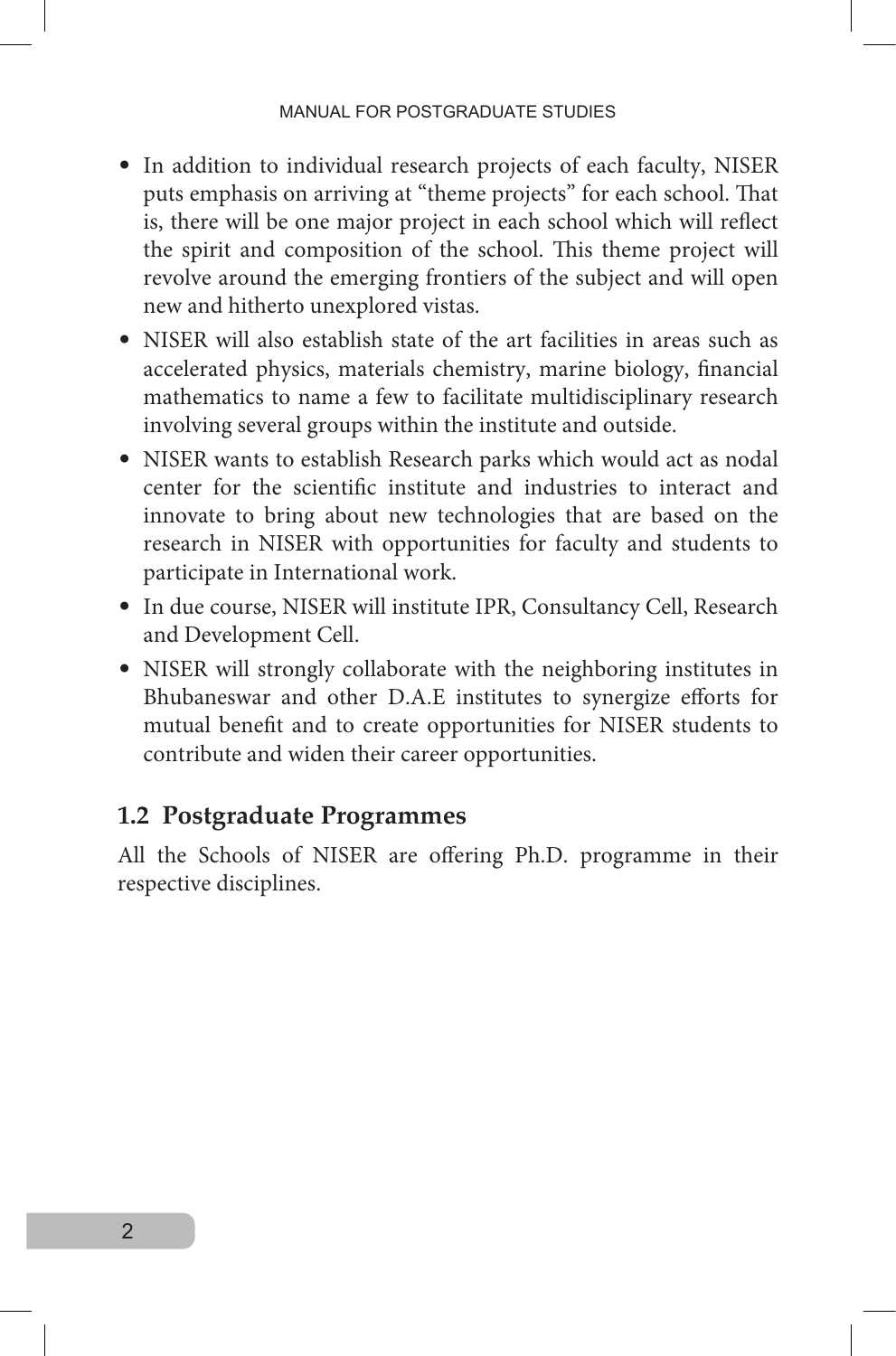# **2 ADMISSION**

## **2.1 Academic Session**

The academic session of the Institute is divided into three parts: two regular semesters and a summer term. The first semester will normally commence in the last week of July every year, and the second in the last week of December. The summer term will run from the middle of May to the middle of July.

## **2.2 Admission Calendar**

Admissions to the Ph.D. programmes are normally made in May-June, for the first semester and in November-December for the second semester. The Dean of Academc Affairs, will notify the Academic calendar each semester.

In addition, the school may process applications for admissions to Ph.D. programmes on a continuous basis and admit students as per the existing procedure. The candidates admitted in the subsequent semesters, would be required to meet all the requirements of admission laid down by the School from time to time.

## **2.3 Eligibility for Admission and Reservation of Seats**

The eligibility conditions given below are the absolute minimum. Schools may prescribe any requirements over and above these, subject to the approval of the Post Graduate Committee of the Institute (PGCI).

- The "specified minimum" marks/CGPA (Cumulative Grade Point Average), referred to in subsequent sections, implies a minimum of 60 percent marks or 6.0 (on a 10 point scale) as long as it is not less than the minimum pass marks/CGPA; otherwise, the "specified minimum" marks/CGPA implies the minimum pass marks/CGPA.
- Applicants having qualifications equivalent to the ones stated in sections 2.3.1 may also apply for admission to the appropriate programme.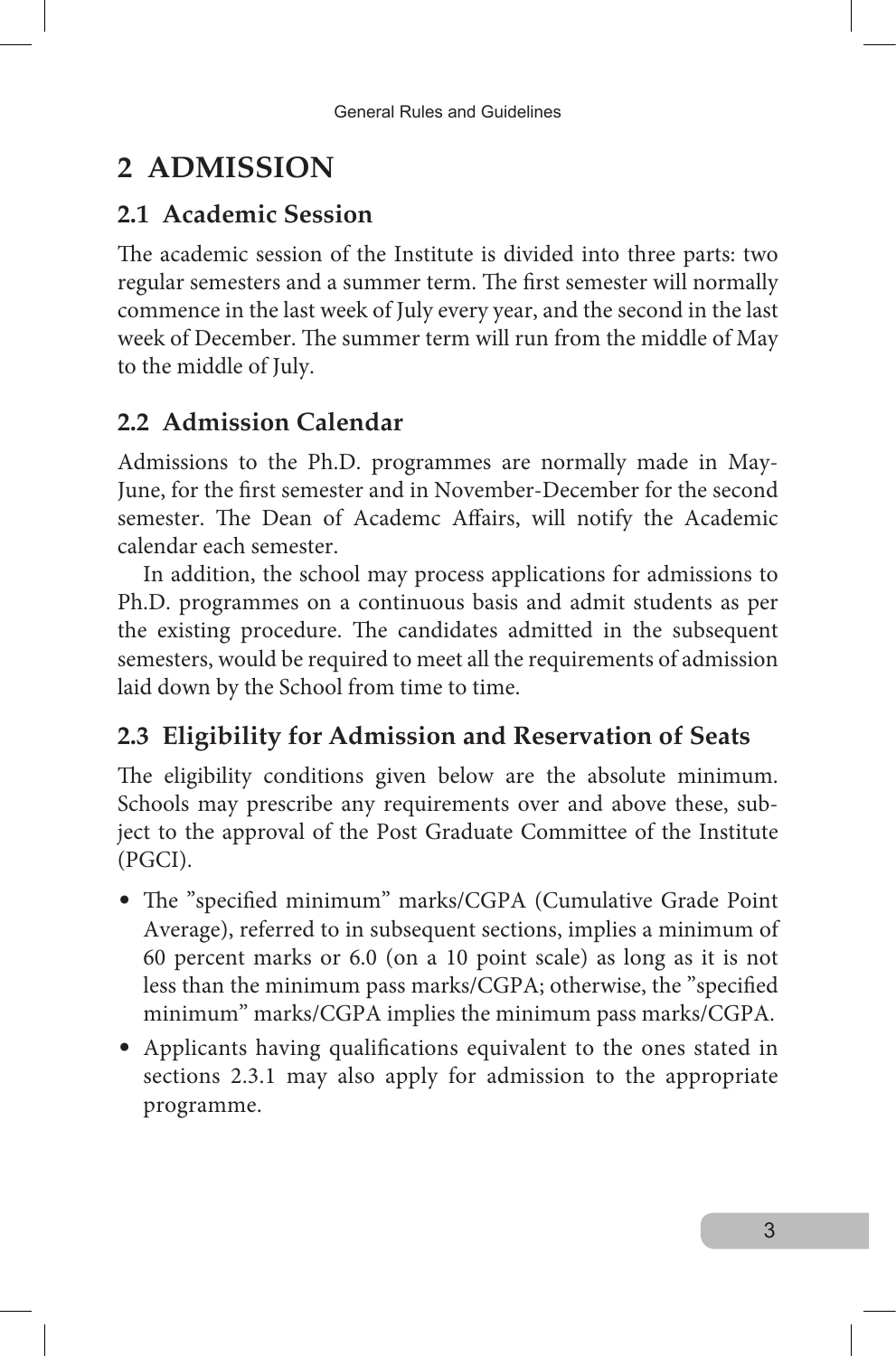- The number of candidates that are to be admitted into any programme shall be as decided by the Academic Council from time to time.
- The reservation policies of NISER are as per DAE rules.

#### **2.3.1** *Ph.D. in Sciences*

The applicant must have a master's degree in the relevant subject or a bachelor's degree in engineering with marks/CGPA not below the specified minimum. In exceptional cases, candidates with B.Sc degree may be considered for admission to Ph.D. It is again for individual schools to decide.

## **2.4 Admission Procedure**

The applicants must apply for admission on prescribed forms. The completed application forms must be sent directly to the Chairperson of the school concerned.

- 1. All admissions will be made on approval by the Chairman, Academic Council on the recommendations of the duly constituted selection committees and the Chairperson of the School concerned. A selection committee will consist of faculty members, one of whom will be from another school. The constitution of the selection committee will be proposed by the Chairperson of the school and approved by the Chairman, Academic Council.
- 2. Admission to the Ph. D. programmes will be based on written tests and/or interviews of the candidates who are already short listed by the school concerned.
- 3. The admission of Scheduled Castes/Scheduled Tribes candidates will be decided without comparing them with the general category candidates.
- 4. The selected candidates who have completed all the examinations including project/thesis examination and the viva voce before the date of registration but are unable to produce the certificate in proof of having passed and secured the minimum specified qualifying marks, may be considered for provisional admission. However, if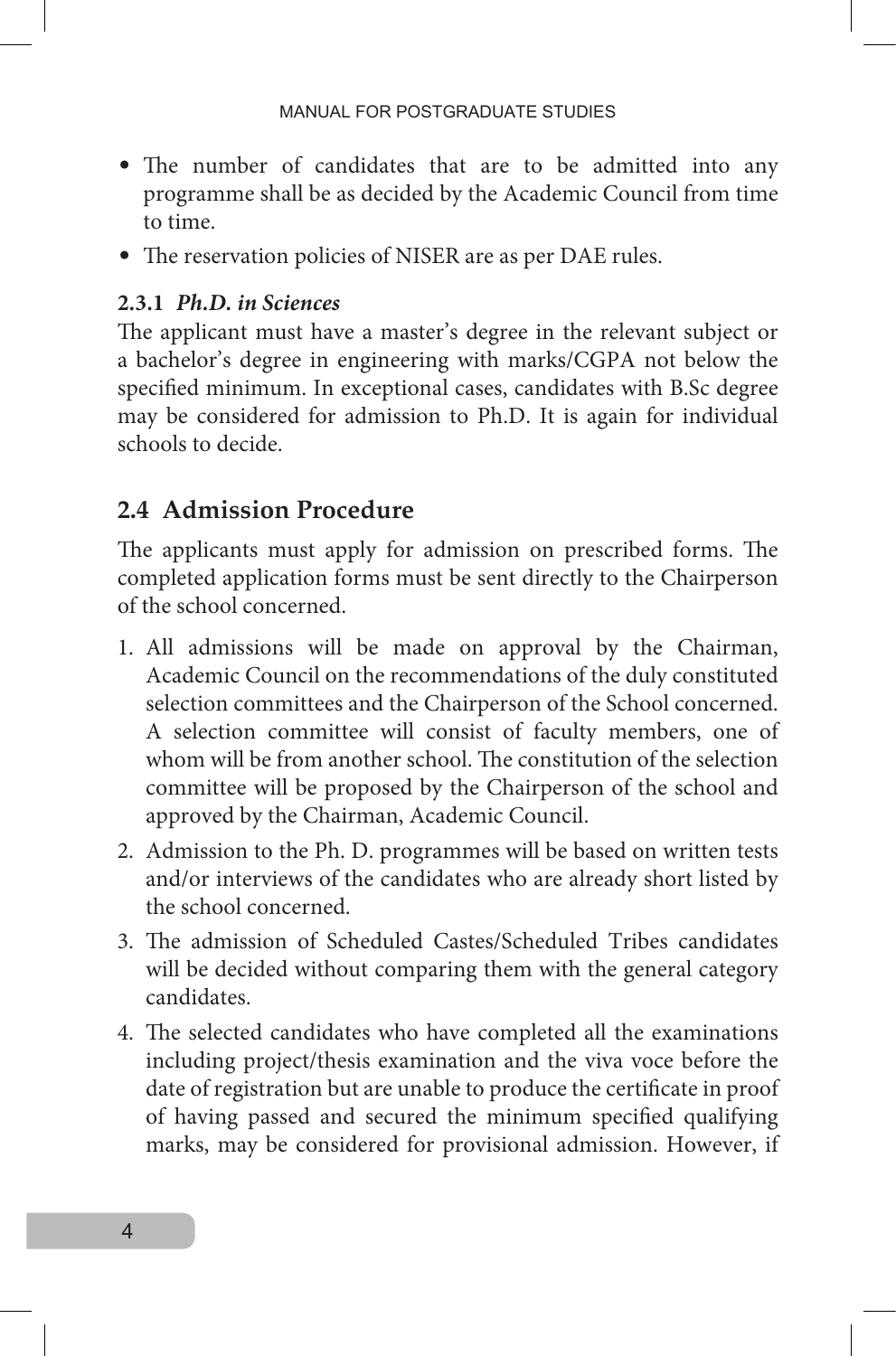admitted provisionally, they will be required to produce the evidence of their having passed the qualifying degree examination with minimum specified marks by the last date for document submission as specified in the academic calendar (usually about 8 weeks from the date of registration), failing which the admission may be cancelled.

- 5. The provisions in paragraph 4 shall not be applicable in the case of M. Sc. students of the institute, who have been provisionally selected for admission to a Ph. D. programme. These students will be admitted to the Ph.D. programme subject to the condition that they must successfully complete all the prescribed requirements.
- 6. On approval by the Chairman, Academic Council, the schools will issue the admission letters to the candidates who will be required to accept the offer of admission by depositing the prescribed fee before the specified date.
- 7. In case a candidate does not accept the offer by paying the prescribed fee by the specified date, the offer of admission may stand withdrawn, and the admission will be offered to the candidates in the waiting list, if any, in order of merit.
- 8. The offer of admission may also stand withdrawn if the candidate who has accepted the offer fails to register by the date for late registration.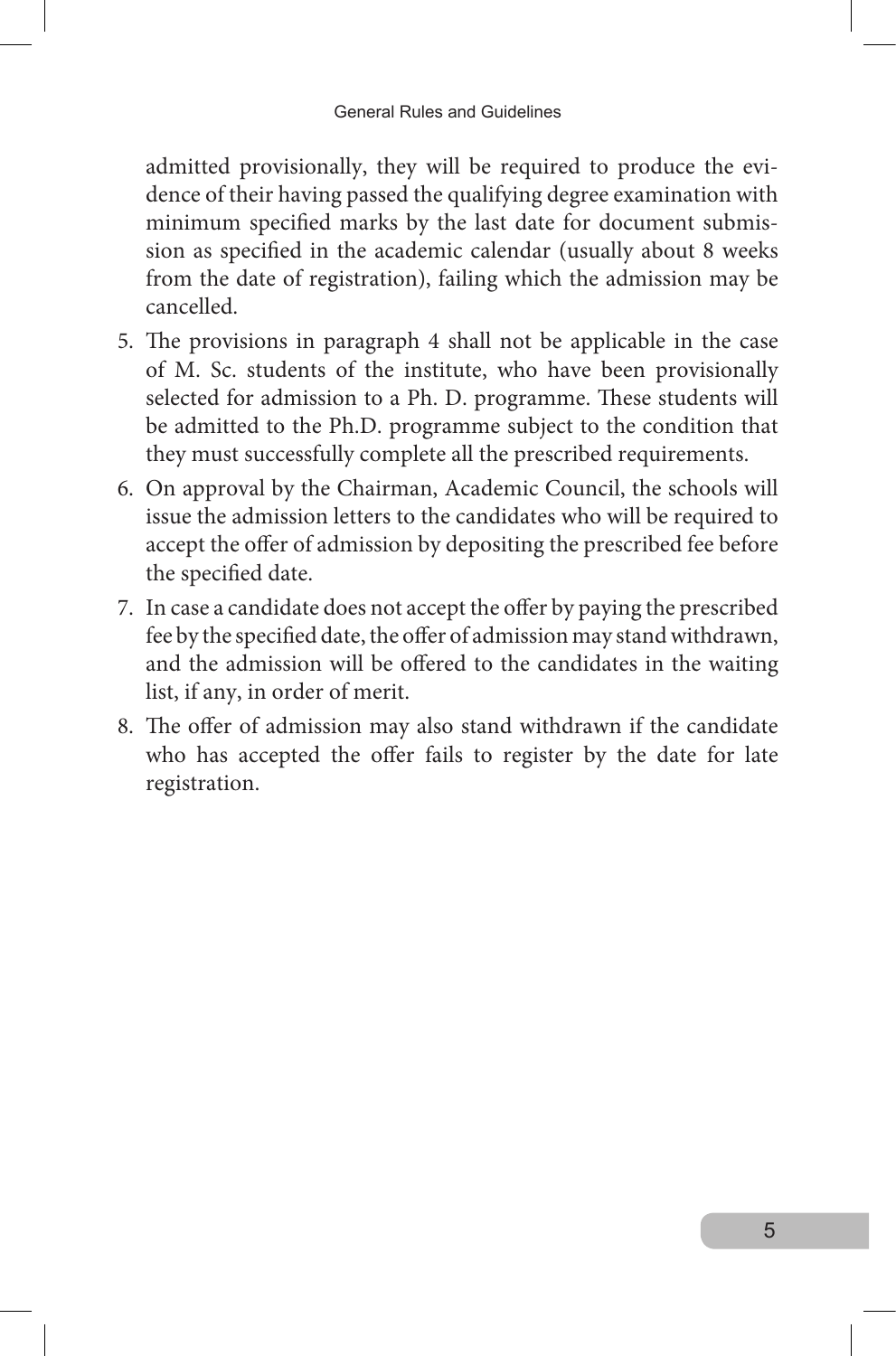## **3 WITHDRAWAL FROM THE PROGRAM**

- Withdrawal from the Ph. D program is not normally allowed except on justifiable grounds.
- In case the administration allows a student to withdraw from the program the following will be observed.
	- Certificates and transcripts will be given back only after he obtains the no-due certificate.
	- Only caution deposit after the deductions if any, will be refunded.
	- If he holds institute fellowship, the administration reserves the right to demand the refund of the amount of the scholarship the student availed until the withdrawal during the current semester.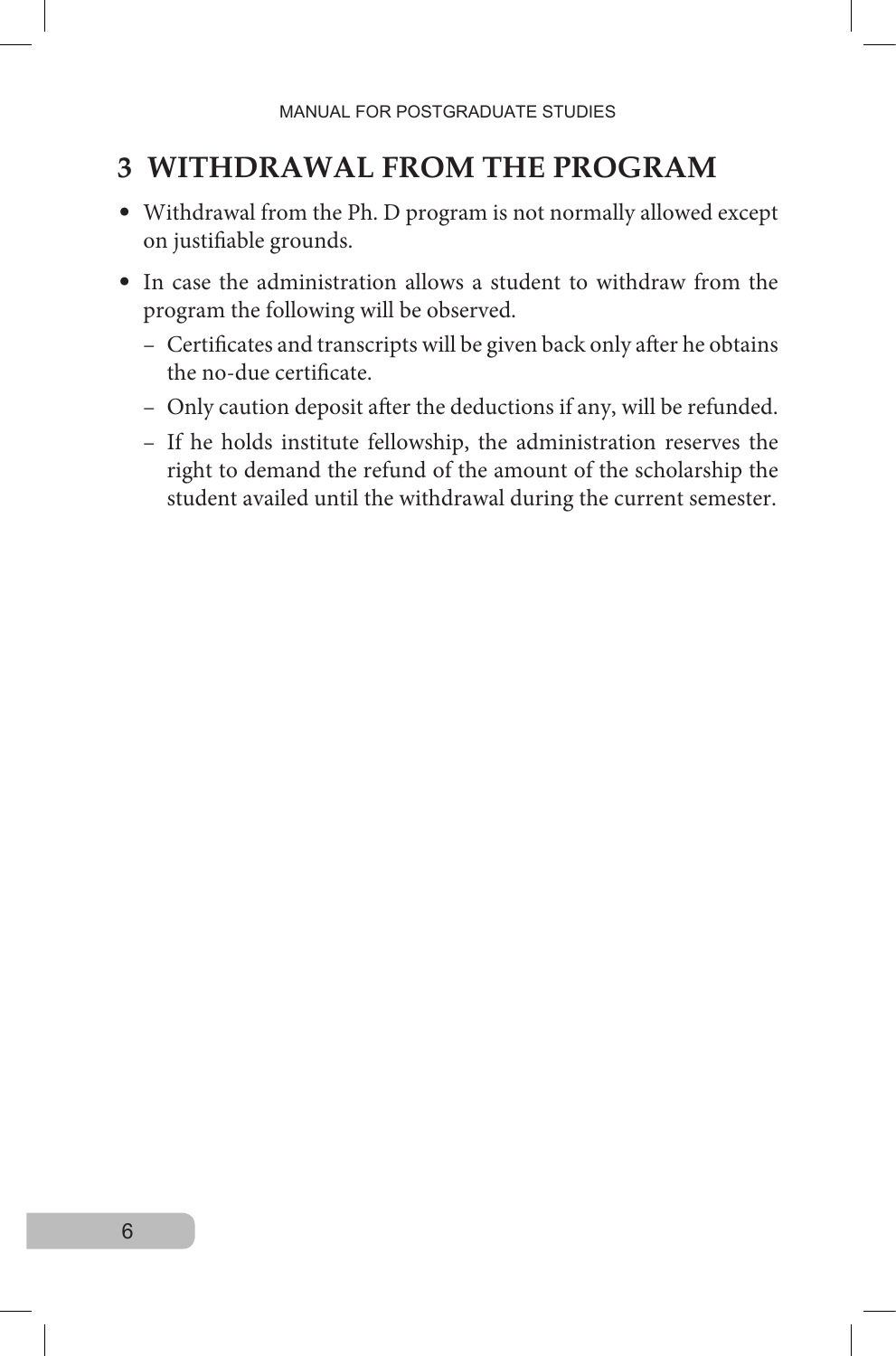## **4 FINANCIAL ASSISTANCE**

- The Institute may provide financial assistance in the form of teaching or research assistantships (referred to as Institute Assistantship) to postgraduate students. Assistantships are awarded on a semester to semester basis for a period up to five years for Ph.D. students. The stipend for the assistantship is paid at the approved rates. A student is expected to devote up to eight hours per week towards job(s) assigned to him/her. The renewal of assistantship is contingent on the student's satisfactory performance in the academic programme and in the discharge of assistantship duties.
- Some financial assistantships in the form of research assistantships may also be available from sponsored research projects. Additional assistantships in the form of scholarships, fellowships, etc. may be available through other organizations, such as, the Council of Scientific and Industrial Research (CSIR), Department of Atomic Energy (DAE), etc. teaching assistantship is compulsory to all the admitted Ph. D students.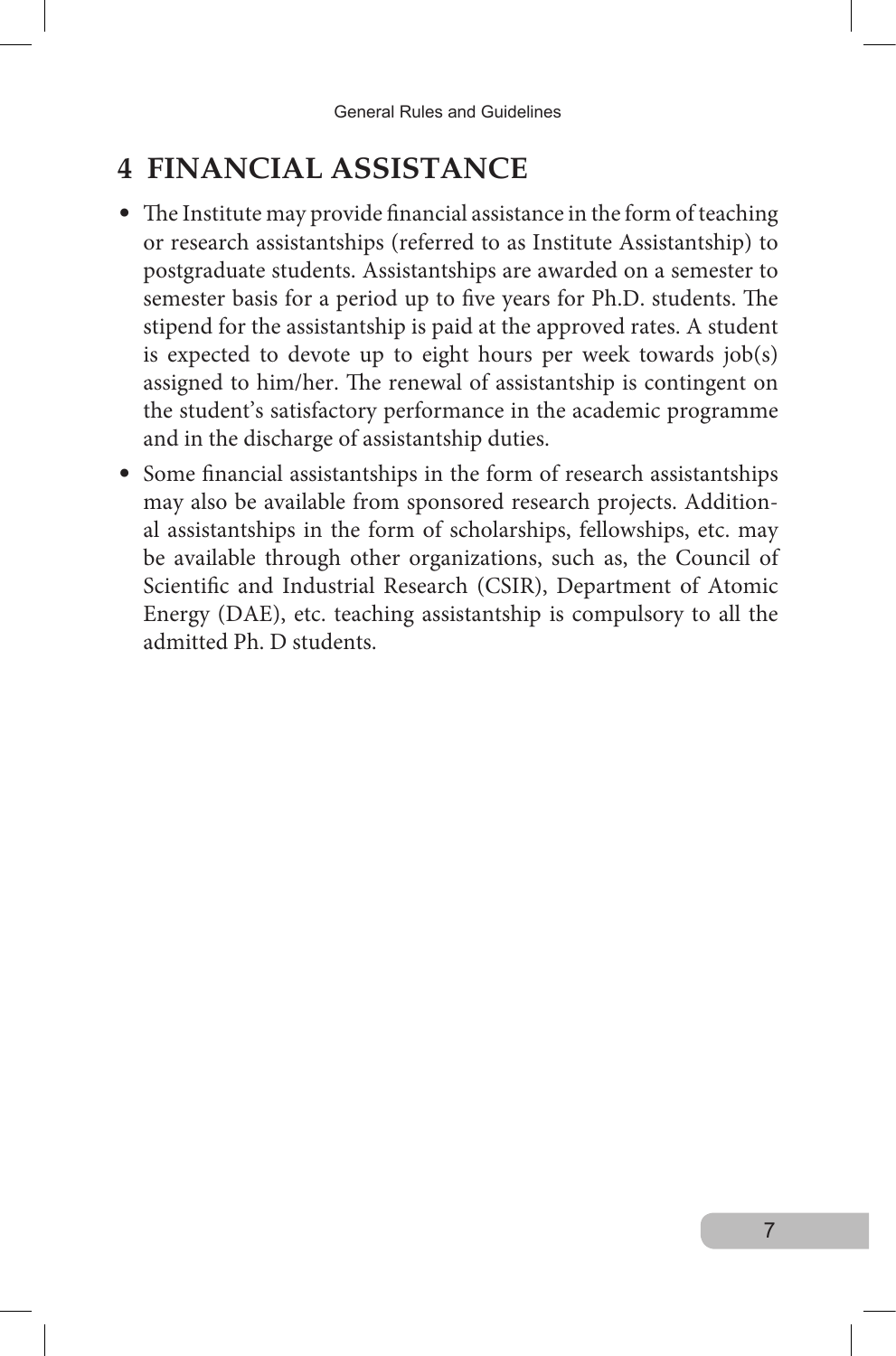## **5 ACADEMIC ADMINISTRATION**

The Academic Council (AC) is the supreme, statutory body that formulates, proclaims, and governs all the academic programmes of the Institute. The rulings of the Chairperson, Academic Council (Director of the Institute) are final with regard to all academic issues.

## **5.1 PGCI**

- Chairperson of PGCI will be elected among PGCI members. He convenes and presides over the meetings.
- Functions of the PGCI consist primarily of general policy determination, coordination and review of the Academic matters. Academic Council holds the right to make final decision.
- Besides Dean, PGCI consists of the PGCS conveners of all schools, six nominated members, and two student representatives whose CGPA is above or equal to 7.5.
- The general responsibilities of PGCI are as follows.
	- Oversees the core curriculum, coordinates its various facets and performs all other relevant functions.
	- Approving new courses of instruction in the school and recommending it to Academic Council for formal approval.
	- Modifications of courses already approved.
	- To fix the credit valuation of courses.
	- Conduct of examinations.
	- Fix the rules governing the form of presentation and disposal of theses, the conduct of oral and written examinations
	- Evaluation of academic performance of students to make recommendations regarding
		- (i) their further programme of studies and
		- (ii) action to be taken in the case of deficient students.
	- such other related matters as may be referred to it by the Academic Council.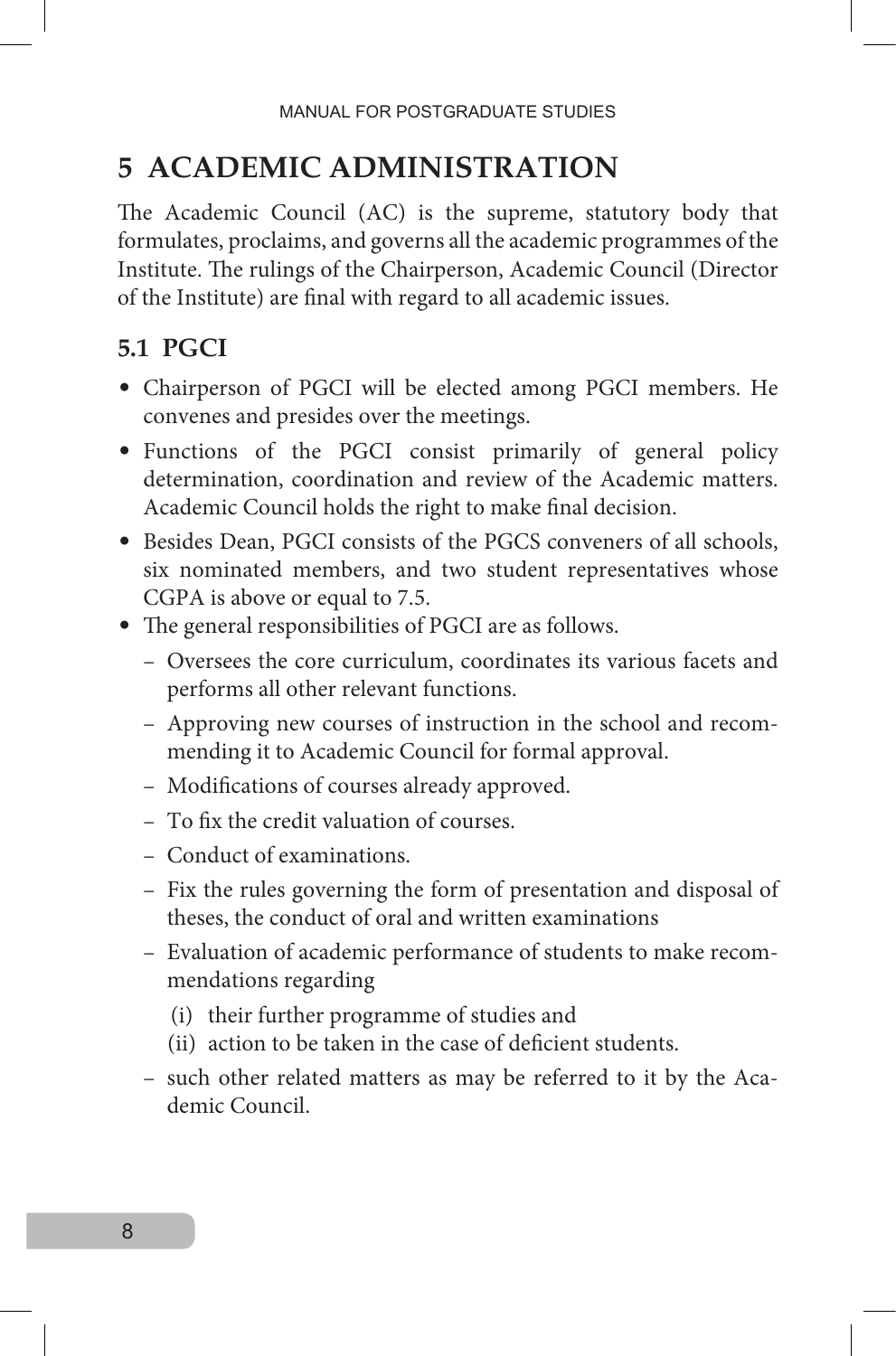- It is noted that PGCI shall make full use of the appraisals, recommendations of the PGCS.
- The tenure of PGCI is two years.

## **5.2 PGCS**

- PGCS monitors all academic matters, related to both academic programmes as well as academic performance of each student of the school and it makes recommendations to PGCI to implement.
- The general responsibilities of PGCS are to express their opinion and recommend decisions to PGCI pertaining to the students, curriculum of its school. It is entrusted with carefully analyzing and recommending their decisions to PGCI on
	- formal approval/disapproval of new courses of instruction,
	- modifications of courses already approved,
	- fixing the credit valuation of courses,
	- academic performance-related problems of the individual student brought to their notice by the respective Faculty Advisor/Thesis Guide.
	- the rules to PGCI which will govern the form of presentation and disposal of theses, the conduct of oral and written examinations
- The convener of PGCS will be nominated by the Chairperson of the School in consultation with the faculty of the school.
- Besides convener, there will be minimum of 4 and a maximum of eight faculty members and two student representatives, as members of PGCS.
- The student members shall not participate when the cases of academic evaluation of individual students are being considered, although the students' opinion might be sought prior to taking any decision.
- The tenure of PGCS is two years.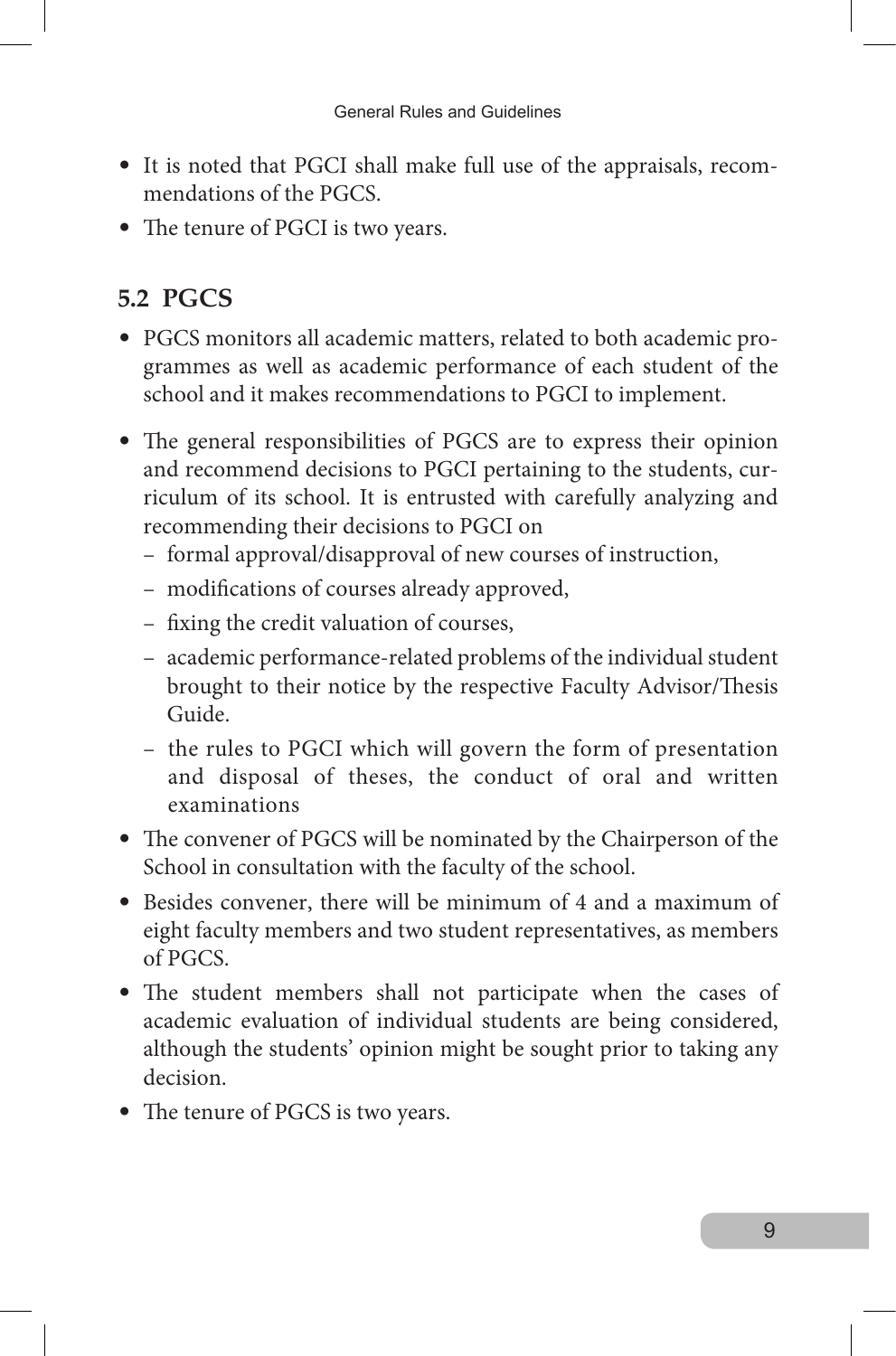## **6 REGISTRATION**

NISER follows what one generally calls credit based semester system. It is therefore mandatory for each student to register the courses at the beginning of each semester on the prescribed dates announced in the Academic Calendar, till he/she completes the programme. It is emphasized that the sole responsibility of registration lies with the student and if a student does not register in a particular semester without approval of the Dean, his/her studentship is liable to be cancelled. The process is as follows:

- A list of courses to be offered during the semester is put up on the notice boards/ website.
- On the date of Registration as specified in the Academic Calendar, students can collect the registration cards available in the Academic Section.
- Based on the advices given by the Convener of PGCS, student should select the courses they want to credit.
- Then they will fill the forms with the names of the courses, the number of credits.
- They should get it signed by concerned guide and Convener, PGCS.
- They sign it and submit it to the academic section along with the prescribed fee. This completes the process of the Registration.
- Students need to register for their thesis/ research work also.
- 1. The Institute will in course of time migrate to on-line registration system for those students who do not have backlog, with digital authorization by the Convener, PGCS.
- 2. A new entrant (to the post graduate programme) who is awaiting the results of the qualifying examination, will be allowed to register "provisionally" on submission of a certificate from his/her institution certifying that he/she has appeared in the final qualifying examination (including all papers in theory, practical, project, oral, etc.). The candidate will submit attested copies of the certificates of having passed the qualifying examination by the last date for document submission as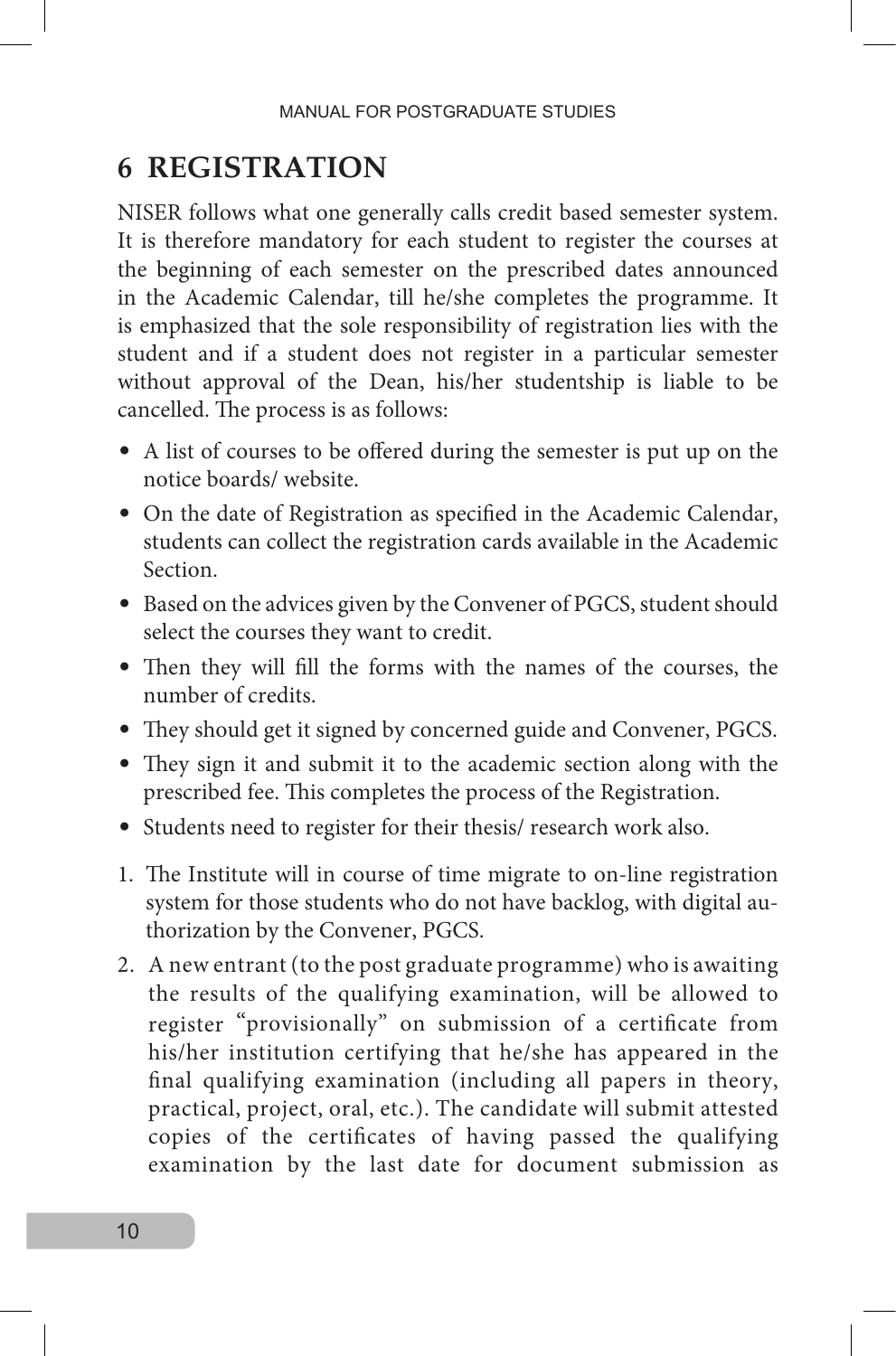specified in the academic calendar (usually about 8 weeks from the date of registration), failing which the admission may be cancelled.

- 3. All students who are not on authorized leave must continue to register in the following semester till they submit their thesis. If, however, a student is likely to submit his/her thesis within two weeks from the commencement of classes, he/she need not register in that semester. This period will not be extended in any case.
- 4. Ph.D. students who have submitted their thesis and are waiting for the defense of the thesis will register for zero units. They may, however, apply for leave from the Institute with permission to defend thesis while on leave.
- 5. In very special cases, students who have completed all the experimental work and analysis related to the thesis and are on sanctioned leave, the Academic Council on the specific recommendations of the School may allow submission of thesis without registration.
- 3. If maternity leave (granted before the date of registration) extends beyond the date of late registration and expires before the end of seven weeks from the specified date of registration in a given semester the student will be allowed to register only for thesis units. The number of units that a student will be allowed to register will be worked out on a pro-rata basis.

## **6.1 Late Registration**

- 1. Late registration may be permitted by the Convener, PGCS only for valid reasons. They should register on the day specified in the Academic Calendar on payment of a late registration fee. In no case a student will be allowed to register four weeks after the registration day.
- 2. In exceptional cases, the Academic Council on the recommendation of the Post Graduate Committee of Institute (PGCI) may consider registration beyond the date of late registration. In such a case, the student will be allowed to register for thesis units only.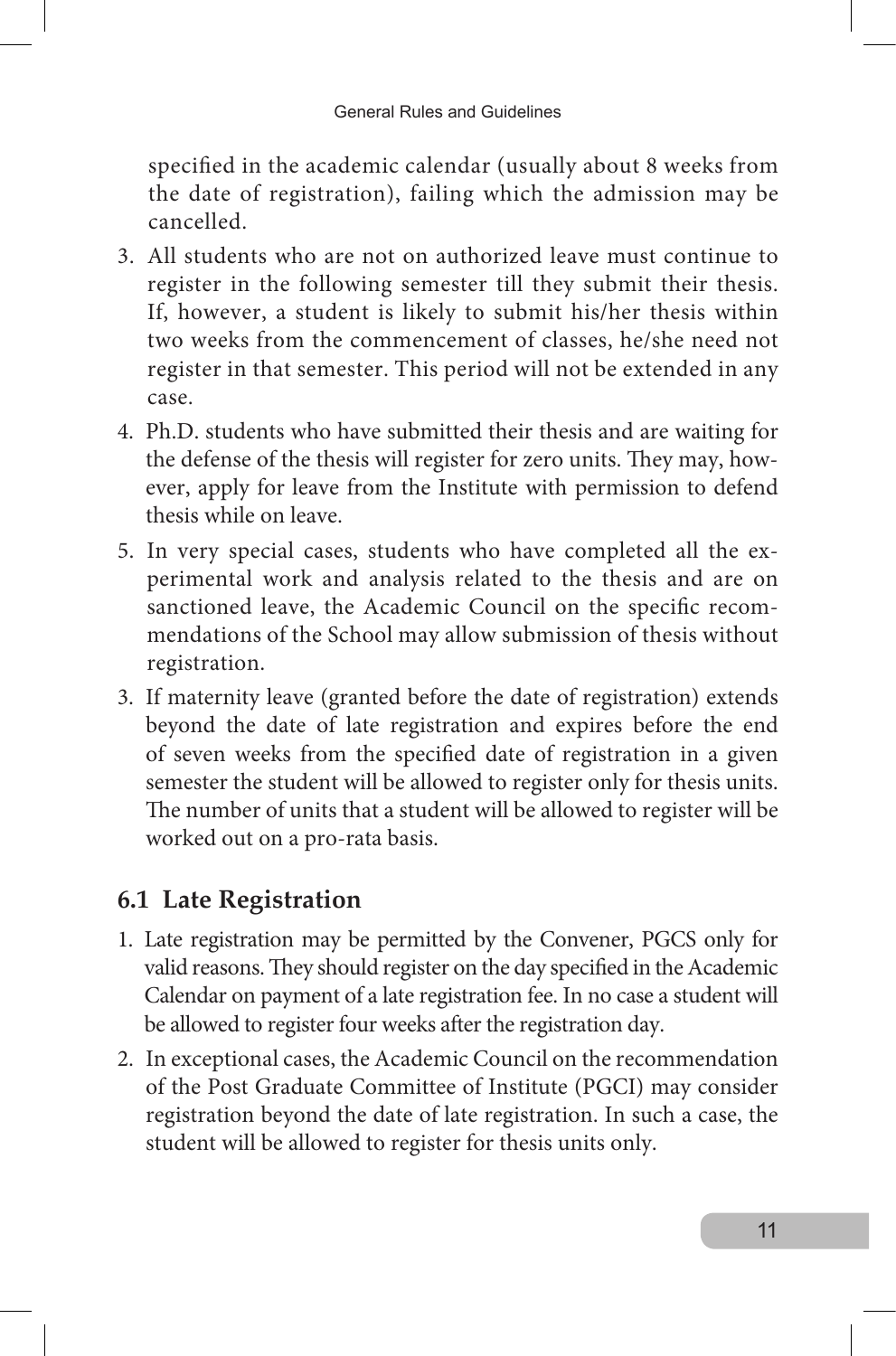#### **6.2 Academic Advising**

- 1. A student will be advised in the selection of courses by the Convener, PGCS. A student registering for thesis units must have a thesis supervisor assigned to him/her.
- 2. A student may be permitted to repeat or substitute courses in which he/she has obtained FR grades. However, the substitution with another course is applicable to elective courses only and not to compulsory courses. Permission to repeat/substitute a course will be governed by the guidelines laid down in section 9. The request for repeat or substitution of a course must be given in writing duly endorsed by the PGCS to the Academic Section at the time of registration.

#### **6.3 Semester Load Requirements**

A semester load is defined as equivalent of 16 units. Thus, a student who has registered for a full semester load solely by course work is expected to attend say 4 courses 4 credits. For a well-merited case, the PGCI may permit a student to register for a maximum of 20 units or a minimum of 12 units.

#### **6.4 Summer -Term Registration**

Students may register in the summer term for up to a maximum of half the normal semester load and earn credit towards units requirements, provided they get a pass/satisfactory grade in course/thesis units for which they register and are not on leave for more than one week.

#### **6.5 Adding/Dropping of Courses and Withdrawing from Courses**

1. Adding and dropping of courses after registration is permitted only if the student's request is endorsed by the instructor of the course that he/she is adding or dropping and is also endorsed by the Convener, PGCS. The last dates of applying for adding and dropping of courses are specified in the academic calendar. No adding or dropping of courses is permitted in the summer term.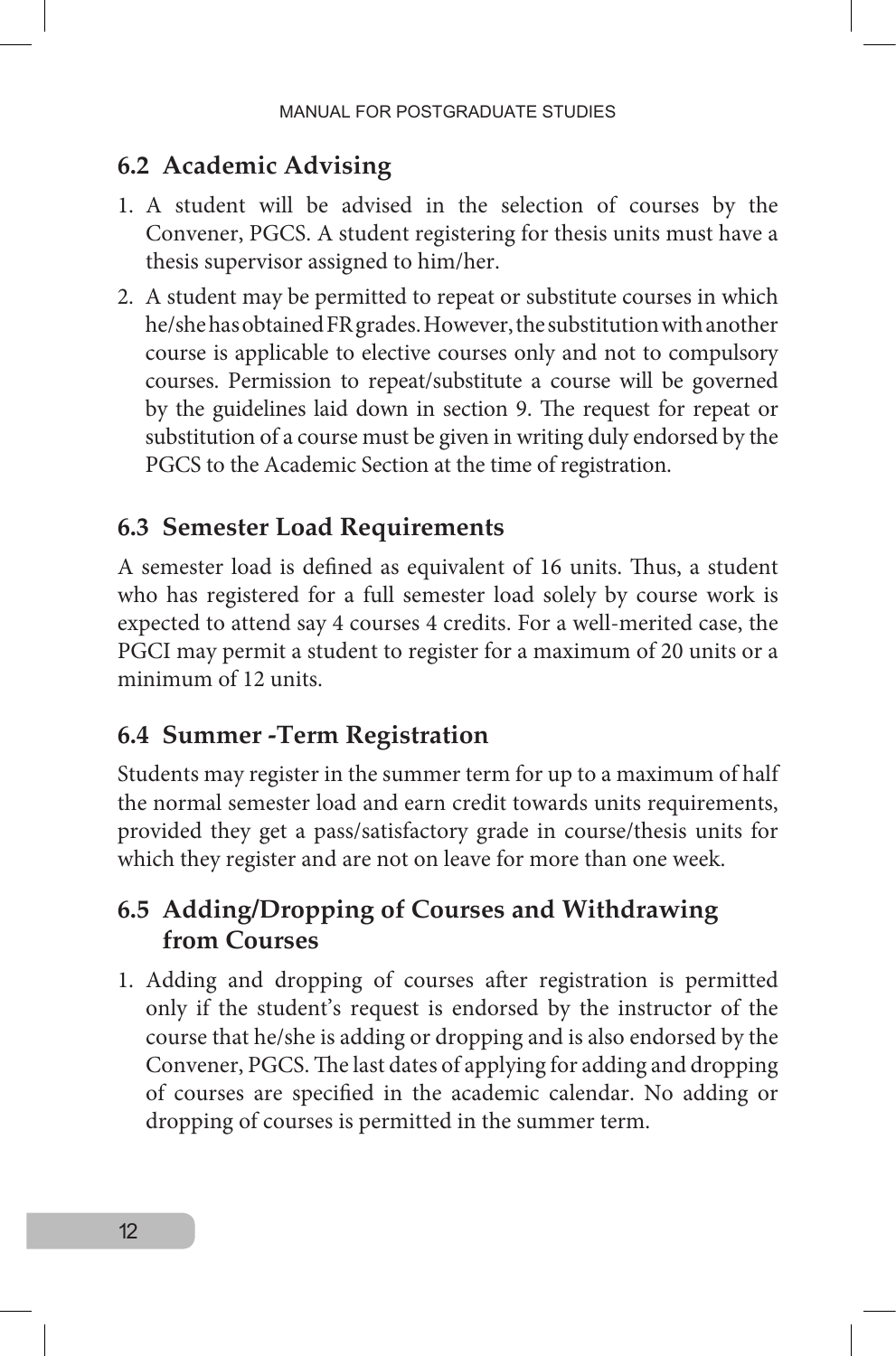- 2. A student may be required to drop a course at any stage if it is determined that he/she does not fulfill the prerequisites for the course, or if a time table clash exists which does not permit him/ her to attend all the meetings of the course, or any rule in this manual which forbids him/her to take the course(s) that he/she has registered for.
- 3. The PGCS in consultation with the instructor and with the approval of the PGCI may allow a student at his/her request to withdraw from one or more courses during the semester, if he/she has been sick for considerable time and has submitted a certificate to the satisfaction of the PGCS, but the reduced load shall not be less than the minimum semester load. A student in the first semester of his/her academic programme and on full semester load may also withdraw from a maximum of one course during the first six weeks of the classes on the recommendation of the PGCS and approval of the PGCI.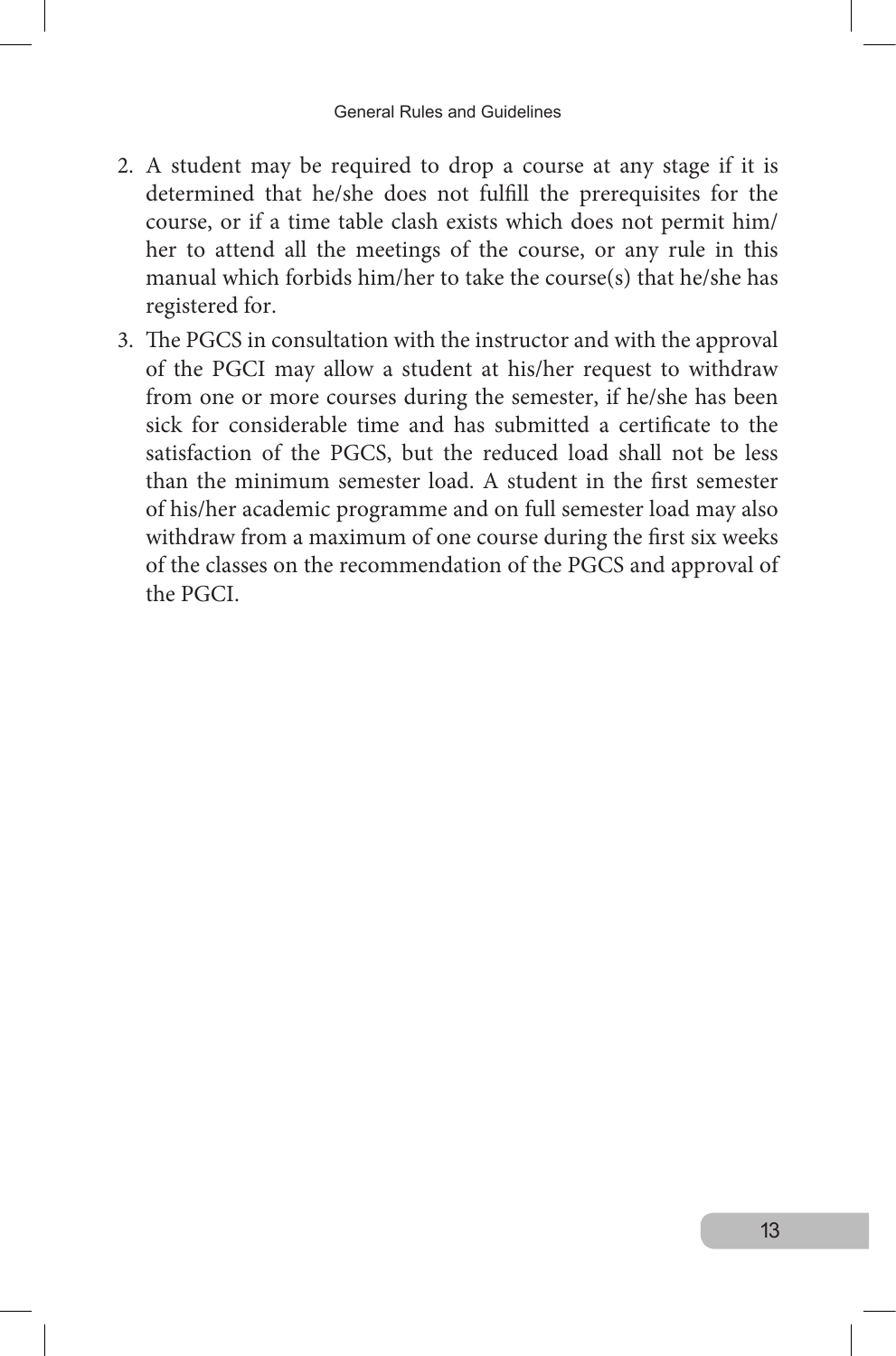## **7 LEAVE RULES**

Students may be granted leave under sections 7.2 and 7.3 on application to the Chairperson of the School concerned through the PGCS. Leave under sections 7.4 and 7.5 will be sanctioned by PGCI on the recommendation of PGCS. Applications must be submitted well in advance of the date of commencement of the leave requested. Leave for a period longer than that specified in sections 7.2, 7.3 and 7.4 may be sanctioned by PGCI on the recommendation of PGCS and it will entail loss of financial assistantship for the extended period.

#### **7.1 Attendance and Leave**

- Maintaining the attendance for each student is mandatory. For the time being, an attendance register will be kept in the academic section, where the students can sign every day.
- A student avails leave by filling up the forms available in the intranet. Thesis supervisor (Chairperson in the event that the student does not have a supervisor) and the PGCS convener approve and send the forms to Academic section. Academics section will assist the PGCS convener in maintaining the leave record.

#### **7.2 Vacation and Casual Leave**

- 1. A post graduate student may be allowed vacation leave during any period of the Institute's vacation or during the mid-semester recess up to a maximum of 15 days per semester, subject to a maximum of 30 days at a time. Leave not availed in one semester may be carried over to the next semester up to a maximum of 15 days.
- 2. In addition, a student may be allowed casual leave for up to 8 days per semester subject to the condition that such leave will not be allowed for longer than 6 days at a time. The casual leave cannot be combined with any other kind of leave, and will not be carried over.
- 3. There will be no loss of financial assistantship for students going on vacation or casual leave.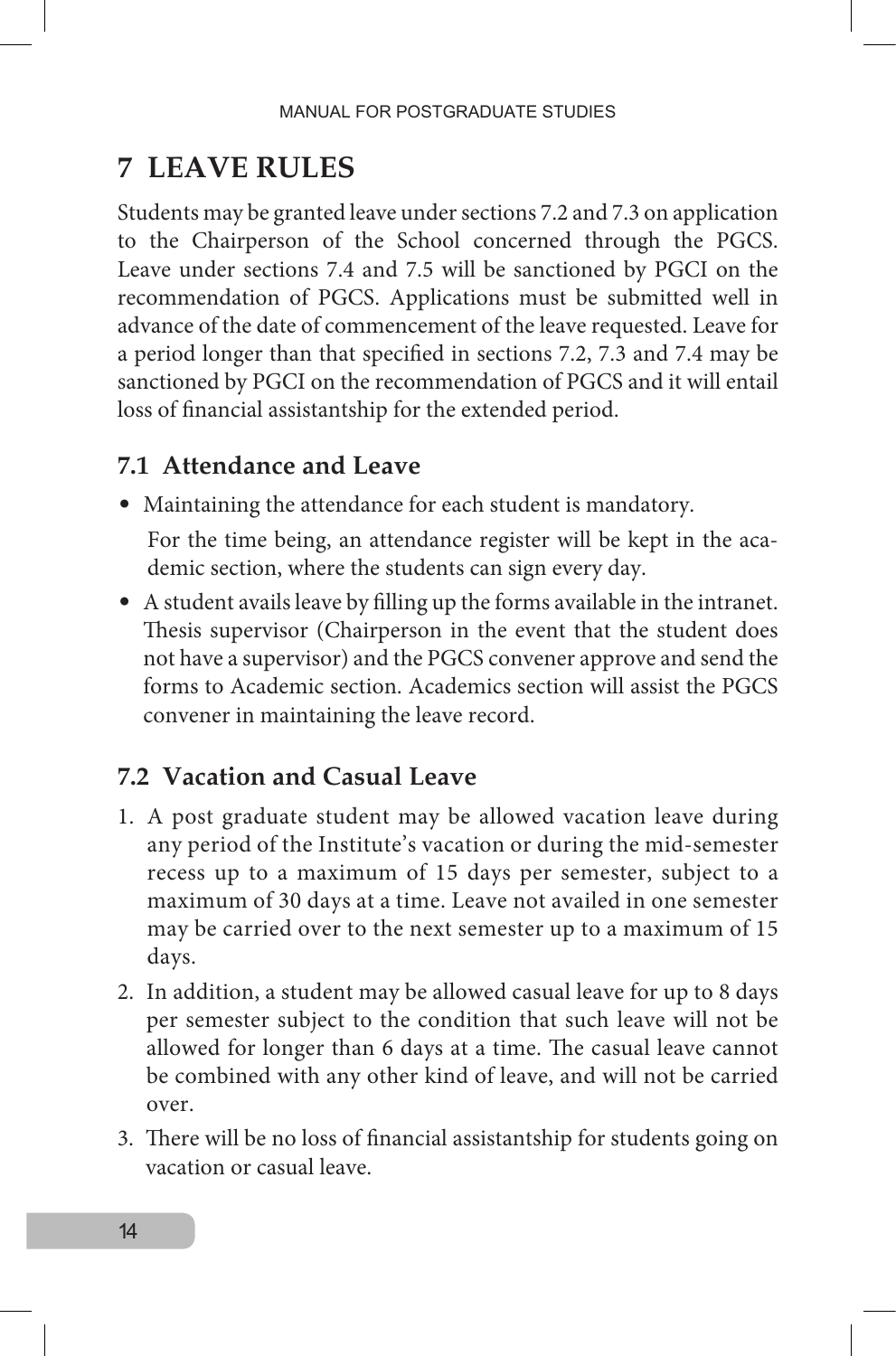## **7.3 Medical Leave**

Leave on medical ground, duly supported by a medical certificate, may be granted to a student for up to eight days per semester. Un-availed leave may be carried over to the next semester up to a maximum of 8 days. However, at a stretch, the medical leave shall not exceed 15 days. Such leave shall not entail any loss of financial assistantship.

## **7.4 Maternity Leave**

A female student may be granted maternity leave for a maximum of 3 months. Leave up to 6 weeks can also be granted for miscarriage including medical termination of pregnancy, if supported by a proper medical certificate. Such leave can be combined with any other leave due and will not entail any loss of financial assistantship.

## **7.5 Semester Leave**

Semester leave for up to a maximum of two semesters for Ph.D. students may be sanctioned for bona fide reasons. Except for medical reasons, such leave would not normally be sanctioned before a student has completed his/her residence requirements and in no case before the student has spent two semesters in the programme. However, on medical considerations such leave may be sanctioned after his/her stay of one semester. Leave for more than one semester at a time will not be granted.

## **7.6 Medical Certificate**

If a student falls ill while on the NISER campus, the medical certificate must be obtained from the Institute's medical officer. If he/she falls ill outside the campus while on sanctioned leave, the medical certificate must be obtained from a registered medical practitioner.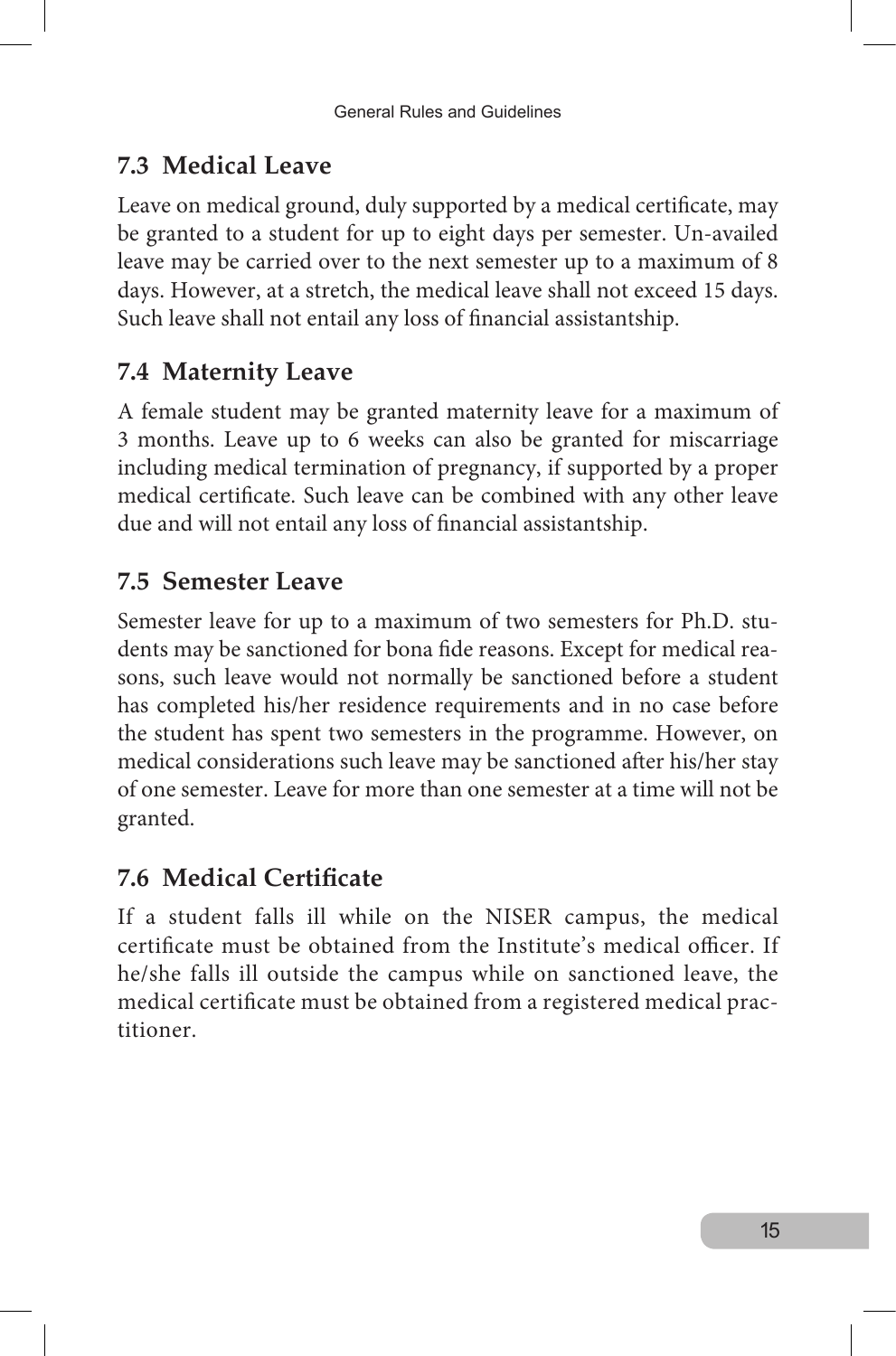## **7.7 Absence for a Minimum of 4 Weeks on Sanctioned Leave**

If a registered student is absent on sanctioned leave for a period of 4 weeks or more at a stretch, PGCI may decide to convert the leave to a semester leave, or reduce the thesis units (in blocks of 4 units) appropriately, in case the student is registered only for thesis units.

#### **7.8 Absence without Sanctioned Leave**

Absence without sanctioned leave will entail loss of financial assistantship for the period of absence, and may result in the termination of the student's programme on the recommendation of the PGCS and approval of PGCI.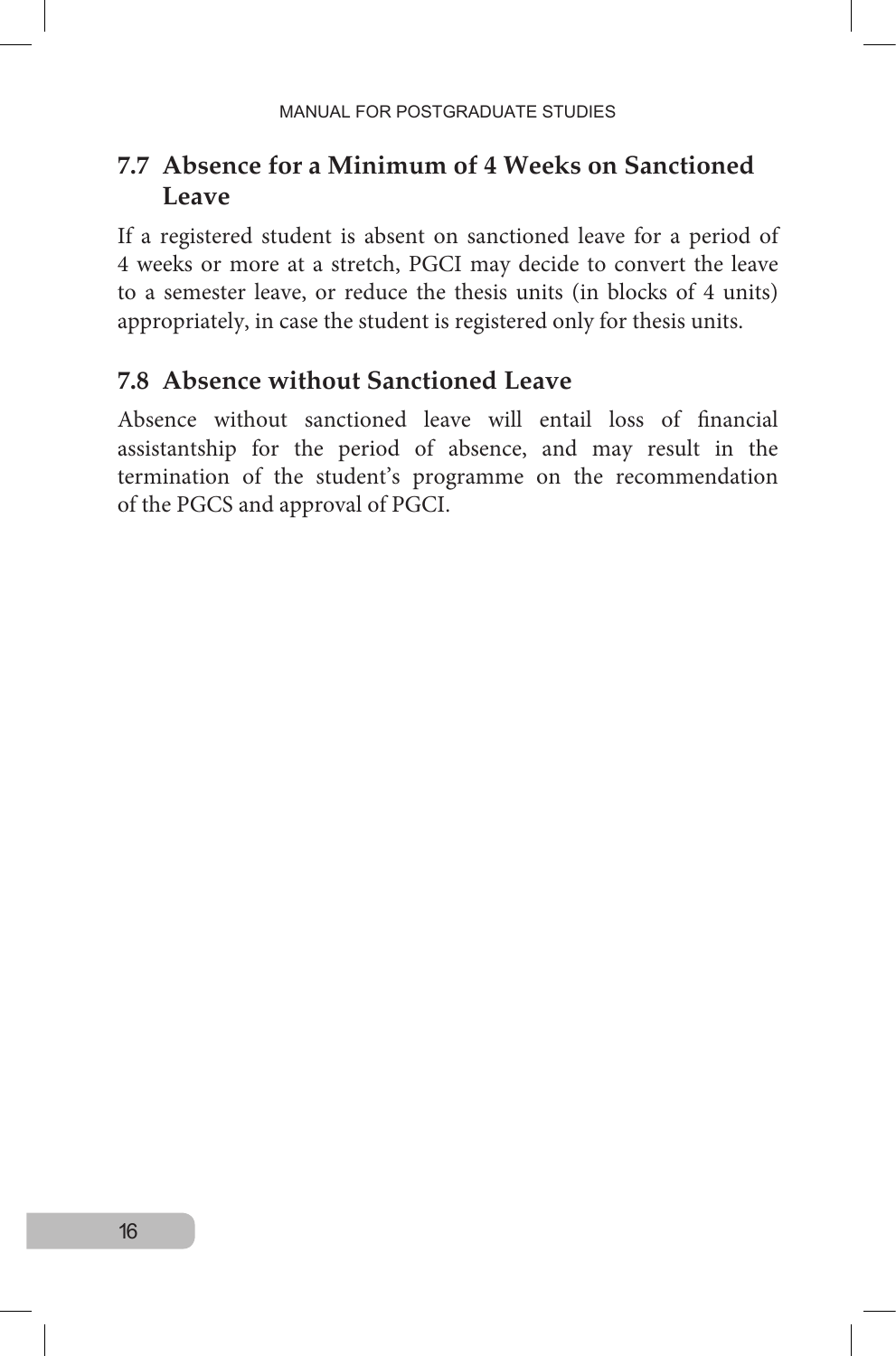## **8 ACADEMIC WORK OUTSIDE NISER**

The PG students can be permitted to proceed for academic activities outside NISER to carry out field work, library work, computational work, experimental work, and lab works, and also to attend conference, courses and to undertake other research work etc. as recommended by the school. Permission for duration up to 30 days be sanctioned by the school with an intimation to PGCI and more than 30 days by the Chairperson-PGCI on the recommendation of the School.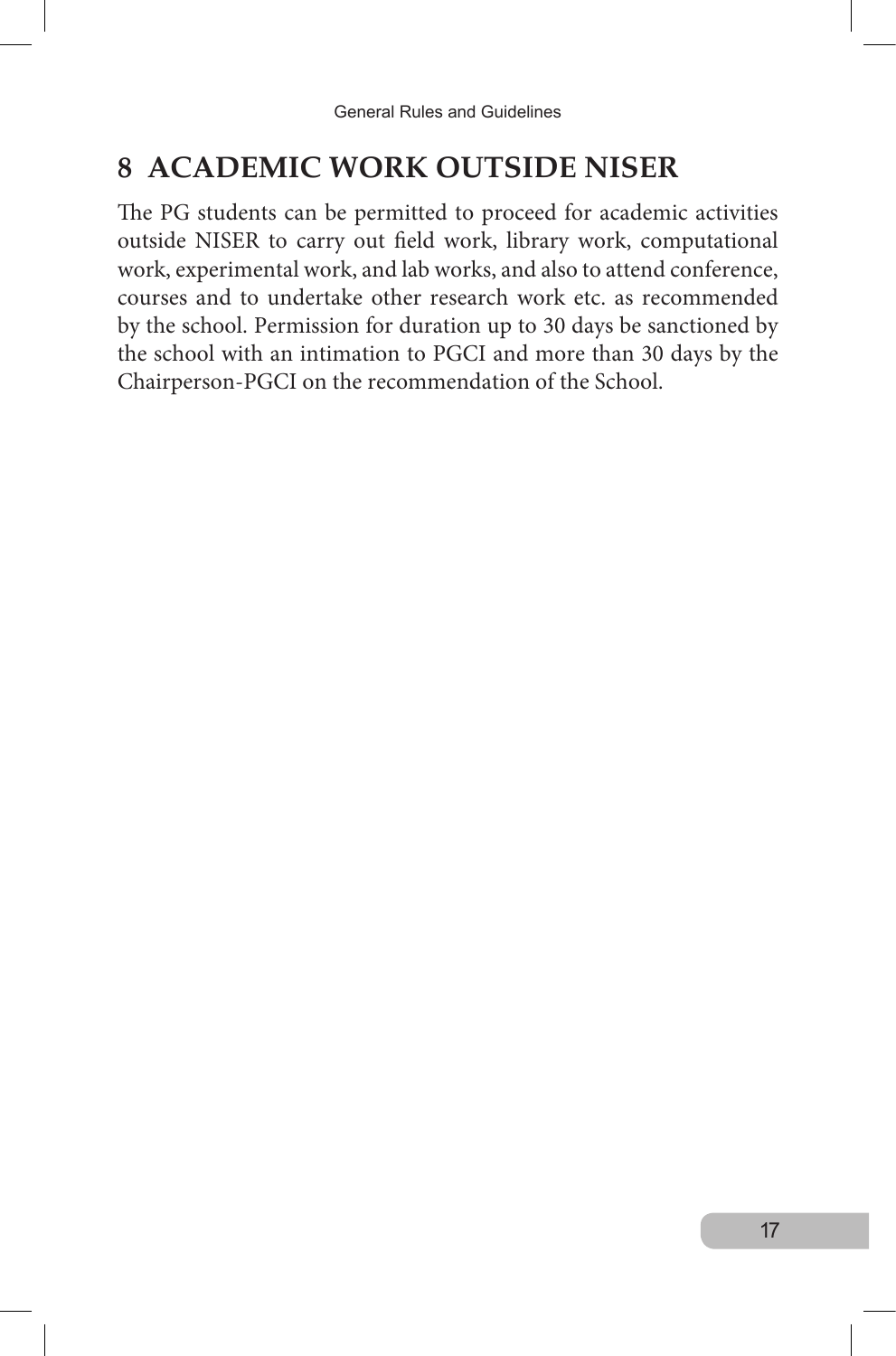## **9 ACADEMIC REQUIREMENTS**

The following table lists the minimum residence and maximum duration allowed in the programme, and credits requirements for graduation in the various programs: "Course Work" includes only postgraduate course credits unless otherwise stated.

To satisfy the "Minimum Residence" requirements, registration must be over consecutive semesters; exception will be made only if the student is on authorized leave. "Maximum Duration" is counted from the student's first registration date. SGPA/CGPA will be calculated on the basis of all undergraduate and postgraduate courses taken by the student.

| Minimum Total credits                 | 80          |
|---------------------------------------|-------------|
| Credits through Course Work (minimum) | 24          |
| Credits through Research (minimum)    | 32          |
| Minimum number of Courses             | 06          |
| Minimum Period of Residence           | 5 Semesters |
| Maximum duration                      | 5 years     |

A school may prescribe, with prior approval of the PGCI, additional credits of courses/thesis over and above the minimum specified in the above table.

#### **9.1 Extension of Programme**

- 1. No student who has completed the prescribed maximum duration in the programme shall be allowed to register in the subsequent semester unless he/she has been granted extension of the programme by the Academic Council on the recommendations of the PGCS and the PGCI.
- 2. However, those Ph.D. students who have submitted their theses and are waiting for the defense will be treated automatically as registered unless they apply for leave.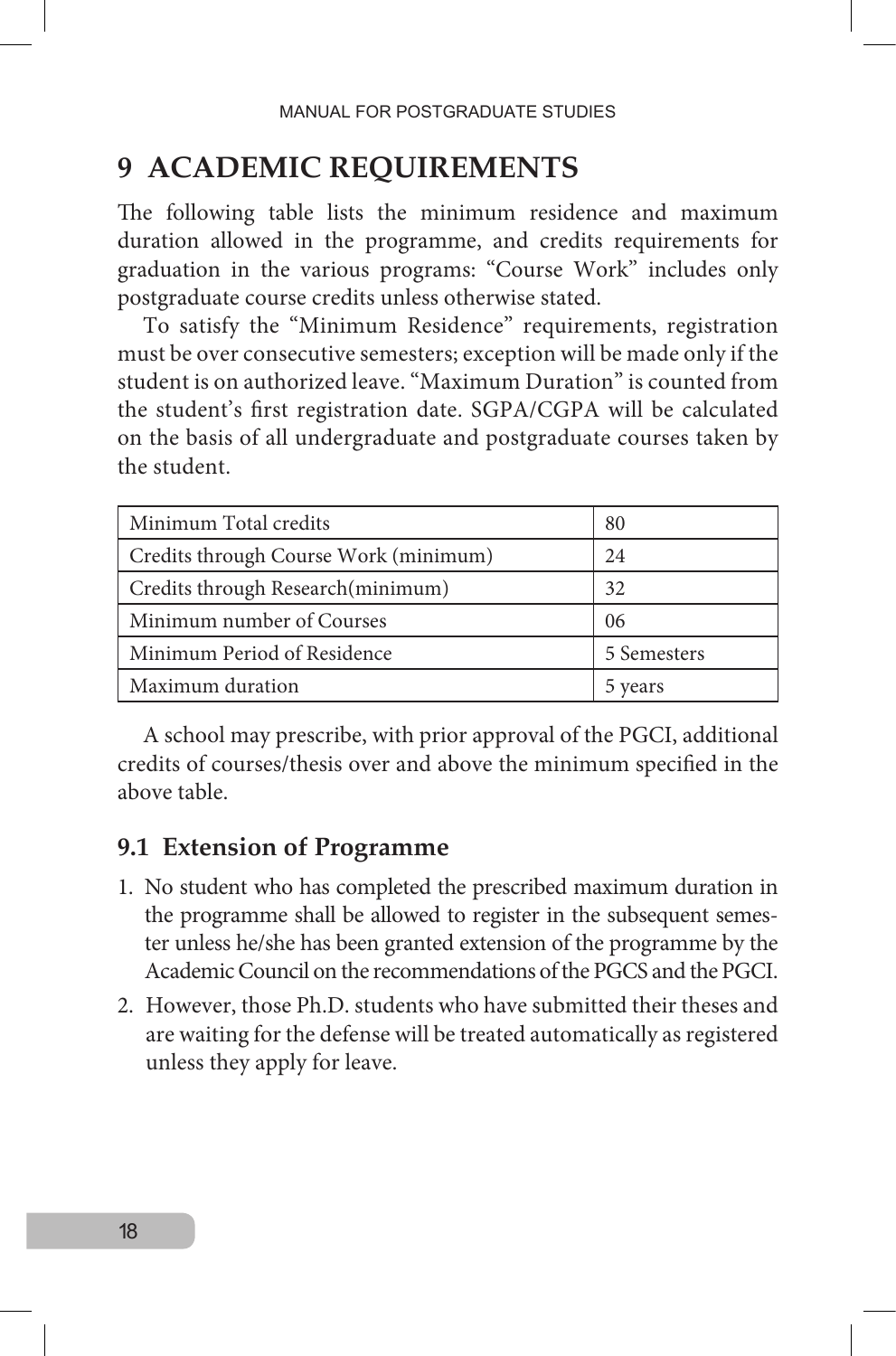## **9.2 Audit Courses**

The students are permitted to audit courses, but such courses shall not be shown either on the registration form or on the grade transcript.

## **9.3 Advance Standing at NISER**

On the recommendation of the PGCS and approval of the PGCI, a student admitted to a postgraduate programme after partial completion of such or similar programme elsewhere may be granted an exemption up to 50 percent of the minimum course units requirements. A Ph.D. student who has completed the two year M.Sc. programme at this institute can transfer a maximum of 8 postgraduate course units earned during the M.Sc. programme towards fulfillment of his/her course requirement for the Ph.D. programme on the recommendation of the PGCS and approval of the PGCI, provided these units were in excess of the minimum requirement for earning the M.Sc. degree. Further a student granted advance standing at NISER may get an exemption of one semester from the residence requirement on the recommendation of the PGCS and approval of the PGCI.

## **9.4 Residence Outside NISER**

Students registered in the postgraduate programmes may count for residence and credit requirements, research or field work undertaken outside the institute under the supervision of the Institute supervisor(s), if facilities for such work are not available at this institute. Such cases must be recommended by the PGCS and approved by the PGCI before the student proceeds to the place of assignment.

## **9.5 Credits, Grades, Semester and Cumulative Grade Point Average**

1. In each course a student is registered, he/she earns certain approved credits and is awarded a letter grade indicating his/her overall performance in that course. There are eleven letter grades: AA, AB, BB, BC, CC, CD, DD, FR, S and X. The correspondence between grades and points (on a 10-point scale)/rating is given below: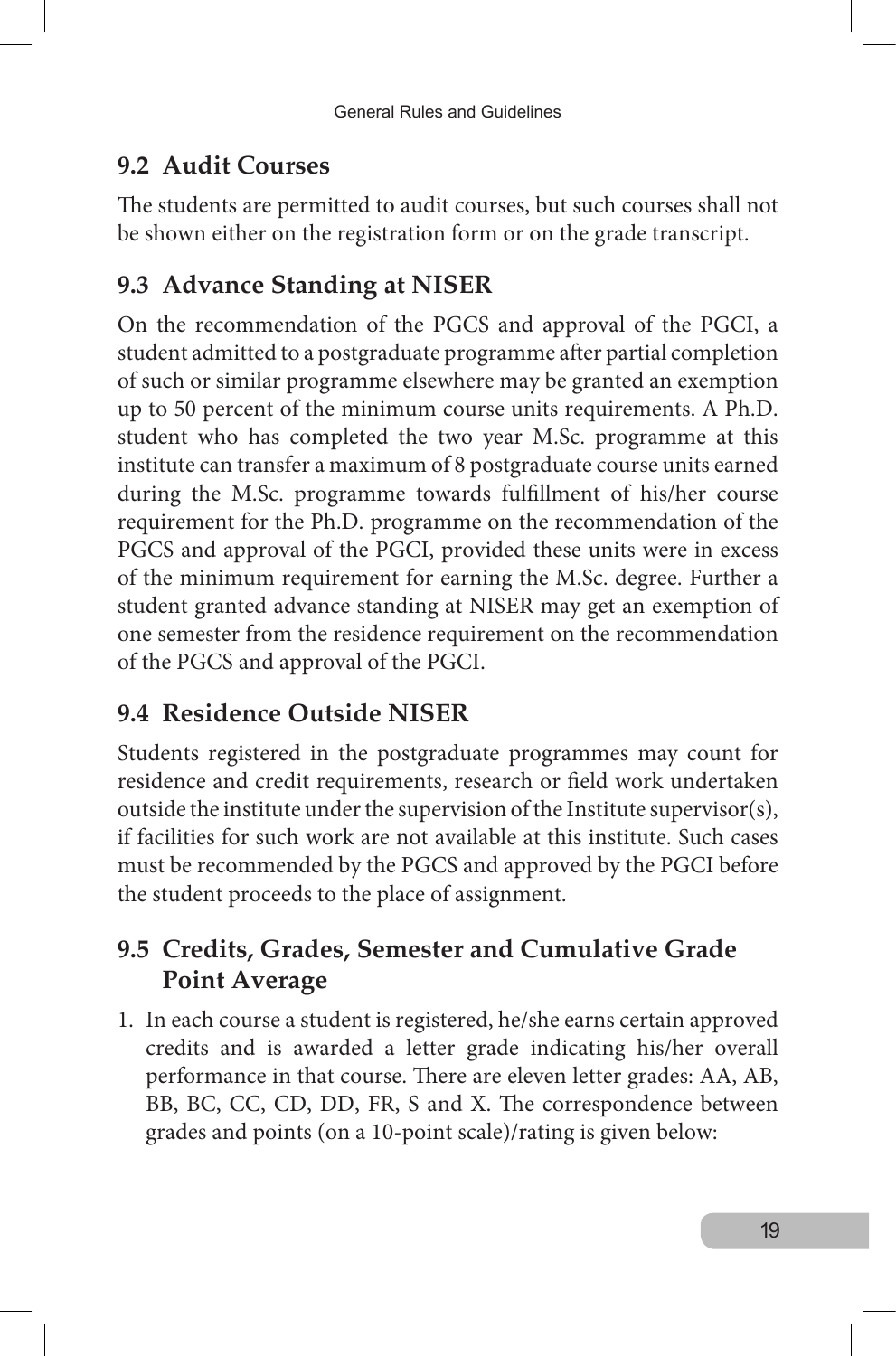#### MANUAL FOR POSTGRADUATE STUDIES

| A A | 10 |
|-----|----|
| AВ  | 9  |
| BB  | 8  |
| ВC  | 7  |
| СC  | 6  |
| СD  | 5  |
| DD  | 4  |
| FR  | 0  |

In addition, we have

#### **S: Satisfactory X: Unsatisfactory**

(S, X grades are applicable only to research work)

- 2. The Grade FR is a temporary grade. If a student gets an FR grade, it means that he failed in the course. If it is a core course he/she has to repeat the course. If it is a elective course, he/she can, if he wishes can replace this course with any other elective course proposed by PGCS.
- 3. A student getting a DD grade in a course may be allowed to repeat it or substitute it by another course, provided:
	- (i) his/her CGPA is less than the prescribed minimum and the student is allowed to continue in the programme or the repetition/ substitution is for a maximum of one course in the programme such that it does not lead to any increase in the semester load, and
	- (ii) he/she has completed all the courses as prescribed by the school In case a course is repeated or substituted, the old grade will also appear on the transcript although it will not be taken into account while computing the CGPA/SGPA.
- 4. Seminars will be graded as satisfactory (S) or unsatisfactory (X) and will carry zero credits.
- 5. A student earns 4 credits for each Ph. D project/thesis unit he/she is registered for in a semester. The grade S or X will be awarded for project/thesis units as follows: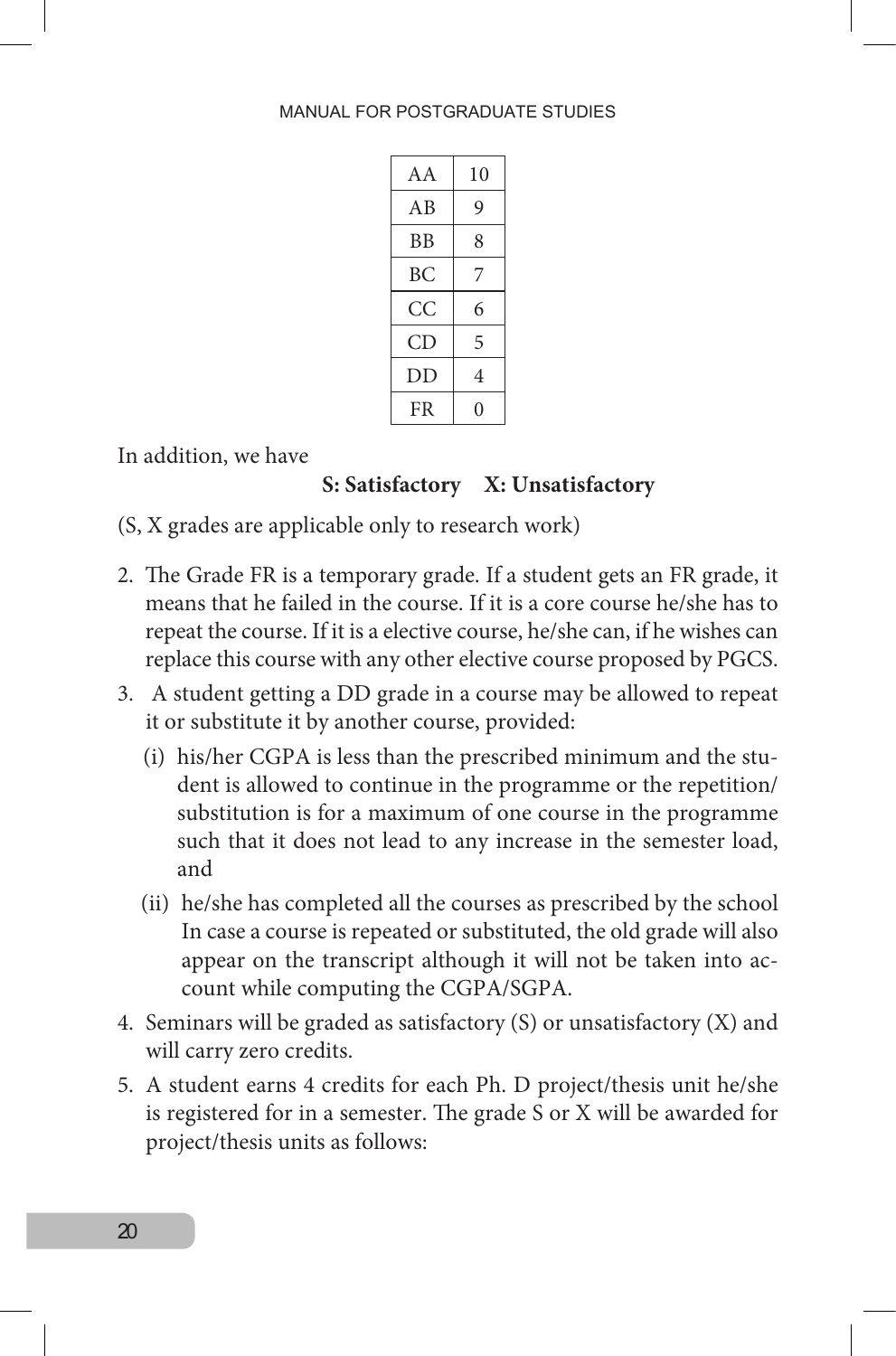#### General Rules and Guidelines

At the end of the semester, the project/thesis supervisors(s) will assess the student's progress towards the project/thesis work during the semester and will award the grade S for each unit if the work is satisfactory and a X for every unsatisfactory unit. Thus a student registered for 4 units can get one of the following five combinations SSSS, SSSX, SSXX, SXXX, XXXX.

| Thesis Units | Thesis Credits<br><b>Grading Options</b> |                          |
|--------------|------------------------------------------|--------------------------|
|              | 16                                       | 4S, 3S1X, 2S2X, 1S3X, 4X |
|              | 12                                       | 3S, 2S1X, 1S2X, 3X       |
|              | 08                                       | 2S, 1S1X, 2X             |
|              | 04                                       | 18, 1X                   |
|              |                                          | 0S, 0X                   |

Format for the Ph. D. thesis grades in student's transcripts

If a student is on leave for a part of the semester or submits his/her thesis in the middle of a semester, the PGCI may reduce his/her thesis/ project units appropriately.

#### **9.5.1** *Computation of the SGPA and CGPA*

Cumulative Grade Point Average (CGPA)

| Course      | $C$ redits $(C)$ | Grade obtained | Grade point $(g)$ | $C \times g$ |
|-------------|------------------|----------------|-------------------|--------------|
| Physics     | 3                | BB             |                   | 24           |
| Chemistry   | 3                | BC.            |                   | 21           |
| Mathematics | 3                | AB             |                   | 27           |
| Biology     | 3                | CC.            | 6                 | 18           |
| Physics Lab |                  | AA             | 10                | 20           |
| Total       | 14               |                |                   | 110          |

The performance of a student in the Institute at any point of time is indicated by a number called CGPA. The CGPA is calculated by the following steps: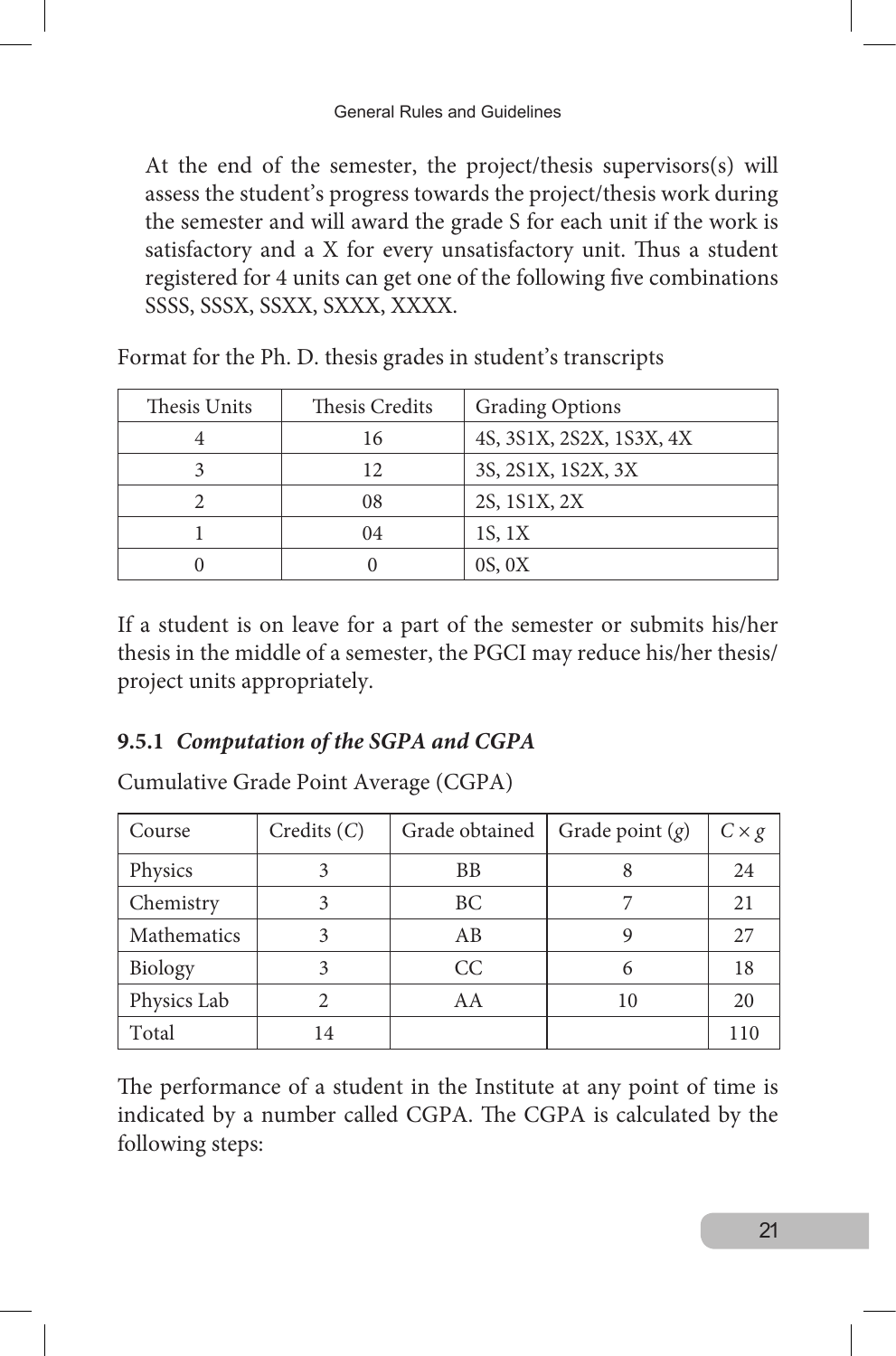- 1. Multiply the total credit of each course  $(C_i)$  by the grade point(gi);
- 2. Add up the total of Item 1 for all courses taken;
- 3. Add up the total of credits of all the courses taken;
- 4. CGPA is the ratio of the number obtained in Item 2 to that in 3, i.e.,

$$
CGPA = \frac{\sum_{i} C_{i}g_{i}}{\sum_{i} C_{i}}
$$

#### **Semester Grade Point Average (SGPA)**

An index similar to CGPA is calculated considering only the courses taken during a particular semester. This index SGPA is calculated following the same steps as for CGPA. The grade card of a student at the end of every semester will contain the SGPA of that semester and the CGPA till then.

The following table illustrates calculation of SGPA:

$$
SGPA = 110/14 = 7.85
$$

CGPA and SGPA are calculated only to the second place of decimal, the figure in the second place is rounded off to the next higher digit if the digit in the third place is 5 or more.

#### **9.6 Academic Performance Requirement**

- 1. The minimum CGPA requirement to continue or for graduation in the Ph.D programme is 7.0
- 2. In the first semester in which the student registers, the minimum CGPA (SGPA) may be relaxed to 6.0.
- 3. If a Ph.D. student secures a CGPA between 6.5 and 7.0, he/ she may be allowed to continue in the following semester on the recommendation of the PGCS and with the approval of the PGCI.
- 4. A student will normally be not allowed to continue in the Ph.D. programme if
	- (i) his/her SGPA is below 6.0 in case he/she is a student in the first semester.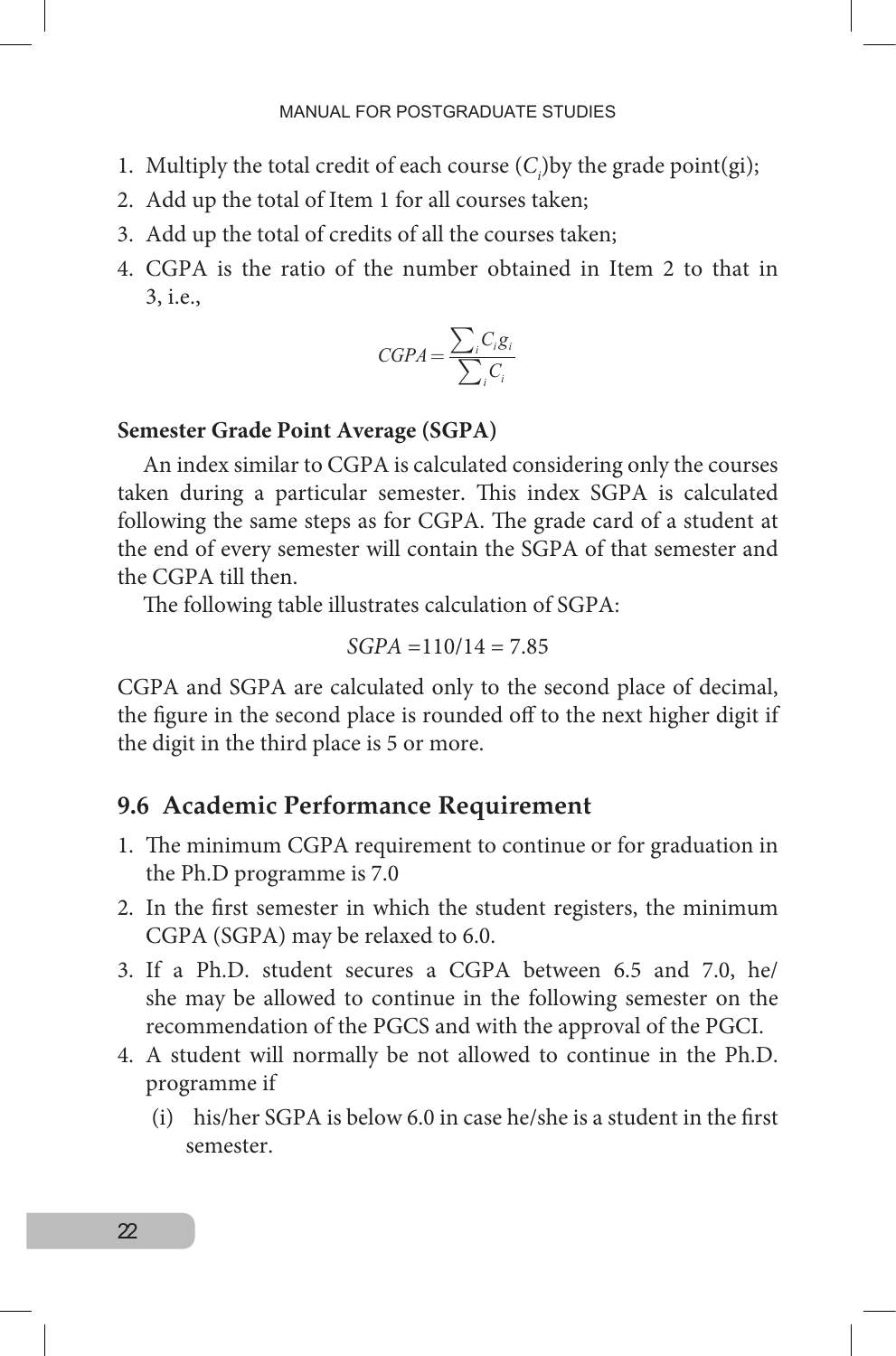#### General Rules and Guidelines

- (ii) his/her CGPA is below 7.0 in two consecutive semesters (however, PGCI may consider continuation as per provisions of para 3).
- (iii) he/she has more than 3 X's towards thesis grades (that is unsatisfactory grades to the tune of 12 grade points) at any given point of time. Putting in other words, the maximum number of X's in thesis grades throughout the tenure of the program should not be more than 3.
- 5. A warning will be issued to a Ph.D. student when he/she accumulates two or more Xs.
- 6. The PGCS will keep a watch on the progress of every student and whenever a student fails to meet the requirements, will intimate the PGCI. If a student's programme is terminated, the Chairperson of the School will issue the letter of termination.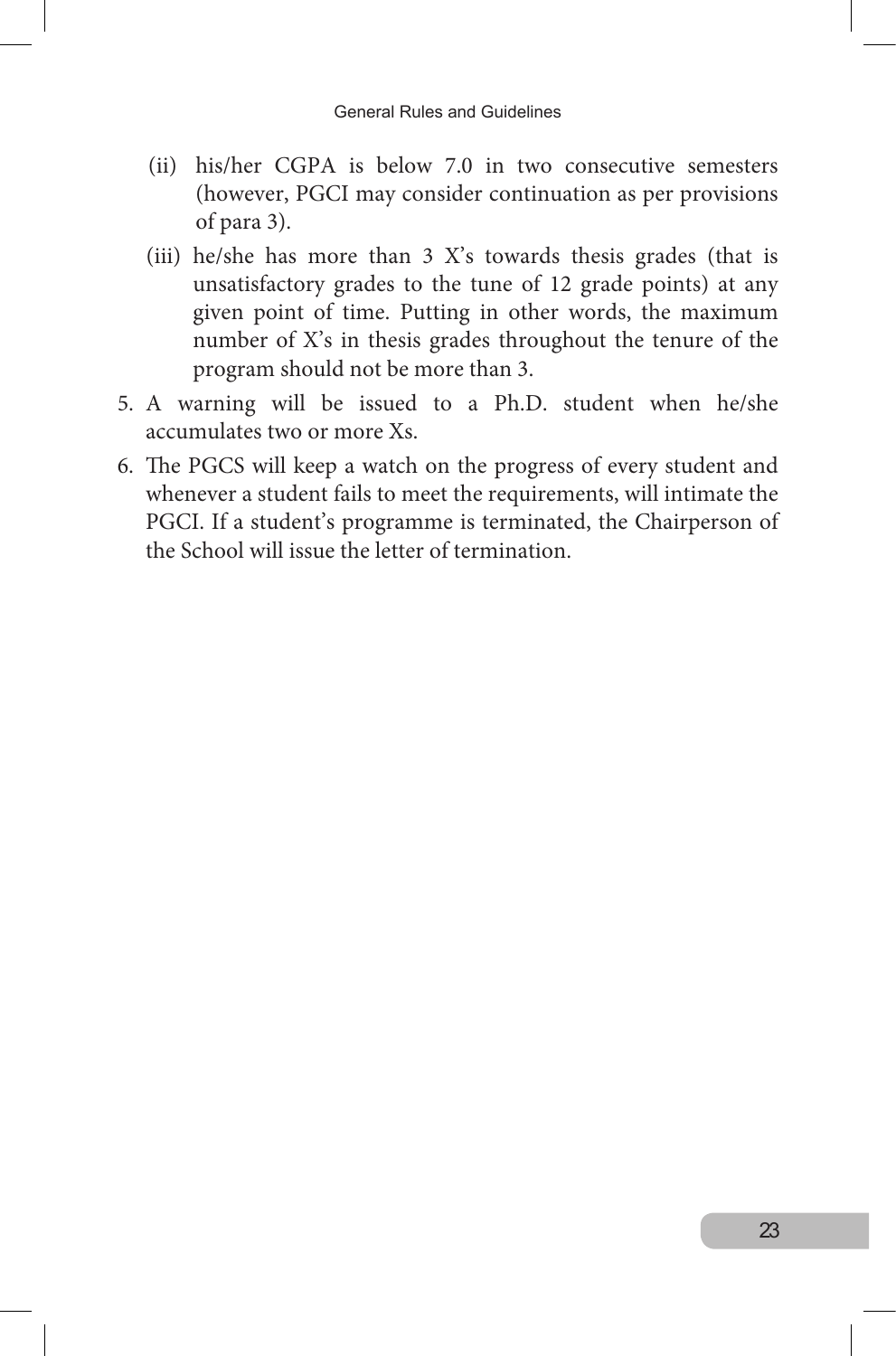## **10 COMPREHENSIVE EXAMINATION**

- 1. Students registered in the Ph.D. programme must pass a comprehensive examination designed to test the overall comprehension of the student in the various subjects. A student can appear in the comprehensive examination only after he/she has completed the course requirements and satisfied the minimum specified CGPA requirement.
- 2. Students admitted with M. Sc., M.A. or M. Phil degrees or equivalent degrees may appear in the comprehensive examination earliest at the end of the second semester, but must pass it before the end of the fifth semester after their first registration. The above time limits are exclusive of the period of sanctioned leave, if any.
- 3. Comprehensive examination will consist of two parts.
	- (i) A written examination for about 3 hrs
	- (ii) A comprehensive oral examination.

The concerned PGCS of the school is responsible for the conduct of the written and oral examinations through an appropriate examination mechanism.

4. **Written examination:** The subject matter of the written examination will be based on the course work completed by the student. Needless to say that the paper-setting committee in the written examination to qualify have to be kept confidential. The cut-off marks can be 50%.

The candidates who fail to qualify in the written examination will be terminated from the program. No re-examination will be conducted.

5. **Oral examination:** To appear for the oral examination it is mandatory for the student to clear the written examination successfully. The comprehensive oral examination board will consist of at least three but not more than five faculty members of the student's school/Inter Disciplinary Program (IDP) plus one faculty member from outside the school/IDP (discipline, in the case of Humanities & Social Sciences). There may be two science faculty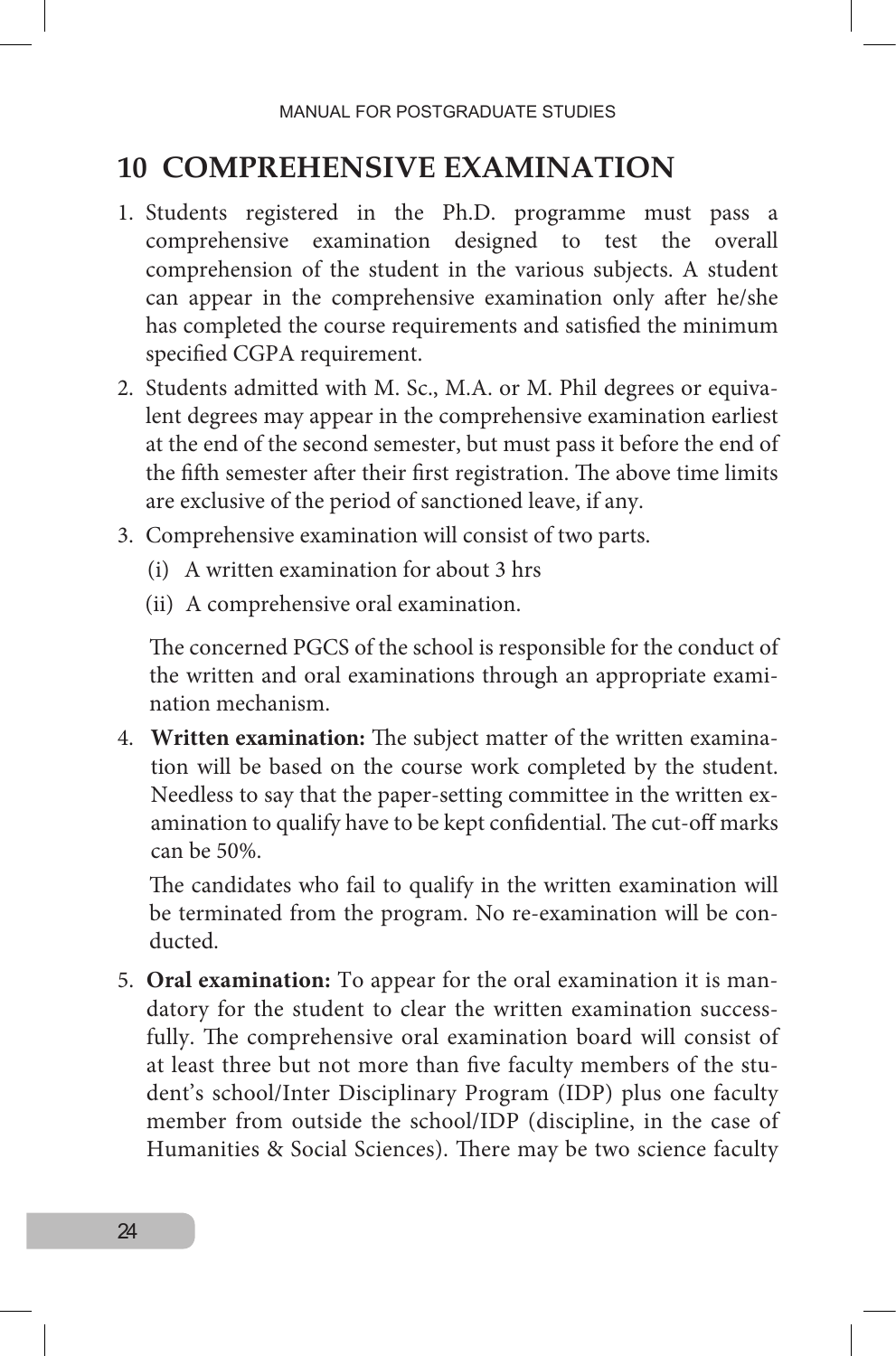members from outside the school/IDP (discipline, in the case of Humanities & Social Sciences) in case thesis supervisor is from outside the school/IDP (discipline, in the case of Humanities & Social Sciences).

Constitution of the board will be proposed by the PGCS in consultation with the Chairperson of the school/IDP and the thesis supervisor, if already assigned, and will be forwarded to the Chairperson, PGCI who will send it to the Dean, Academic Affairs, for approval. The thesis supervisor of the student, if already assigned, will be the convener of the board. In case no thesis supervisor is assigned, the Convener, PGCS will be the convener of the board.

- 6. A student will be considered to have passed the comprehensive oral examination if all except at the most one member of the board are satisfied with student's performance in the examination. The report of the comprehensive oral examination must be sent to the Dean, Academic Affairs, via Chairperson, PGCI within 8 weeks of the date of approval of the board.
- 7. When a student has not passed the comprehensive oral examination in his/her first attempt, a second comprehensive oral examination will be conducted by the same board that was constituted earlier unless otherwise approved by the Dean, Academic affairs, on the recommendation of the PGCS and the PGCI. A student will not be allowed to appear in the comprehensive oral examination more than twice. That is, the candidates who fail to clear the comprehensive oral examination in two attempts will be terminated from the program. All such cases shall be brought to the notice of the Academic Council.
- 8. A student enrolled in the Ph.D. program is formally admitted to the candidacy for the Ph.D. degree after he/she has completed the course requirements for the degree with at least the minimum required CGPA, and has passed the comprehensive (written and oral) examination. Only such students who are admitted to the candidacy will be allowed to submit Ph.D. theses in accordance with the guidelines laid down in section 13.3.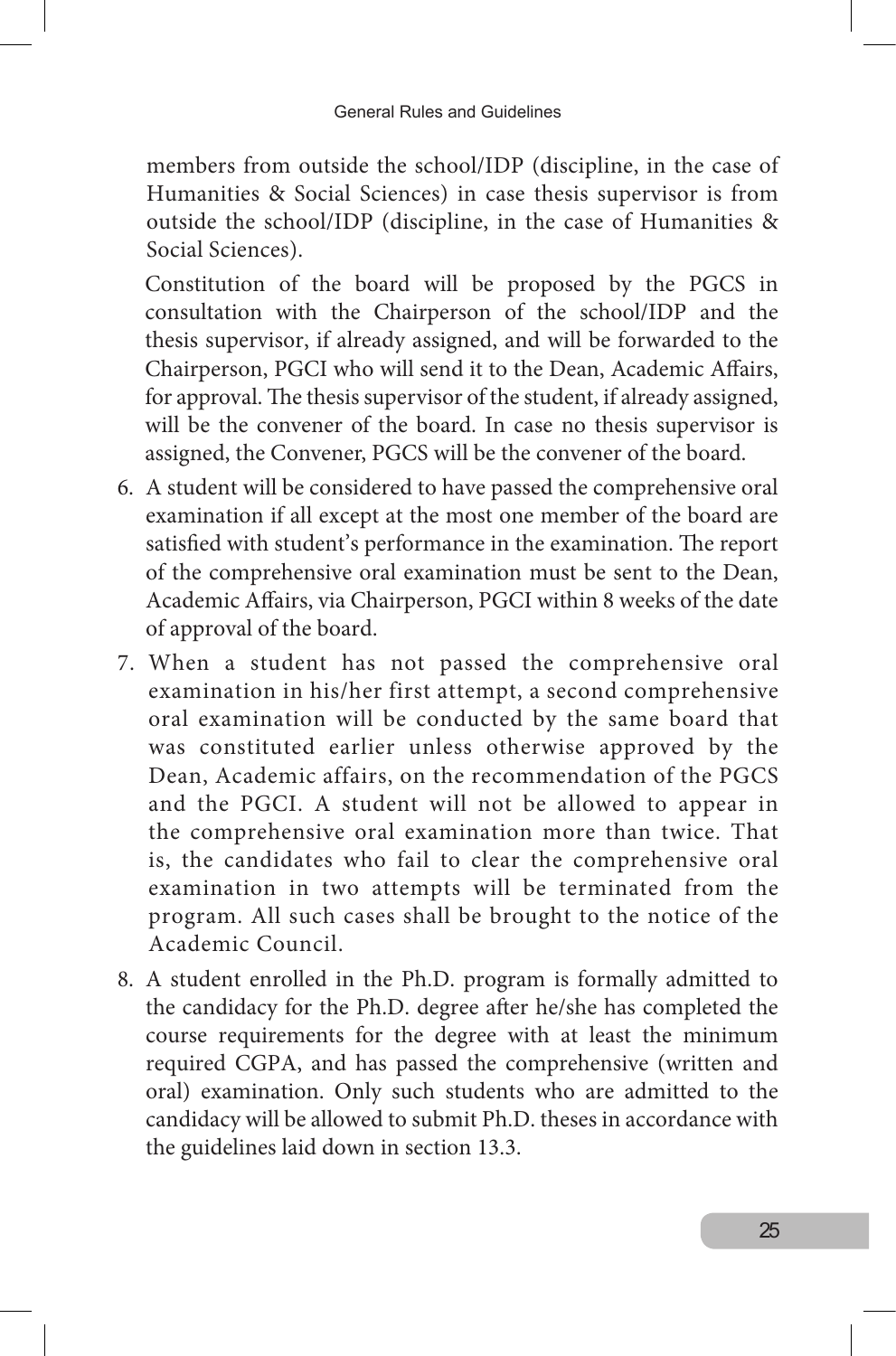## **11 ALLOTMENT OF STUDENTS AND SUPERVISORS**

- A Ph.D student is required to do course work for the first two semesters.
- The time and mode of allotment of thesis supervisors may vary with the Schools. It could be either after the course work, or after one semester of their program.
- PGCS on the whole will monitor the allotment of the Guide. Once it is approved in the PGCS, after securing the mutual consent of the student and the thesis supervisor, the PGCS convener intimates the Academic section through the Dean, for keeping the record of the student and for further necessary action.
- Similarly each school decides about the maximum number of students that are to be allotted to a faculty, taking into consideration of availability of the infrastructure, space and the over-all merit of the students.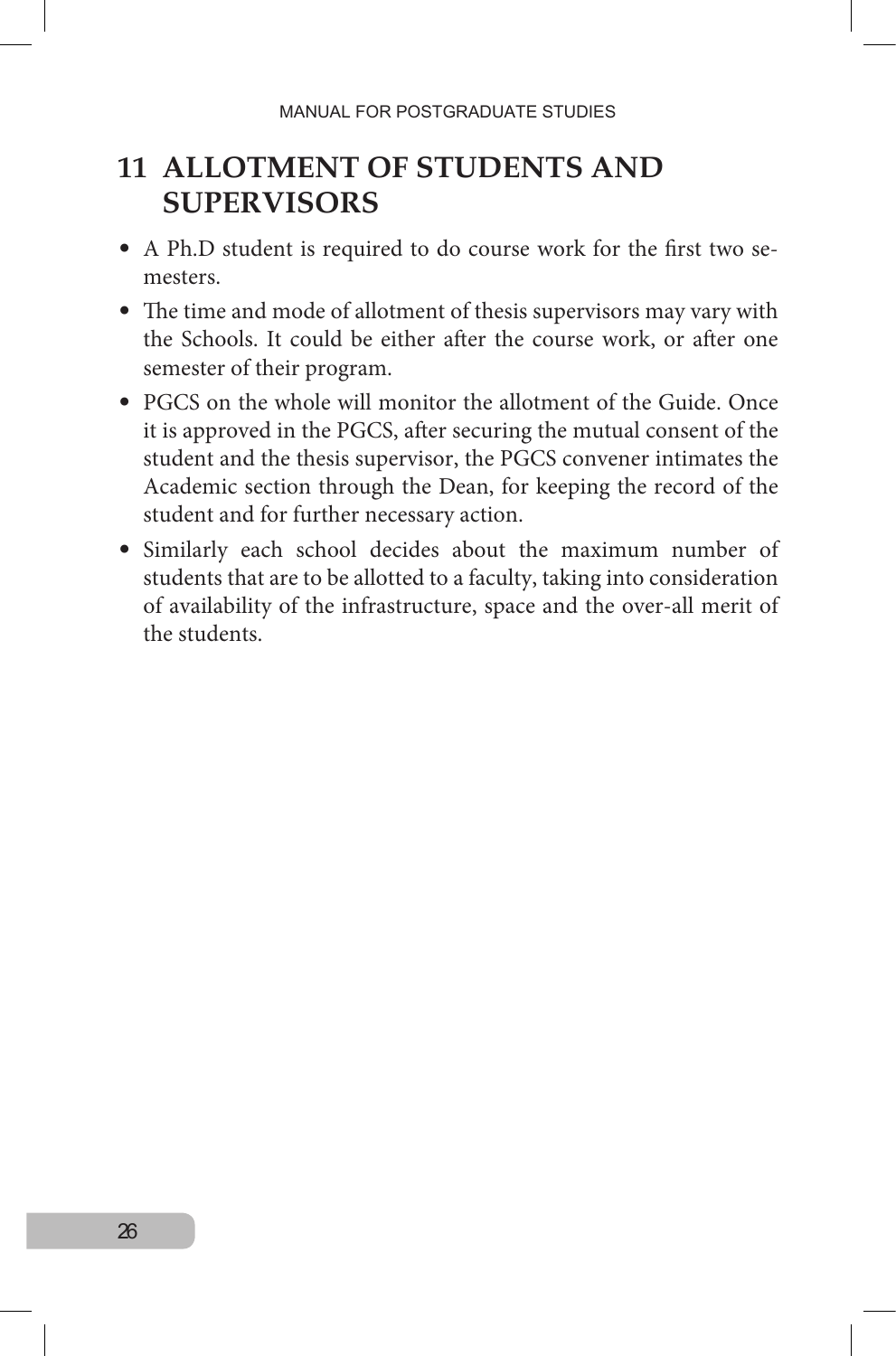## **12 STATE OF THE ART SEMINARS**

Every Ph.D. student admitted to the candidacy for the Ph.D. degree is required to give a general seminar in the School covering the State of Art of the area of research. This seminar must be given within six months of passing the comprehensive examination. A report of satisfactory completion of this requirement is to be communicated to Chairperson, PGCI by the thesis supervisor through the Convener, PGCS.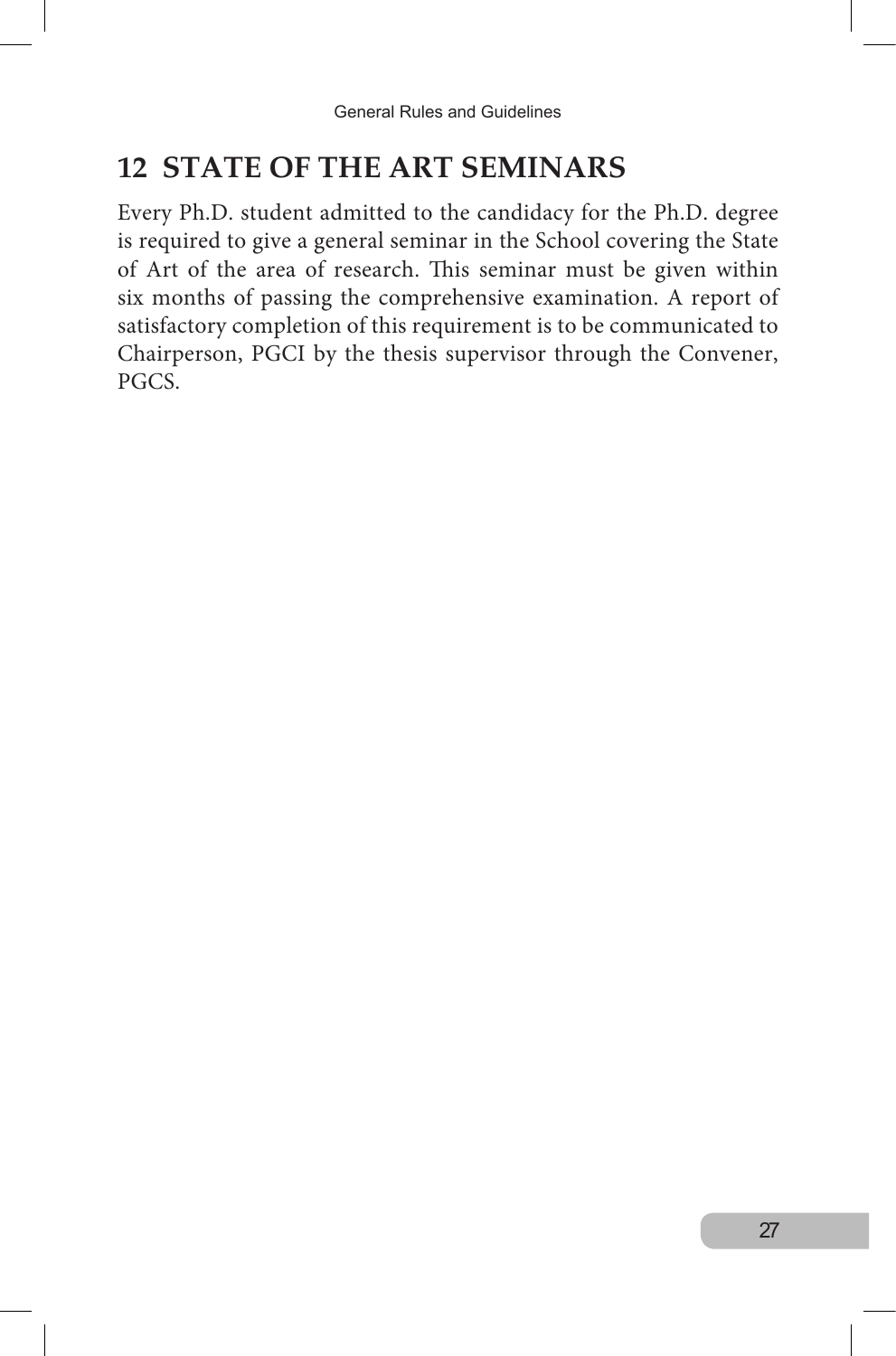## **13 THESIS AND THESIS EXAMINATION**

## **13.1 Appointment of Thesis Supervisors of Ph.D. Students**

- 1. A student shall not normally have more than two supervisors at any given time.
- 2. Thesis supervisor(s) of a student will normally be appointed from amongst the faculty members at NISER, Bhubaneswar using modalities decided by the schools.
- 3. Under exceptional circumstances, other employees of NISER with the rank of senior scientific officer and above can be appointed as co-supervisors of Ph.D. students. The recommendation of a peer group (appointed by the Chairperson of the School to which the student belongs) regarding the merit and qualifications of being considered as co-supervisor should be sent to the PGCI through the PGCS for approval. One such co-supervisor can be appointed to only one student at a time.
- 4. In exceptional cases a student can have a co-supervisor from outside the institute on the recommendation of the PGCS and the PGCI and approval of the Chairman, Academic Council.
- 5. The appointment or change of supervisor(s) will be communicated to the PGCI by the PGCS. No change/addition of supervisor(s) is allowed after the thesis has been submitted.
- 6. In case there has been a change/addition in the supervisor(s), the Ph.D. thesis will not be submitted earlier than six months from the date of such change.
- 7. If a student's supervisor proceeds on long leave, the PGCS shall appoint a supervisor or a co-supervisor in consultation with the supervisor and the student. In this case the number of supervisors may be more than two if an external supervisor already exists. If a student's supervisor proceeds on short leave, the PGCS may appoint a programme coordinator in consultation with the thesis supervisor, to take care of various formalities.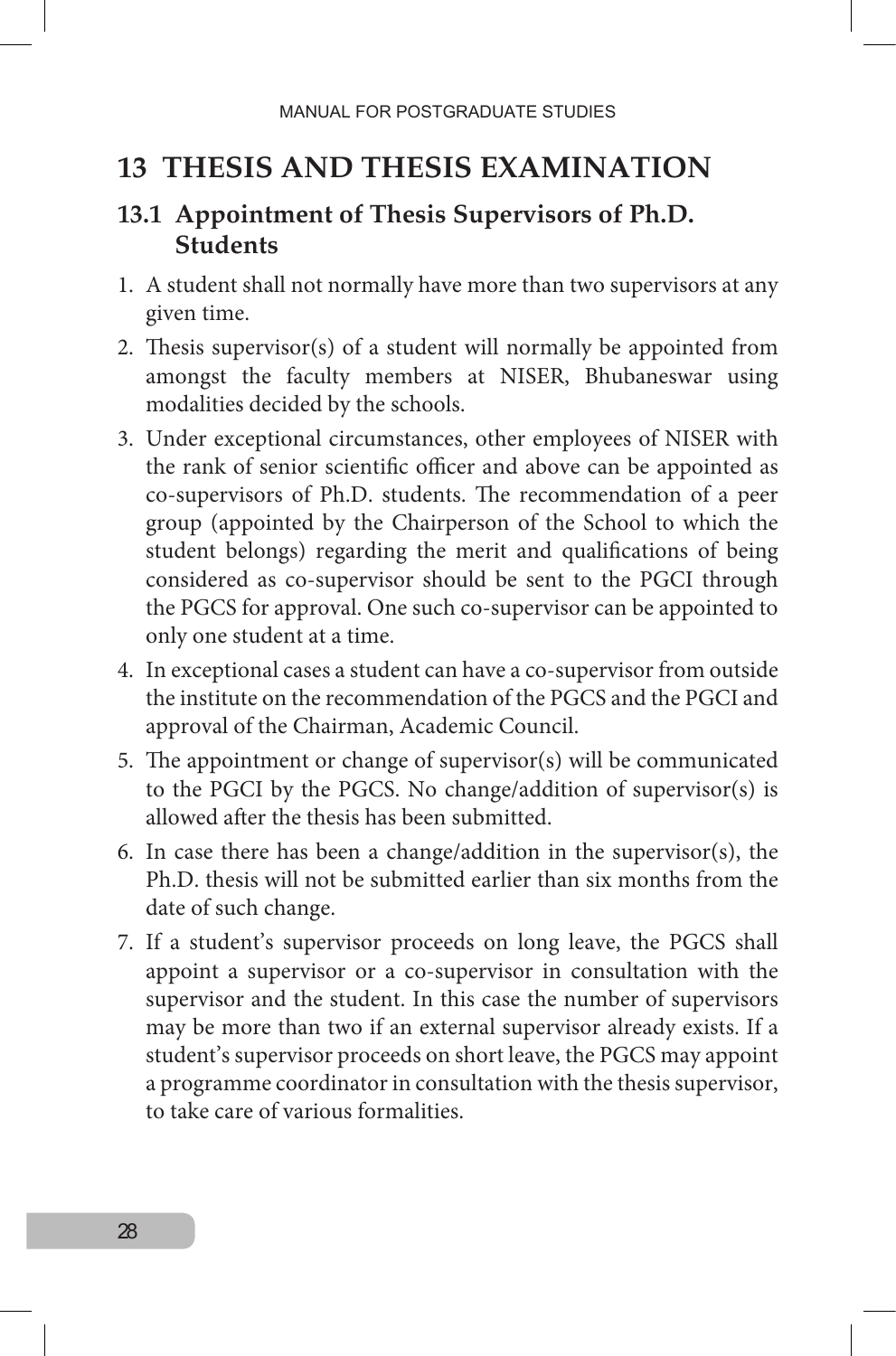- 8. If all research work and related analysis is complete except writing of the thesis, and the supervisor proposes to go on leave, the PGCS may appoint a programme coordinator, to take care of the formalities, such as providing the list of examiners, conducting the oral examination, etc.
- 9. In case a supervisor resigns/retires or otherwise ceases to be a faculty member of the institute the PGCS will appoint a new supervisor or co-supervisor.

## **13.2 Open Seminar of Ph.D. Students**

Before proceeding to finalize the thesis, each Ph.D. student must deliver a seminar open to faculty and students in which the research work will be presented to obtain comments and criticism which may be incorporated in his/her thesis. A notice of the seminar must be displayed at least four days in advance. A thesis can be submitted only after the satisfactory fulfillment of this requirement. The intimation that the open seminar has been given should be communicated by the thesis supervisor through the Convener, PGCS to the Academic Section.

## **13.3 Constitution of Committee/Board for Thesis and Oral Examination**

#### **13.3.1** *Ph.D. Thesis Board*

- 1. The thesis board shall consist of three members in addition to the thesis supervisor(s) approved by the Chairman, Academic Council. Unless some special circumstances make it impractical, at least two members of the thesis board (other than the supervisor(s)) must be from outside the Institute and at least one of these two must be from within the country.
- 2. The procedure for constituting the thesis board is given below.
	- (i) The thesis board may be proposed at the most 4 weeks before the submission of the thesis.
	- (ii) The thesis supervisor(s)/programme coordinator, in consultation with the Chairperson of the School shall propose a list of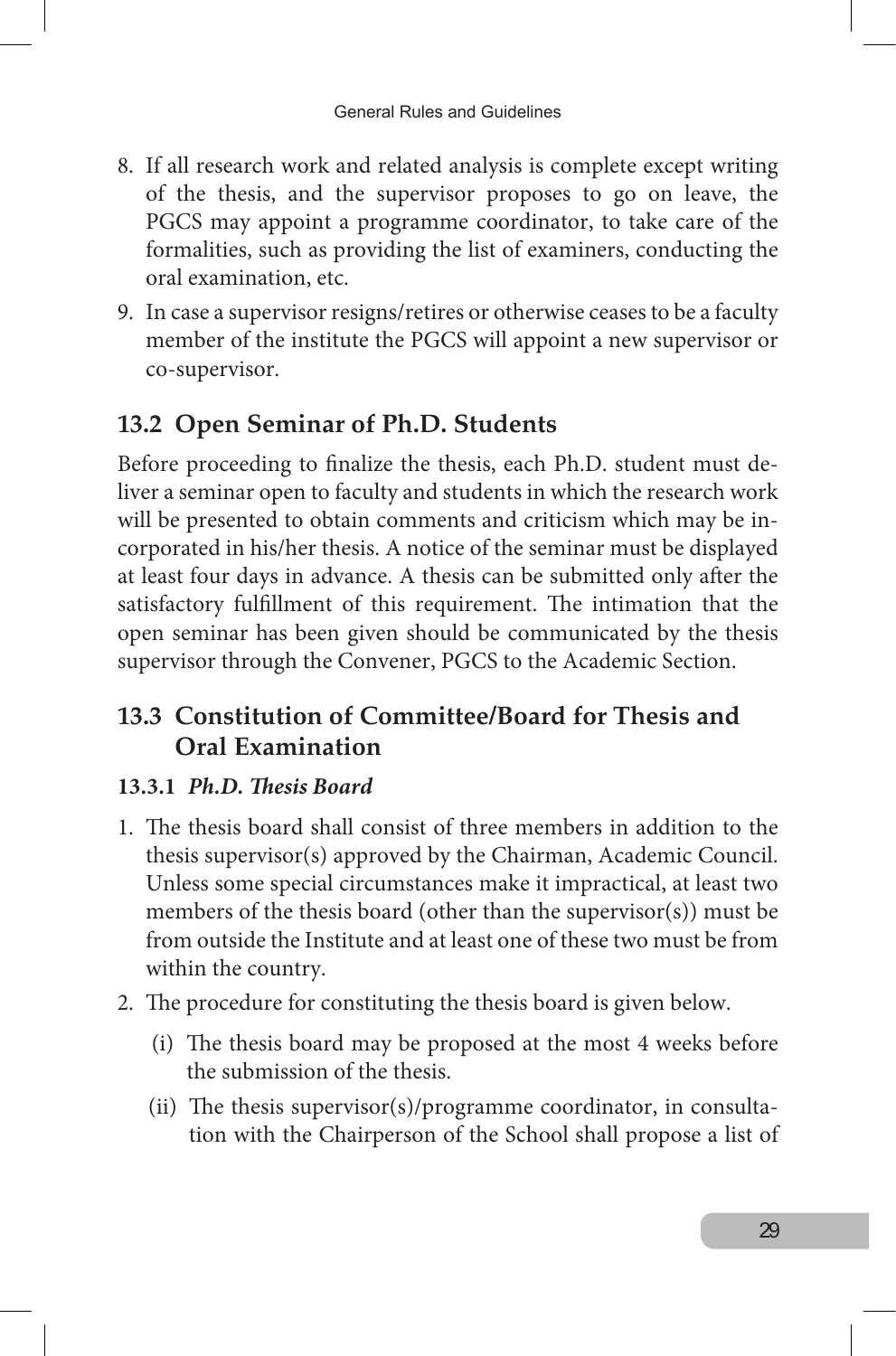examiners (in addition to the thesis supervisor(s)/programme coordinator) consisting of at least three extra names over and above the required number of members for the thesis board. This list along with adequate number of copies of synopsis (prepared according to the format prescribed in specification and information regarding the preparation of thesis) shall be forwarded by the PGCS to Chairperson, PGCI.

- (iii) The Chairman, Academic Council in consultation with Chairperson, PGCI will select the members of the thesis board from this list. If considered necessary, the Chairman, Academic Council may require additional names of experts to be submitted. In case Chairman, Academic Council is the supervisor/co-supervisor of the student concerned, Chairperson, PGCI will select the members of the thesis board. In case Chairperson, PGCI is the supervisor of the student concerned, Chairman, Academic Council may consult Chairperson, Undergraduate Committee of the Institute (UGCI) for the selection of the thesis board.
- (iv) The names of the members of the thesis board shall be kept confidential till successful completion of the oral examination. However, on completion of Ph.D. thesis evaluation (as detailed in section 13.5.1), the Academic Section will send to the thesis supervisor(s) the names of the institute faculty who are the members of the thesis board, as well as that member who is from outside the institute but is from within the country so that these names can be included in the proposed list of the members of oral board.

#### **13.3.2** *Ph.D. Oral Board*

1. The oral board shall consist of four members in addition to the thesis supervisor(s)/programme coordinator. Of the four, three shall be from among the faculty members of the institute (including those, if any, on the thesis board) and one shall be from among the members of the thesis board within the country but outside the institute. Of the three members from NISER, at least one shall be from a school or IDP (or discipline in case of Humanities and Social Sciences) which is different from the student's own.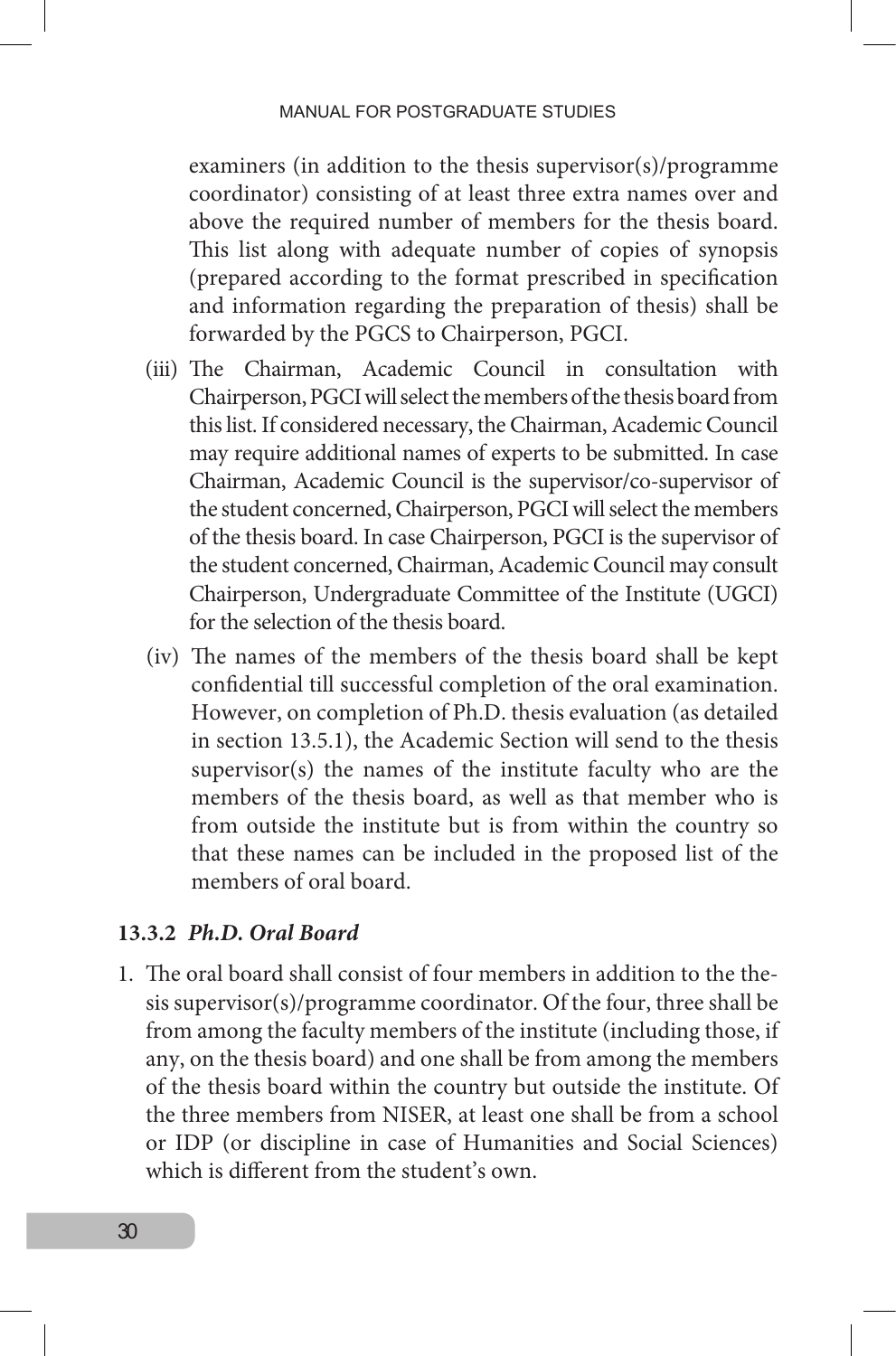2. The thesis supervisor(s)/programme coordinator in consultation with the Chairperson of the School shall propose the constitution of the oral board (forwarded through the Convener, PGCS) to the Chairperson, PGCI who will forward it to the Chairman, Academic Council for approval.

#### **13.3.3** *Submission of Thesis*

Ph.D. thesis can be submitted only after the thesis board has been duly approved and the intimation of the satisfactory completion of the open seminar has been received. Bound copies of the Ph.D. thesis (prepared according to the format prescribed in the pamphlet entitled: Specification and Information Regarding the Preparation of Thesis) one for each examiner of the thesis board plus adequate number of additional copies for the oral board, will be submitted.

## **13.4 Submission of Thesis:**

- At least one publication for the School of Mathematical Sciences and two publications in case of other schools, (Biology, Chemistry and Physics) in refereed journals is required before the thesis is sent for evaluation.
- It is sufficient to produce the acceptance of the paper from the publishers of the journal.

## **13.5 Processing of Thesis**

#### 13.5.1 *Ph.D. Thesis Evaluation by the Thesis Board*

1. After the synopsis has been submitted and the thesis board constituted, the Dean of Academic Affairs will send a letter by e-mail/fax to each member of the thesis board enclosing a copy of the synopsis and requesting him/her to serve as an examiner for the thesis.

If the examiner refuses or no response is received for four weeks (with a reminder being sent after two weeks), then steps will be taken to appoint another examiner.

2. On receipt of the acceptance from the examiner, a copy of the thesis along with a thesis-evaluation form for the examiner's report will be sent to each examiner.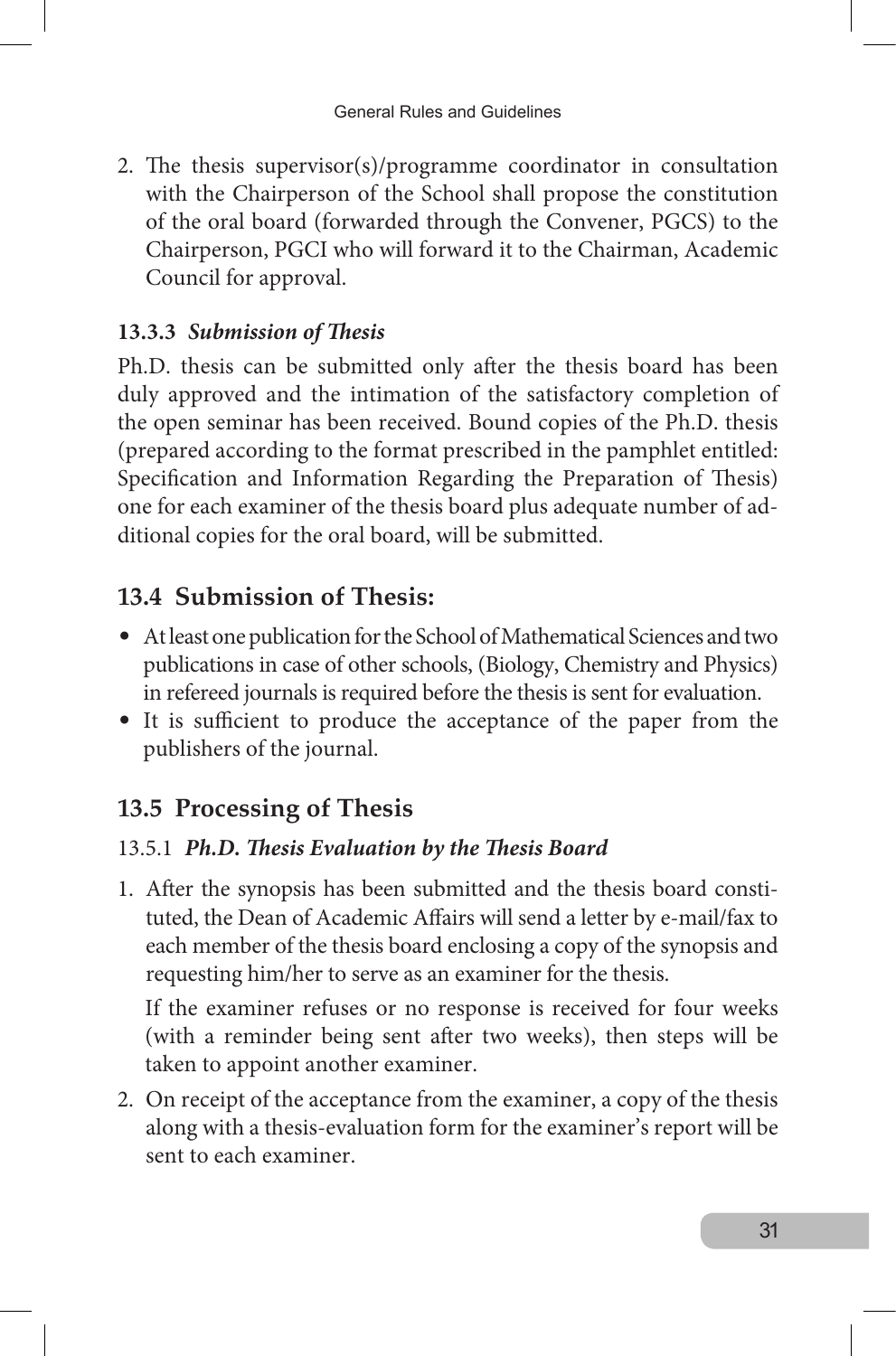- 3. In case Dean, Academic Affairs is the supervisor of the student concerned, above processing (detailed in paragraphs 1 and 2) will be done by the Dean, Research & Development.
- 4. When an examiner's report is received, the Chairperson, PGCI will place it in one of the following three categories:
	- (i) **Category I**: If an examiner suggests corrections regarding punctuation, grammar, spelling or language, the supervisor(s) can use their discretion regarding incorporation of such suggestions.
	- (ii) **Category II**: If an examiner points out typographical errors other than those in (i) above, or minor technical mistakes, raises some queries or suggests modifications but does not imply that the acceptance of the thesis is subject to removal of these defects to the examiner's satisfaction, the supervisor will communicate to the Chairperson, PGCI the student's response to the above and the same will be incorporated in the thesis to the satisfaction of the oral board, and examiner(s) concerned should be informed of the changes made on the basis of his/her suggestions.
	- (iii) **Category III**: If an examiner rejects the thesis outright or raises technical points or suggests modifications which must be answered/carried out to the examiner's satisfaction, before the thesis is accepted, the supervisor will communicate to the Chairperson, PGCI the changes made in the thesis, if any, in response to the examiner's comments along with an explanatory note which will be sent to the examiner with a request to respond within six weeks; if the examiner's response is not received within this period, a reminder will be sent and if no reply is received within six weeks time, further action will be initiated.
- 5. Copies of the categorized report (without the identity of the examiner) will be sent to the thesis supervisor(s) and the Chairperson of the School.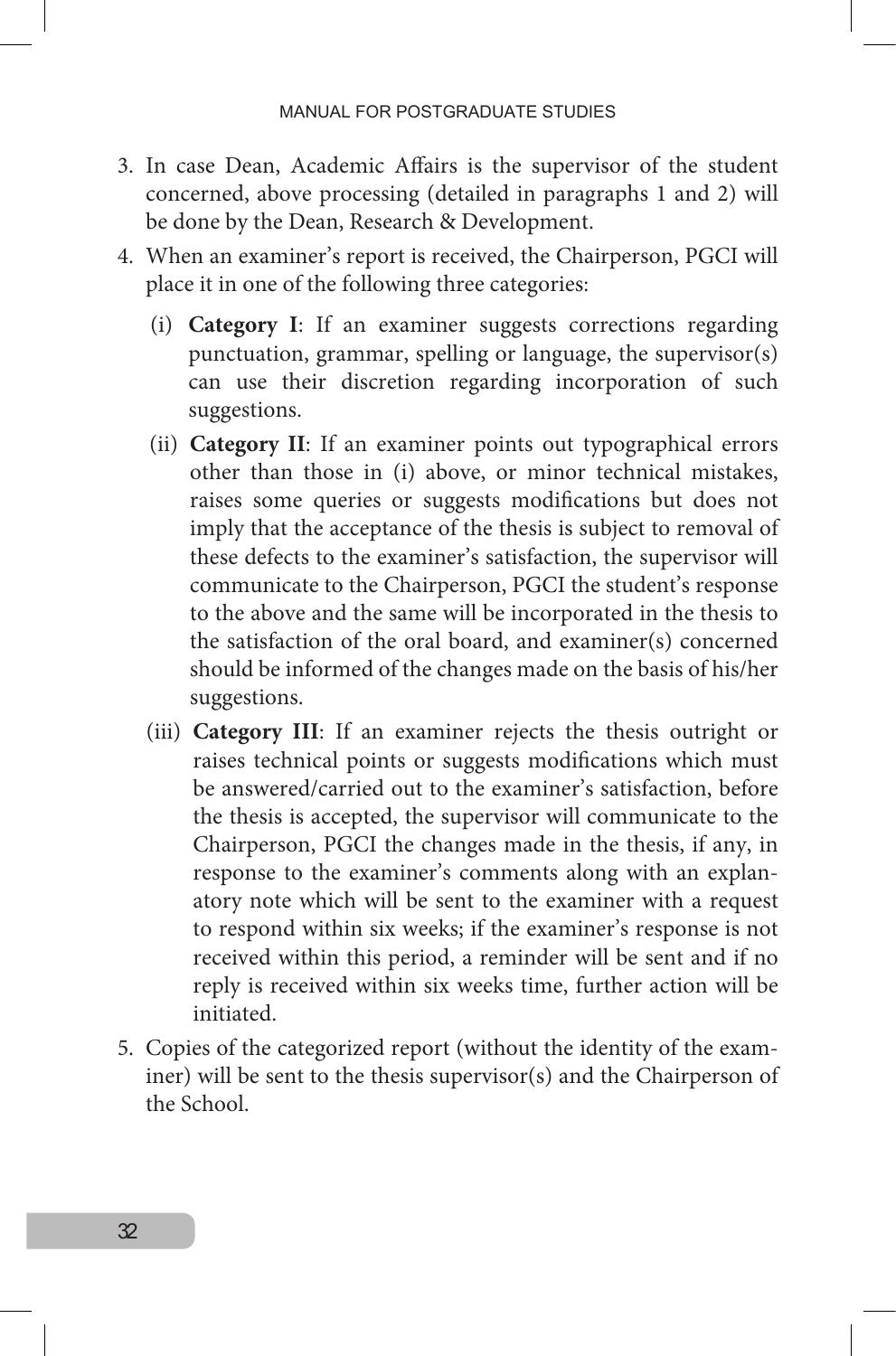- 6. On completion of the process detailed above, the Chairperson, PGCI will intimate the supervisor the concurrence of the Chairman, Academic Council, if given, to initiate the constitution of the oral board. This concurrence of Chairman, Academic Council will be given if all the examiners recommend acceptance of the thesis. If one of the examiners rejects the thesis, the matter will be referred to Chairman, Academic Council for deciding further course of action. If two or more examiners reject the thesis, the thesis will be rejected.
- 7. In case Chairperson, PGCI is the supervisor of the student concerned, the above processing (detailed in paragraphs 4, 5 and 6) will be done by Chairperson, UGCI.

#### **13.4.2** *Ph.D. Oral Examination*

- 1. The Ph.D. oral examination will be an open examination. The supervisor(s)/programme coordinator will be the convener of the oral board and will fix the date of the oral examination and intimate the date to the Academic Section.
- 2. If a member of the oral board communicates his/her inability to be present in advance or fails to be present on the specified date and time, the Chairman, Academic Council may appoint a substitute in consultation with the thesis supervisor(s)/programme coordinator, Chairperson of the school and Chairperson, PGCI.
- 3. Each member of the oral board will be given a copy of the thesis along with the entire technical correspondence with the thesis examiners at least one week before the date of the oral examination.
- 4. The oral board shall
	- (i) examine the thesis reports,
	- (ii) examine if necessary modifications suggested by the thesis examiners have been incorporated,
	- (iii) elicit the candidate's replies to the questions raised by the thesis examiners,
	- (iv) authenticate the work as the student's own,
	- (v) judge if the presentation of the work by the student and the answers to the questions asked have been satisfactory, and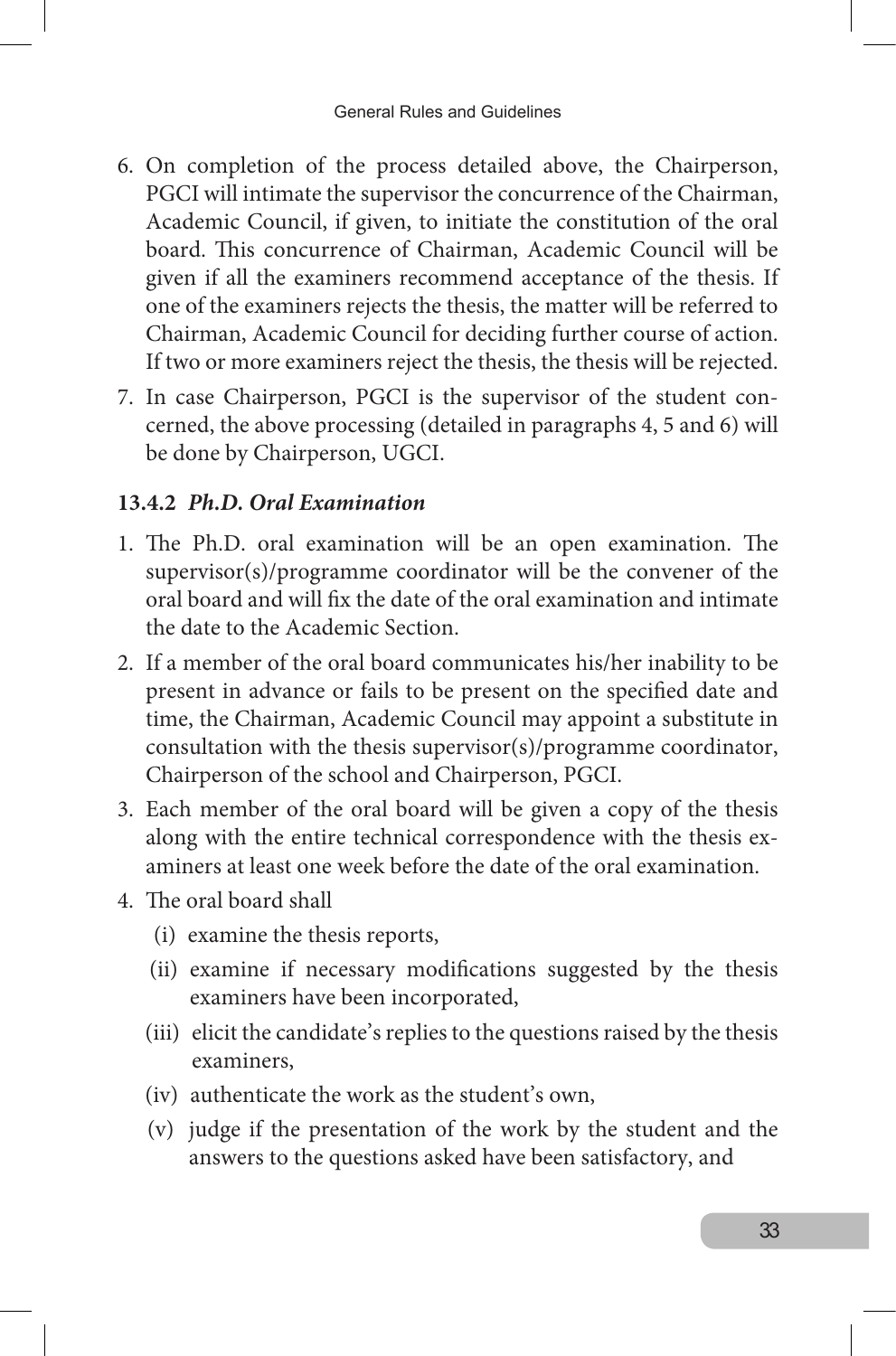- (vi) give a report of the examination, which will be communicated by the supervisor(s)/programme coordinator to the Chairperson, PGCI through the Convener, PGCS.
- 5. If all, except at most one member, declare the student as passed, the student shall be deemed to have passed.
- 6. If a candidate has not passed, the oral board will specify whether
	- (i) the candidate may be given another chance to appear in the oral examination and will specify the approximate date for re-examination. The original oral board will conduct the reexamination unless a different oral board is approved by the Chairman, Academic Council. In the re-examination, the board will declare whether the student has passed or failed as per the criteria laid down above but will not recommend holding a third oral examination.
	- (ii) the candidate is declared to have failed.
- 7. On receipt of the report that the student has passed the oral examination, the Chairperson, PGCI will recommend to the Academic Council for award of the Ph.D. degree.
- 8. If the candidate has failed, the matter will be brought to the attention of the Academic Council for further action.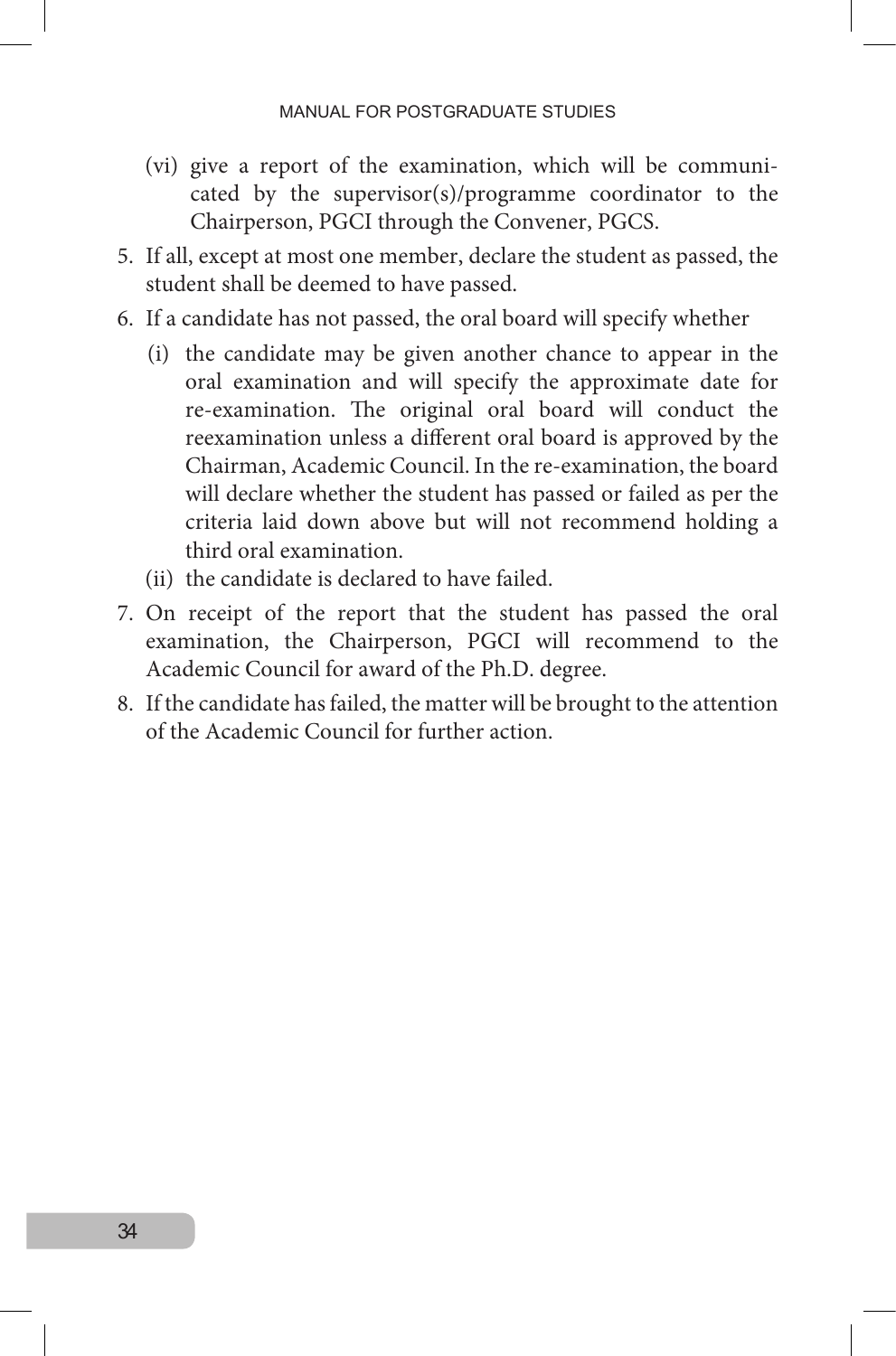## **14 GRADUATION REQUIREMENTS**

A student shall be deemed to have completed the graduation requirements, if the student has,

- (i) passed all the prescribed courses,
- (ii) attained the minimum required CGPA,
- (iii) satisfied the minimum academic and residence requirements,
- (iv) satisfied all the requirements specified by the concerned school, if any,
- (v) satisfied all the requirements specified by the Academic Council and the Ordinances.
- (vi) student should have paid all the dues to the Institute and, should have no pending case of indiscipline.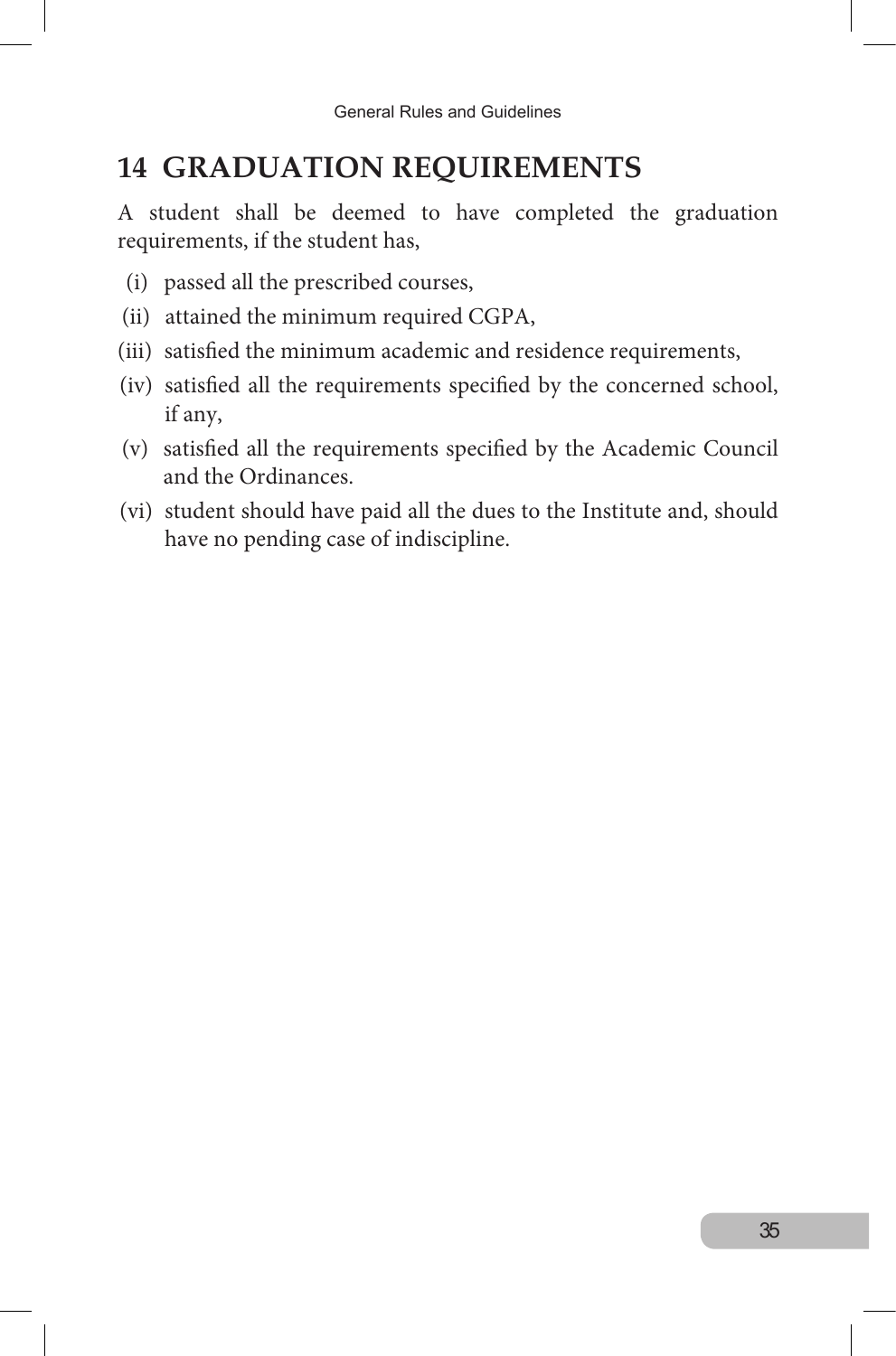# **15 continuous monitoring**

#### **15.1 Continuous Monitoring of the Student**

- There will be a Thesis Monitoring committee (TMC) for each Ph.D student of the school. It normally comprises of 3 faculty members of the school including the Thesis supervisor. In case the thesis is interdisciplinary, members can be from other schools.
- The Chairperson in consultation with the thesis supervisor will form the TMC for each student.
- If the thesis is under joint guide TMC can have two members other than the thesis supervisors.
- TMC will file a report on the progress of the student after careful examination of his/her performance at the end of every academic year until he/she submits the thesis. The responsibility for maintaining the record of the progress lies with the thesis supervisor. Academic section will keep the record in its custody and provide as and when required by the Thesis Supervisor, PGCS or others.

## **15.2 Change of Guide**

- Until the end of one year after PGCS formally announces the guide for a student to the academic section, if the student wishes to change the guide, he/she can apply to PGCS by providing genuine and justifiable reasons for such a change.
- Change of guide will not be entertained after the end of period mentioned above. However under extraordinary and exceptional circumstances, the Change of Guide can be considered by the Director, if the case is recommended by PGCI convener and the Dean, Academic Affairs.
- If a student applies for a change of guide within the period mentioned above, the PGCS, after carefully scrutinizing the merit of the case, secures the no-objection from the erstwhile guide and the willingness from the faculty with whom he/she desires to continue. Then, PGCS convener informs the Dean, Academic affairs, in writing regarding the Guide change.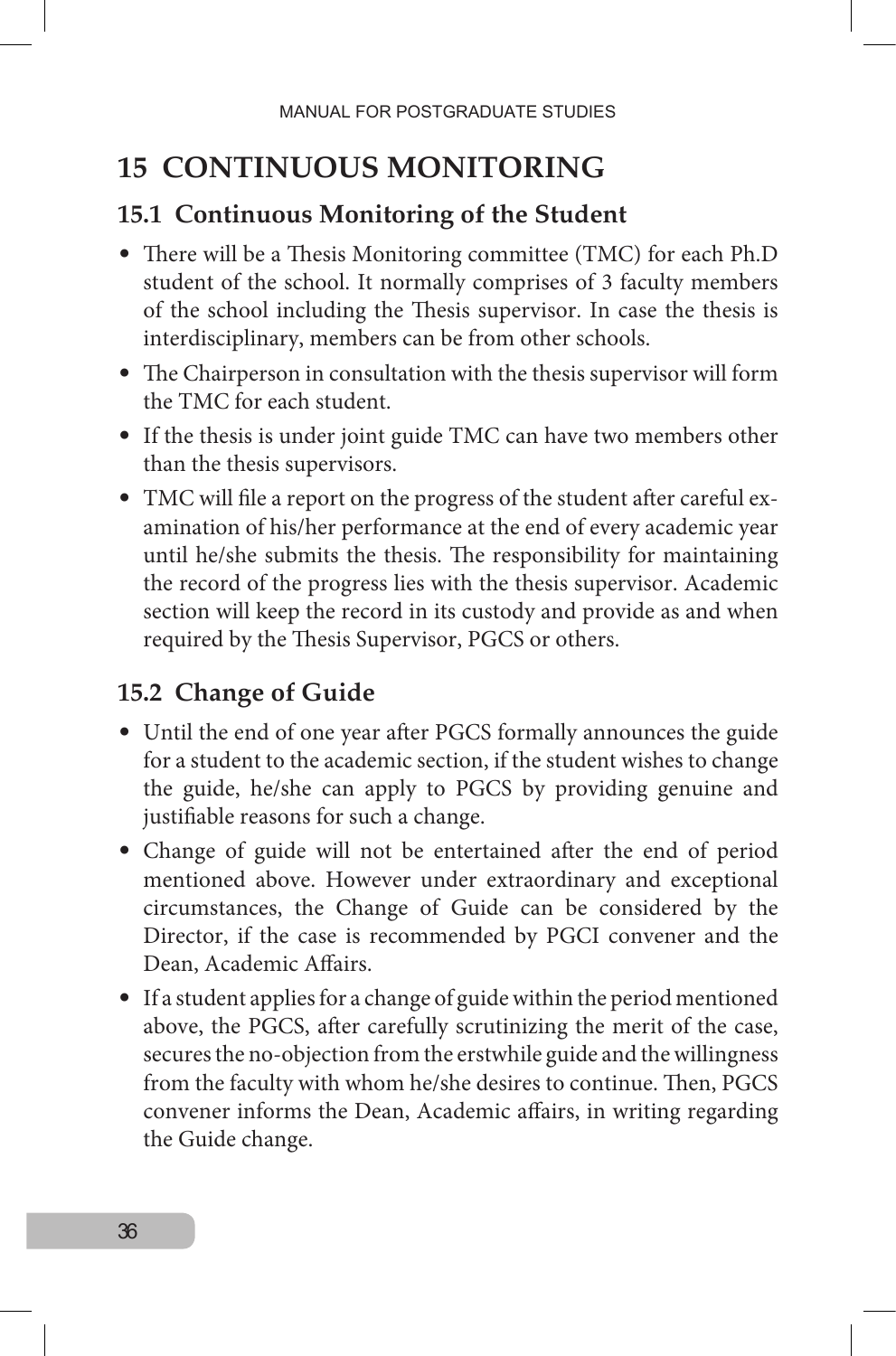- The opinion of the TMC should also be sought, prior to making any decision.
- In the case of dispute, the Dean, Academic Affairs after consulting the PGCI and the Director make the decision and it will be final.

## **15.3 Attending the Conferences**

- Ph.D students are encouraged to attend the conferences that are conducted in the area of their academic pursuit.
- Normally two national conferences at the maximum during the entire term of his/her Ph. D program, will be fully supported.
- However, the students working in theoretical/computational aspects of the problem for their thesis, like the ones found in Mathematics, Theoretical Physics, Theoretical Chemistry and Theoretical Biology, will be financially supported to attend 4 conferences at the maximum which include workshops, Advanced Training schools, symposia and so on.
- The above rules are applicable for all the students of Ph. D program irrespective of the funding agencies from where they avail the fellowship, be it institute fellowship or any other external funding agency. In case the student is holding fellowship from the external agencies, financial support has to be met from his/her contingency money. If sufficient funds are not available in his/her contingency, they can seek funds from the institute.
- If a meritorious student wishes to attend an international conference of repute in his/her area of research held abroad, his/her case can be considered for financial assistance. Students found suitable will be given the assistance only once in his tenure. He needs to apply to the Director, through the Dean, Academic affairs well in advance. The decision to support fully or partially lies with the Director.
- Under no circumstances a student regardless of the fellowship he holds, will be allowed to attend a conference which includes workshop, training schools, wherever financial support is required, if either he did not complete the comprehensive test or he was not assigned a guide by then.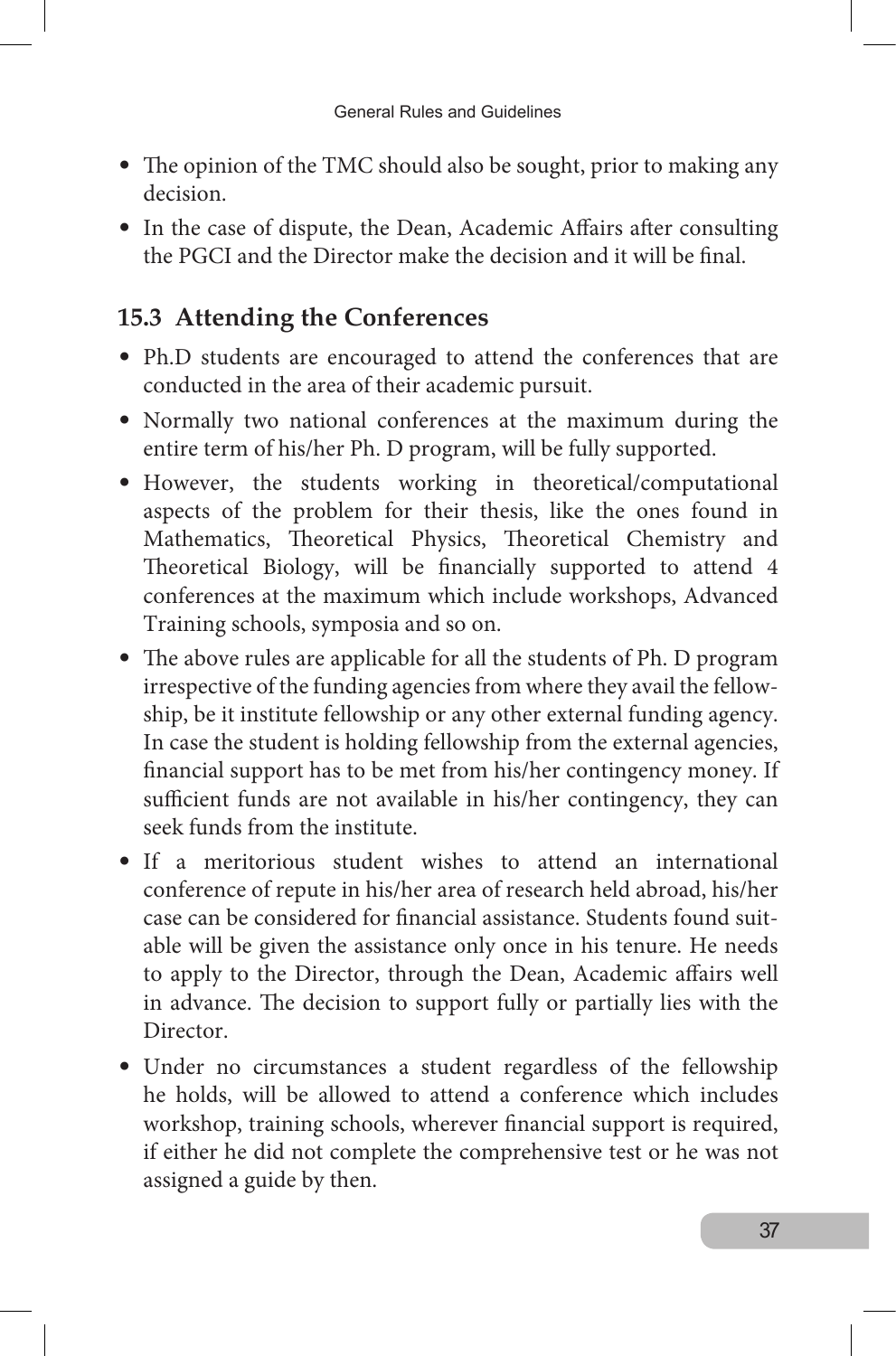## **15.4 Project Assistants**

Recruiting the Project assistants in the sponsored Projects:

- There shall be a mandatory advertisement in the website of NISER, for the position with stipulated qualifications.
- A committee with the chairperson as the chairman, comprising the principal investigator, co-investigator, if he is in the city, and at least one subject expert suggested by the Principal Investigator, and duly approved by the Dean, R & D shall interview the qualified candidates and recommend the selected candidates to the concerned authorities for final appointment.
- It is worthwhile to mention that a project assistant by virtue of this qualification alone, can neither register for Ph.D program nor formally register for any course given in NISER.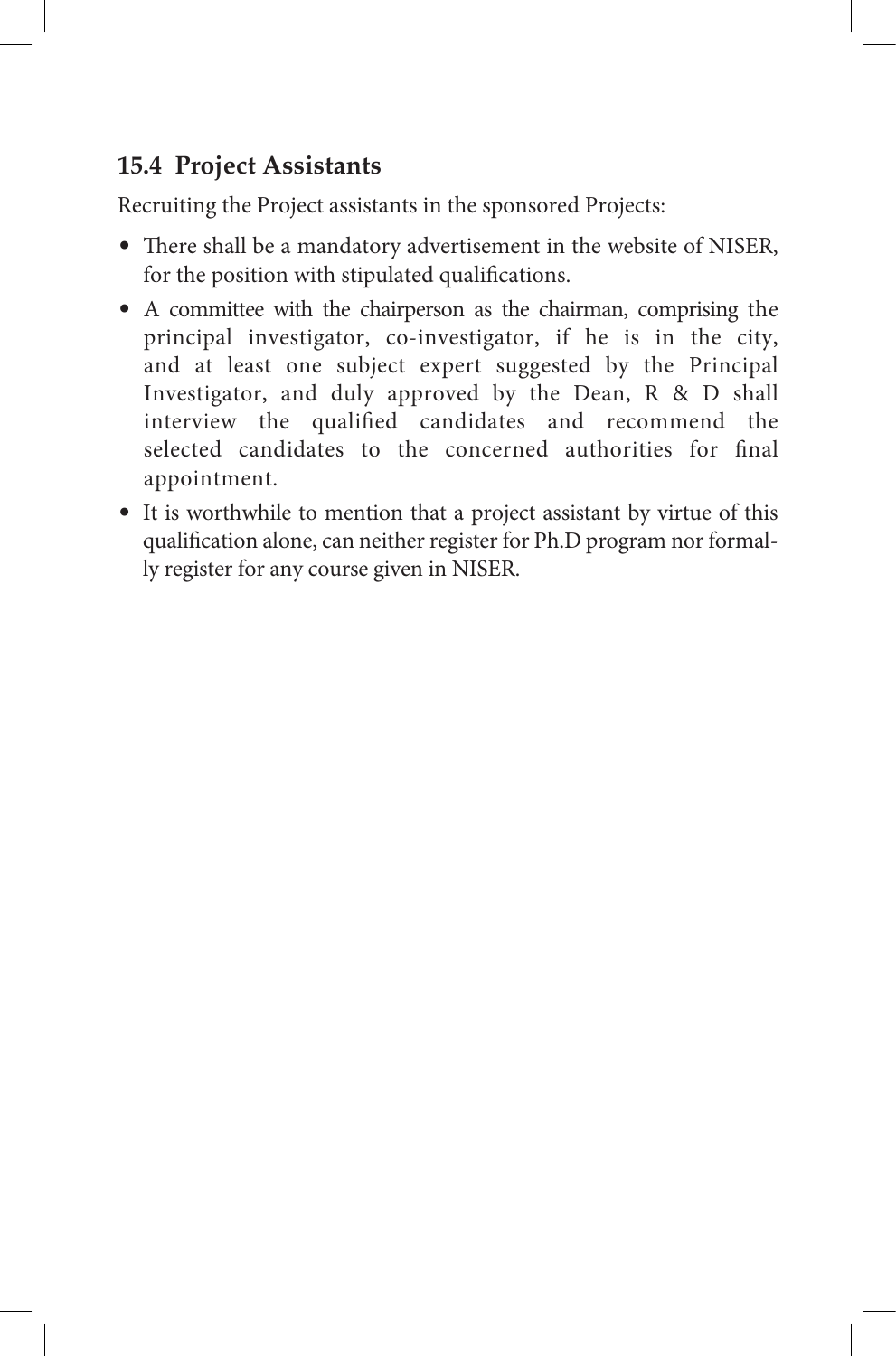# **16 CODE OF CONDUCT**

- Each student shall conduct himself/herself in a manner befitting his/ her association with an Institute of national importance. He/she is expected not to indulge in any activity which is likely to bring down the prestige of the Institute. He/She should also show due respect and courtesy to the teachers, administrators, officers and employees of the Institute, and good neighborly behavior to fellow students. Due attention and courtesy is to be paid to visitors to the Institute and residents of the Campus.
- Lack of courtesy and decorum, unbecoming conduct (both within and outside the Institute), will full damage and/or removal of Institute property or belongings of fellow students, disturbing others in their studies, adoption of unfair means during examinations, breach of rules and regulations of the Institute, noisy and unseemly behavior and similar other undesirable activities shall constitute violation of the Code of Conduct for students.
- Ragging in any form is strictly prohibited and is considered a serious offense.

## **16.1 Disciplinary Actions and Related Matter**

- Violation of the Code of Conduct shall invite disciplinary action which may include punishment such as reprimand, disciplinary probation, fine, debarring from examinations, withdrawal of scholarship and/or placement services, withholding of grades and/ or degrees, cancellation of registration and even expulsion from the Institute.
- The teacher of a course shall have the power to debar a student from the examination in which he/she is detected to be using unfair means. The Instructor/Tutor shall have the power to take appropriate action against a student who misbehaves in his/ her class.
- The Chief Warden of the hostels has the power to reprimand, impose fine or take any other suitable measure against a resident who violates either the Code of Conduct or rules and regulations pertaining to the concerned Hall of Residence.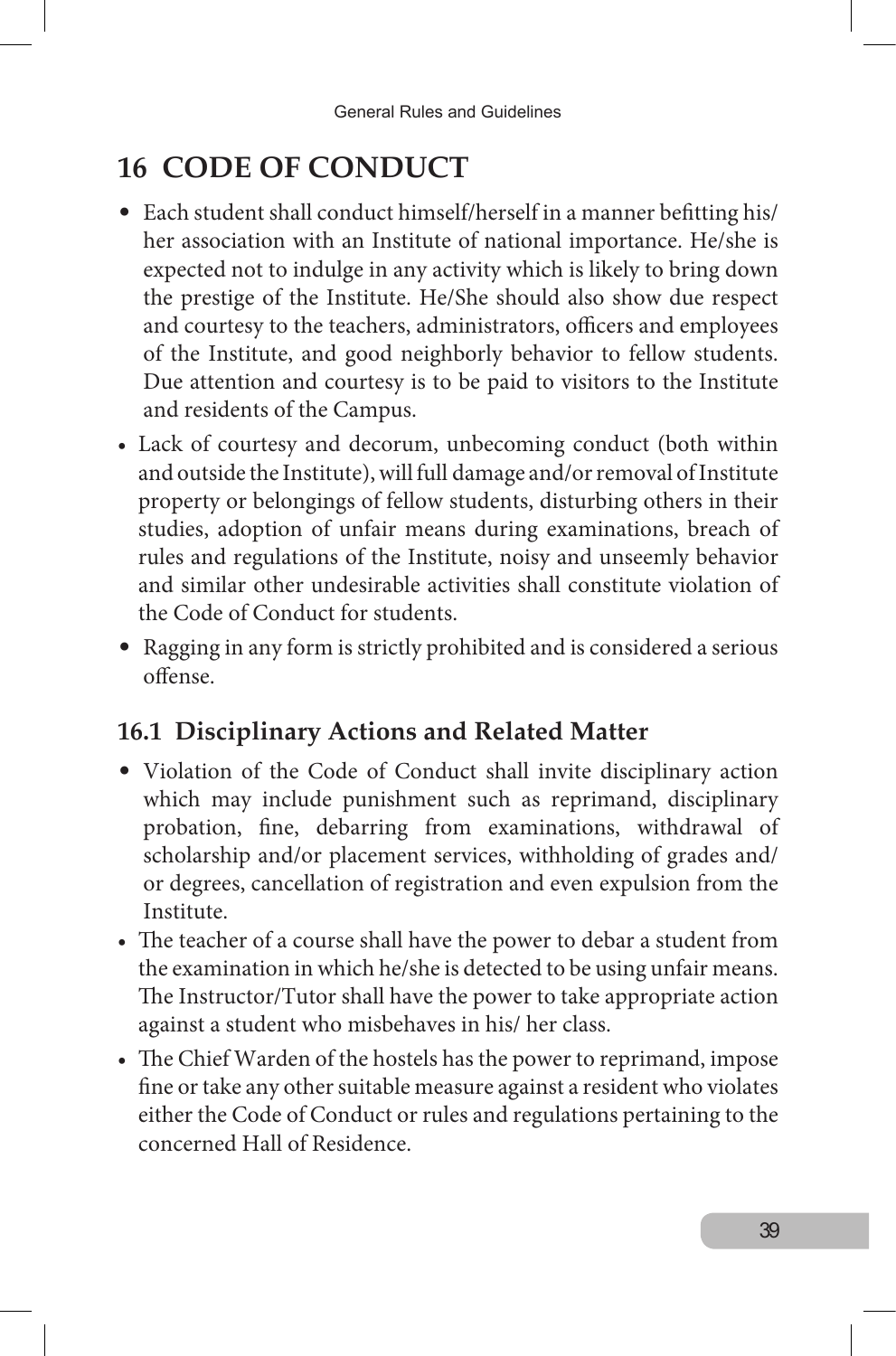• Involvement of a student in ragging may lead to his/her expulsion from the Institute.

The Disciplinary Action Committees of Students (DACS) investigates alleged misdemeanors, complaints, etc. and recommends a suitable course of action.

Violation of the Code of Conduct by an individual or of a group of students can be referred to this committee by a student, teacher or other functionary of the Institute.

- In very exceptional circumstances, the Chairman, Academic Council may appoint a special committee to investigate and/or recommend appropriate action for any act of gross indiscipline involving an individual or a number of students, which, in his/her view, may tarnish the image of the Institute.
- The recommendation for any action, including expulsion of a student from the Institute, shall be referred to the Academic Council for its final decision. A student who feels aggrieved with the punishment awarded may, however, appeal to the Chairman, Academic Council stating clearly the case and explaining his/her position, and seeking reconsideration of the decision.
- The Academic Council may not recommend a student, who is found guilty of some major offense, to the Board of Governors for the award of a degree/diploma/certificate even if he/she has satisfactorily completed all the academic requirements.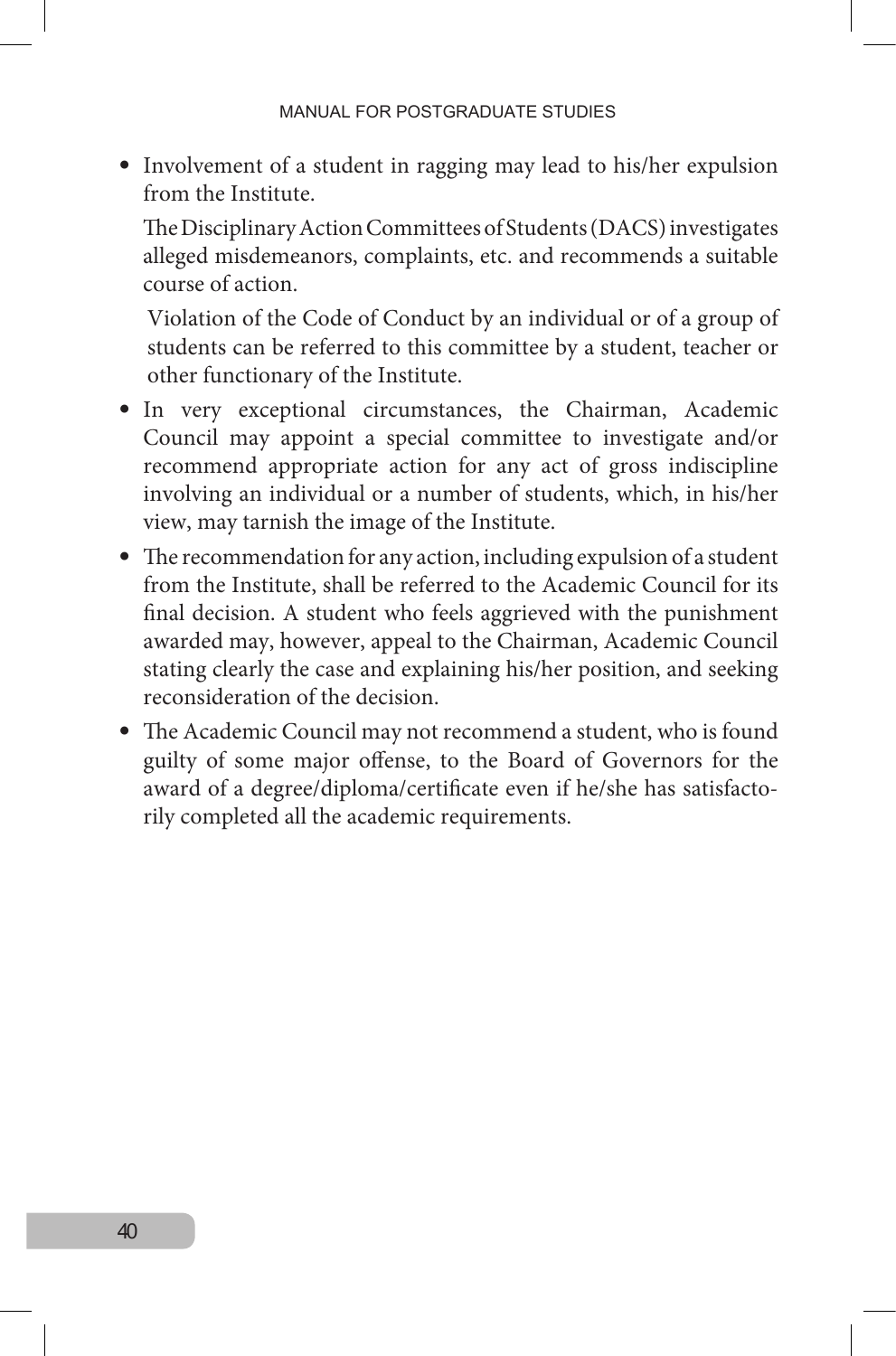## **17 HOSTEL RULES**

#### **17.1 Hostel Management Committee**

- 1. The committee will consist of the Director, Deans, Hostel Wardens, Hostel Manager, Student representatives.
- 2. It is decided to have 2 boys and 2 girls from M.Sc integrated program and 1 boy and 1 girl from P.G. Program to be, at present, included in the Hostel Management Committee. The composition may change from time to time. The selection process will be spelt out later by authorities.
- 3. The Hostel Management committee will frame the rules, stipulates, supervise and give advises to the Hostel Wardens and Manager when it is needed.
- 4. The students can approach any the Hostel Management Committee, for help, guidance and for any grievance-redressal.
- 5. All residents shall comply with the rules and with the supplementary rules and byelaws as may be framed from the time to time.
- 6. Ignorance of any of these shall not be accepted as an excuse for its non observance on the part of a resident.
- 7. For any violation of the rules and for any act of indiscipline in any hostel, the Hostel warden shall take whatever disciplinary action deemed necessary at the hall level. In case of a serious offense , Hostel Management committee is empowered to take the disciplinary action in the Hostel and if need be to recommend to the Institute.
- 8. Institute reserves the right to take disciplinary action including cancelation of allotment of accommodation the hostels, for violation of Hostel rules.
- 9. Elected students bodies to cater the interests in say, sports, fine-arts and so on might be formed as and when required after getting the due approval from the authorities.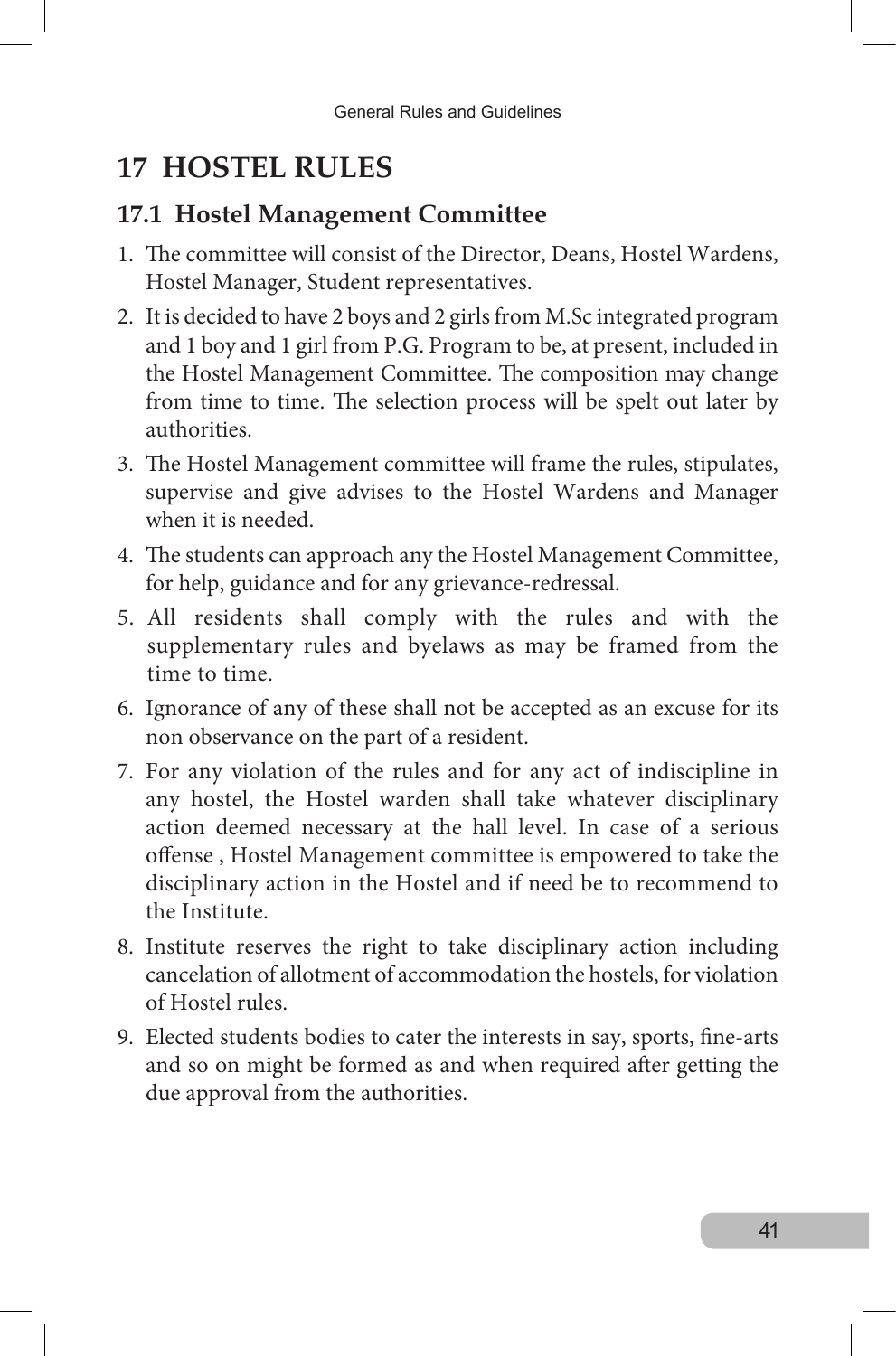#### **17.2 General Behavior**

- 1. A student should keep in mind that the hostel is the home of the students on the campus, he/she should behave himself/herself on the campus as well as outside in such manner that will bring credit to him/her and above all to the institution.
- 2. Residents shall respect the right of each individual to express his/ her ideas, pursue his/her interests.
- 3. Internal victimization or harassment of anyone who is from a weaker/minority section will not be tolerable and will be treated as a serious offense. It will be strictly dealt with by Hostel Management committee.
- 4. Hostel Management committee strongly discourages the regional/ religious groupings among the students. It is a National institute and inmates of the hostel are expected to inculcate the doctrine of nationalism during their stay in NISER.
- 5. All games/ sports activity in the hostels must have the prior approval of the Hostel Management committee.
- 6. The institute will not tolerate any objectionable extremist religious activities by the inmates.
- 7. Residents are forbidden to possess any sort of weapons including small knifes, inside the premises of the Institute.
- 8. Students are not allowed to organize any sort of religious activities. Fund raising for any general non-religious activity can be done after getting prior permission.
- 9. Consumption of any objectionable intoxicating items in any form and smoking are strictly prohibited inside the premises of the Hostel and Institute.
- 10. No student is allowed to possess any vehicle other than a bicycle, in case they need it. In any case, no student is allowed to keep any vehicle other than bicycle, inside the premises of NISER (this includes the Hostel, Institute of Physics campus).
- 11. Fixing posters and pictures or writing on the common walls and disfiguring the walls of the hostels is strictly prohibited. Hostel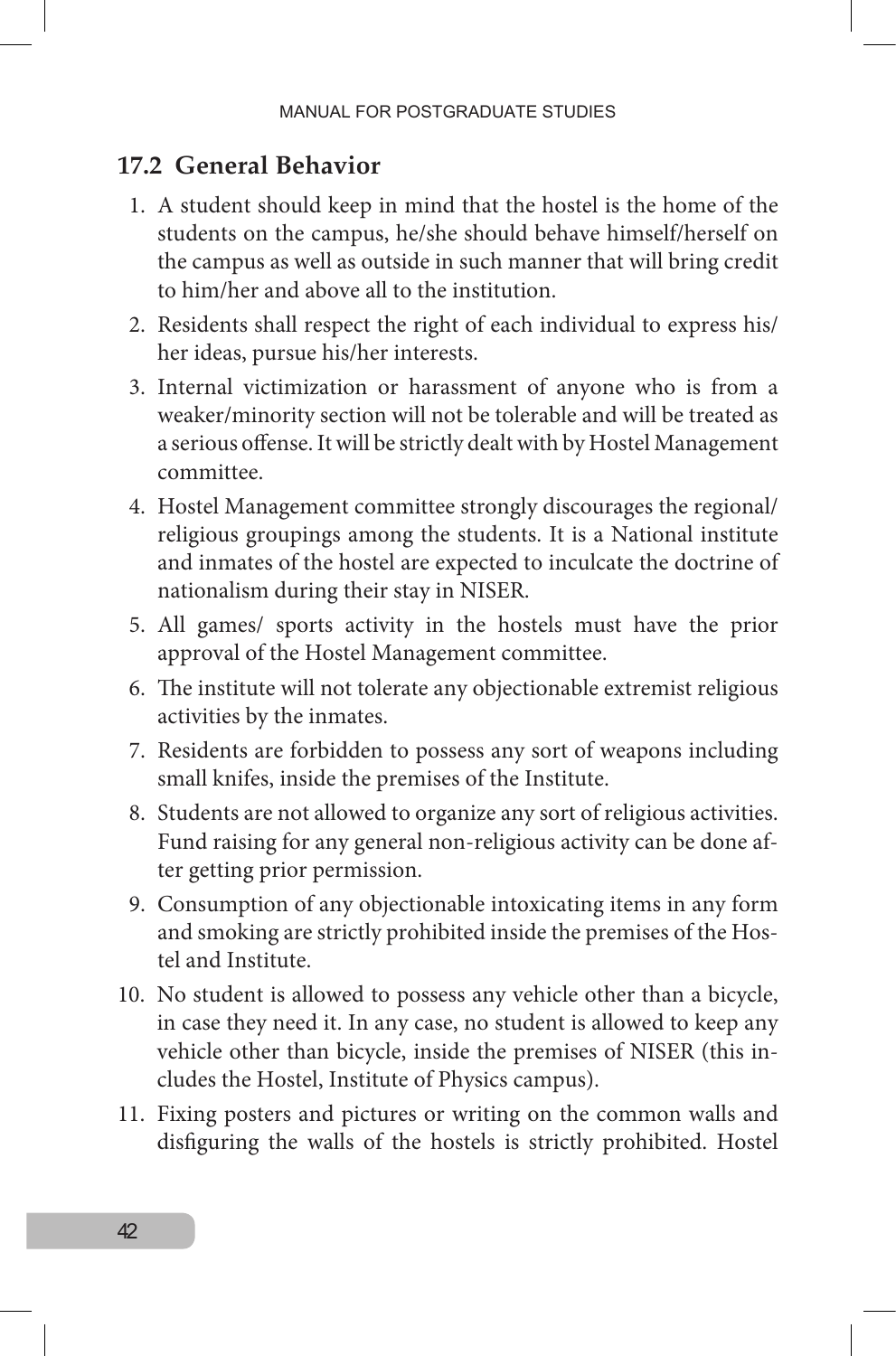Management Committee is empowered to take stringent action on any who found violating this However, the places specially provided for posters, etc. may be made use of after getting the permission from Hostel Manager. In case any resident fixes posters inside his room, he /she will be responsible for any damages.

## **17.3 Rules and Regulations**

#### **1. Allotment**

- (a) A student is allotted a residence only after he clears all the previous arrears, if any, and the mess advance.
- (b) No-due certificate from the hostel is mandatory for registration.
- (c) Allotment of residence will be done by the Hostel Management committee. Those who want to change their rooms need to give in writing to warden through Hostel Manager. It will be accorded case by case by taking the merit of the claim into consideration.

#### **2. Living**

- (a) As it is a residential institute all students are required to stay in the hostel.
- (b) No inmate shall be absent from the Hostel without the prior permission of the Warden concerned.
- (c) Students who either discontinue their studies or whose courses are terminated by the Institute are required to vacate their rooms immediately unless he gets prior permission from the Warden.

#### **3. Guests**

- (a) No students should entertain unauthorized guest.
- (b) The Hostel Management committee reserves the right to deny entry into the Hostel to visitors if their visit is likely to disturb the peace and order of the Hostel.
- (c) An inmate might be required to vacate the room when during long leave/vacation for maintenance of Hostels.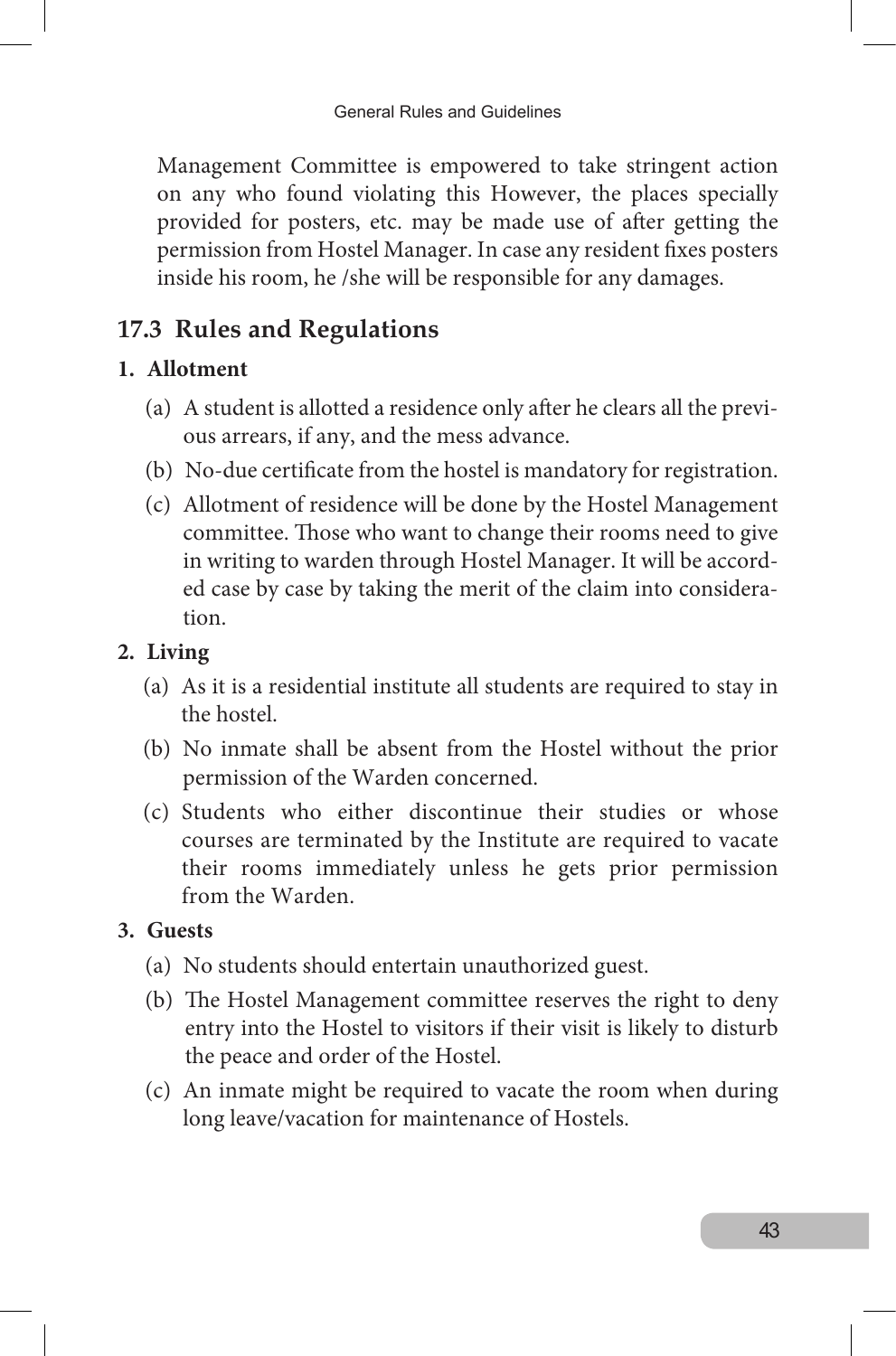- (d) To protect the privacy of the residents of the halls, visitors of the opposite sex are strictly not allowed in the rooms and are prohibited from entering the residential blocks of the hostels between 10 p.m. and 9 am.
- (e) In any case, no student is permitted to entertain a guest of opposite sex inside his room.

#### **17.4 General Maintenance**

- (a) Inmates will be personally responsible for the safe upkeep of the furniture, fittings, and other items supplied to them in the rooms. In case of any loss or damage to the above, the actual amount along with the fine imposed by the Hostel Management Committee will either be deducted from their hostel security deposit or asked to pay immediately.
- (b) The inmates are not allowed to remove any property from the dining room, common room or the visitors room and take it either to their rooms or any other place which they want.
- (c) Hostel Management committee reserves the right to allow any unauthorized electrical gadgets such as room heaters, cooking equipments, etc. inside the rooms. Any tampering with electrical fixtures will be treated as full damage to the Hostel property. Necessary action will be taken as decided by the Hostel Management Committee.
- (d) Students must not keep valuable in their rooms. A student himself/ herself is responsible for all of his/her belongings. The institute will not be held responsible for any loss incurred due to his/her negligence or any other reason whatsoever.

#### **17.5 Mess**

- (a) There is a common mess for both boys and girls in the Ladies hostel.
- (b) The students will get a mess-rebate if the leave is more than or equal to 3 days continuously.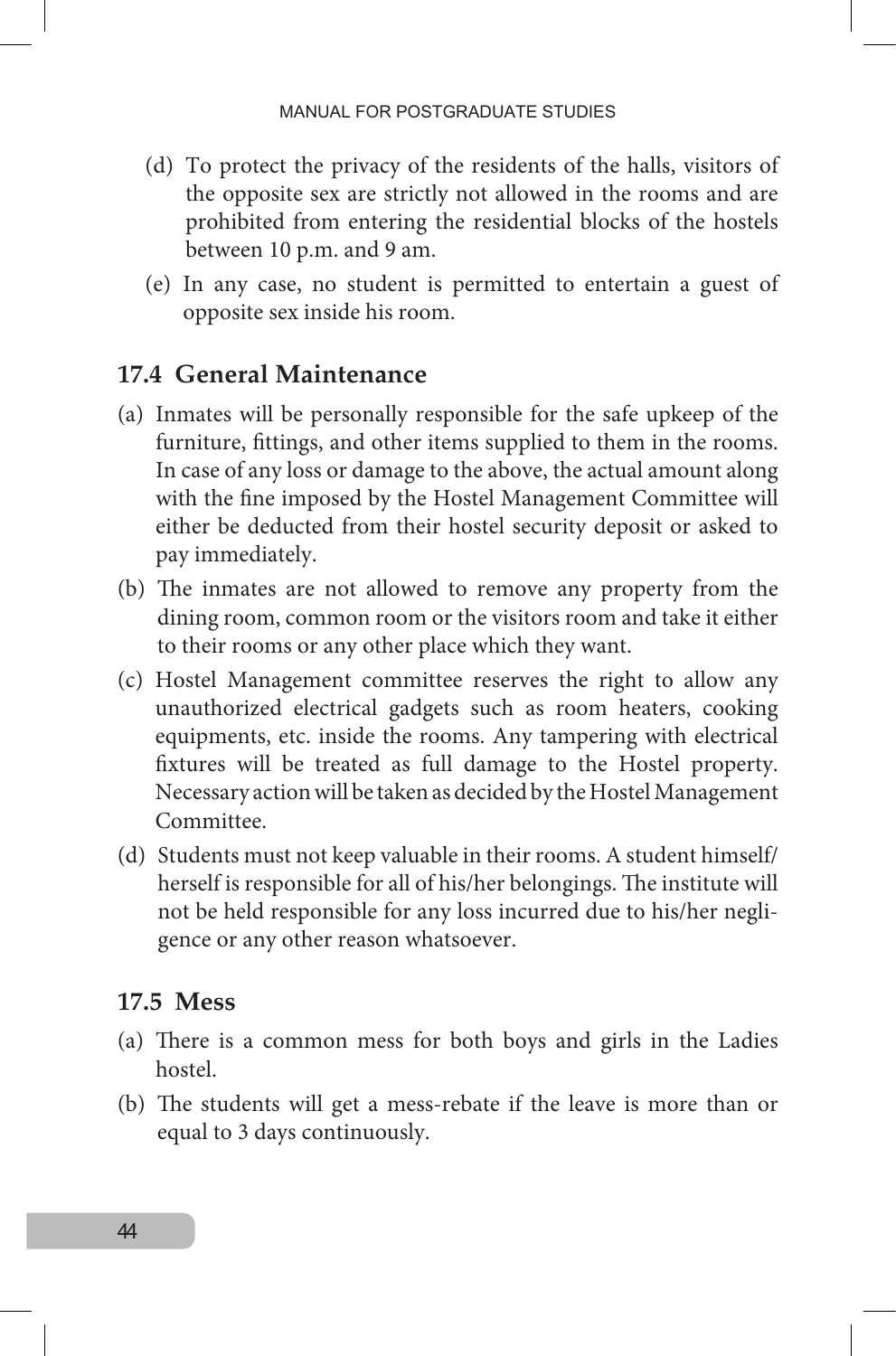- (c) Hostel mess is compulsory and under no circumstances, private preparation of food in their respective rooms shall be permitted.
- (d) The student shall strictly adhere to the timings set down by the Hostel Management committee to take food in the Mess hall.
- (e) The Hostel mess will be managed by the Hostel Mess Committee. One of the wardens will be the Chairman of the Hostel Committee.
- (f) The mess bill of the students should be notified latest by the fifth of every month.